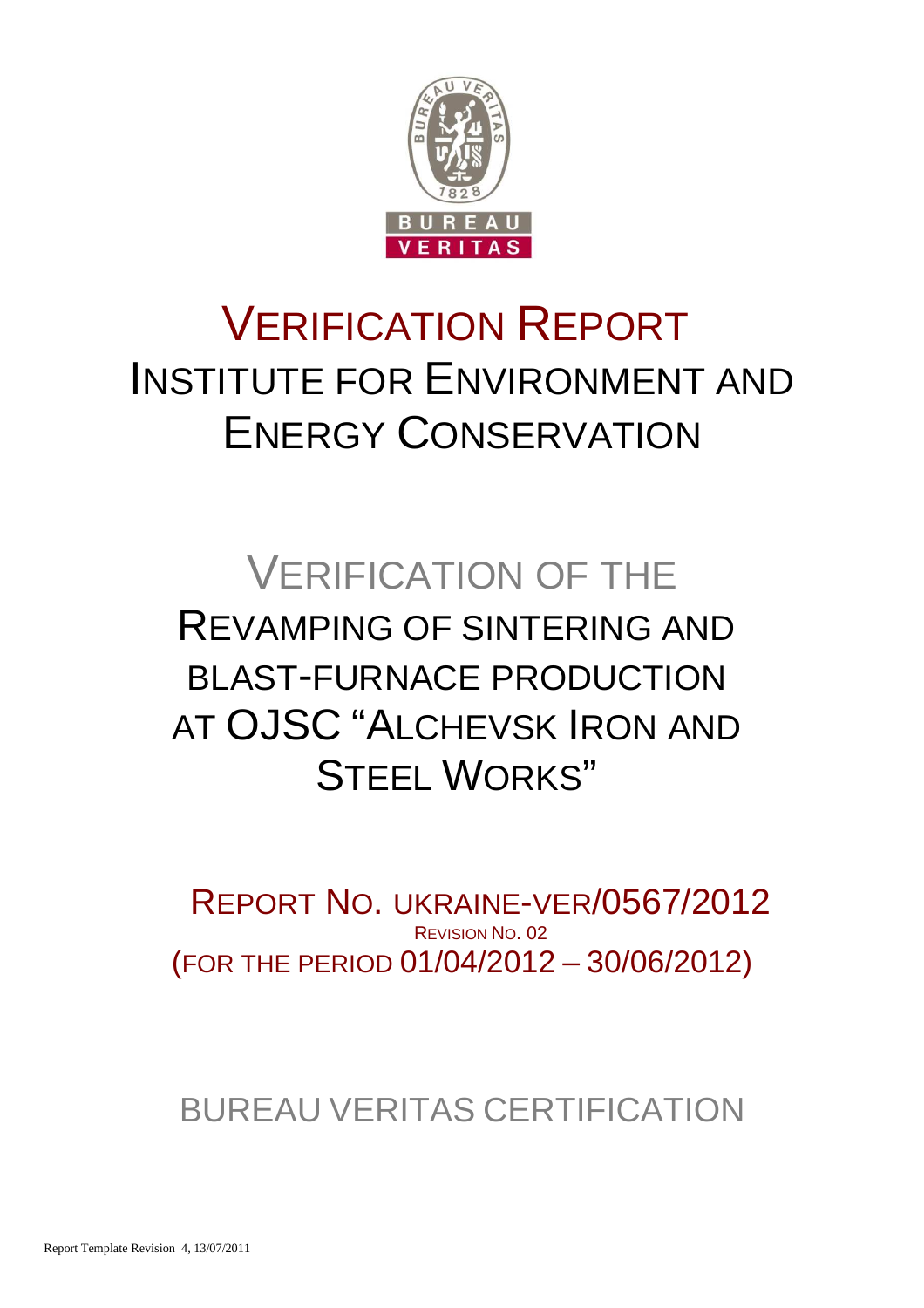

#### VERIFICATION REPORT

| Date of first issue:                                                                                                                | Organizational unit:                                                                                                                                                                                                                                                                                                                                                                                                                                                                                                                                                                                                                                                               |  |  |  |  |
|-------------------------------------------------------------------------------------------------------------------------------------|------------------------------------------------------------------------------------------------------------------------------------------------------------------------------------------------------------------------------------------------------------------------------------------------------------------------------------------------------------------------------------------------------------------------------------------------------------------------------------------------------------------------------------------------------------------------------------------------------------------------------------------------------------------------------------|--|--|--|--|
| 11/09/2012                                                                                                                          | <b>Bureau Veritas Certification Holding</b>                                                                                                                                                                                                                                                                                                                                                                                                                                                                                                                                                                                                                                        |  |  |  |  |
| Client:                                                                                                                             | Client ref.:                                                                                                                                                                                                                                                                                                                                                                                                                                                                                                                                                                                                                                                                       |  |  |  |  |
| Institute for Environment and Energy                                                                                                | Vasyl Vovchak                                                                                                                                                                                                                                                                                                                                                                                                                                                                                                                                                                                                                                                                      |  |  |  |  |
| Conservation                                                                                                                        |                                                                                                                                                                                                                                                                                                                                                                                                                                                                                                                                                                                                                                                                                    |  |  |  |  |
| Summary:                                                                                                                            |                                                                                                                                                                                                                                                                                                                                                                                                                                                                                                                                                                                                                                                                                    |  |  |  |  |
| criteria.                                                                                                                           | Bureau Veritas Certification has made the seventh periodic verification of the "Revamping of sintering and<br>blast-furnace production at OJSC "Alchevsk Iron and Steel Works", UA1000262, project of Institute for<br>Environment and Energy Conservation located in Alchevsk, Lugansk oblast, Ukraine, and applying JI specific<br>approach, on the basis of UNFCCC criteria for the JI, as well as criteria given to provide for consistent project<br>operations, monitoring and reporting. UNFCCC criteria refer to Article 6 of the Kyoto Protocol, the JI rules and<br>modalities and the subsequent decisions by the JI Supervisory Committee, as well as the host country |  |  |  |  |
| procedures.                                                                                                                         | The verification scope is defined as a periodic independent review and ex post determination by the<br>Accredited Entity of the monitored reductions in GHG emissions during defined verification period, and<br>consisted of the following three phases: i) desk review of the monitoring report against project design and the<br>baseline and monitoring plan; ii) follow-up interviews with project stakeholders; iii) resolution of outstanding<br>issues and the issuance of the final verification report and opinion. The overall verification, from Contract<br>Review to Verification Report & Opinion, was conducted using Bureau Veritas Certification internal        |  |  |  |  |
| Actions Requests (CL, CAR and FAR), presented in Appendix A.                                                                        | The first output of the verification process is a list of Clarification, Corrective Actions Requests, Forward                                                                                                                                                                                                                                                                                                                                                                                                                                                                                                                                                                      |  |  |  |  |
| (01/04/2012 - 30/06/2012).<br>Our opinion relates to the project's GHG emissions and resulting GHG emission reductions reported and | In summary, Bureau Veritas Certification confirms that the project is implemented as described in approved<br>project design documents. Installed equipment being essential for generating emission reduction runs reliably<br>and is calibrated appropriately. The monitoring system is in place and the project is generating GHG emission<br>reductions. The GHG emission reduction is calculated accurately and without material errors, omissions, or<br>misstatements, and the ERUs issued totalize 576 665 tonnes of CO <sub>2</sub> equivalent for the monitoring period                                                                                                   |  |  |  |  |
|                                                                                                                                     | related to the approved project baseline and monitoring, and its associated documents.                                                                                                                                                                                                                                                                                                                                                                                                                                                                                                                                                                                             |  |  |  |  |
| Subject Group:<br>Report No.:                                                                                                       |                                                                                                                                                                                                                                                                                                                                                                                                                                                                                                                                                                                                                                                                                    |  |  |  |  |
| UKRAINE-ver/0567/2012<br>J <sub>l</sub>                                                                                             |                                                                                                                                                                                                                                                                                                                                                                                                                                                                                                                                                                                                                                                                                    |  |  |  |  |
|                                                                                                                                     |                                                                                                                                                                                                                                                                                                                                                                                                                                                                                                                                                                                                                                                                                    |  |  |  |  |
| Project title:<br>and blast-furnace<br>"Revamping of sintering<br>production at OJSC "Alchevsk Iron and Steel<br>Works"<br>bron     |                                                                                                                                                                                                                                                                                                                                                                                                                                                                                                                                                                                                                                                                                    |  |  |  |  |
| Work carried out by:                                                                                                                |                                                                                                                                                                                                                                                                                                                                                                                                                                                                                                                                                                                                                                                                                    |  |  |  |  |
| Oleg Skoblyk - Team Leader, Lead Verifier                                                                                           |                                                                                                                                                                                                                                                                                                                                                                                                                                                                                                                                                                                                                                                                                    |  |  |  |  |
| Iuliia Pylnova - Team member, Lead Verifier                                                                                         |                                                                                                                                                                                                                                                                                                                                                                                                                                                                                                                                                                                                                                                                                    |  |  |  |  |
| Igor Alekseenko - Technical Specialist                                                                                              |                                                                                                                                                                                                                                                                                                                                                                                                                                                                                                                                                                                                                                                                                    |  |  |  |  |
| Work reviewed by:                                                                                                                   |                                                                                                                                                                                                                                                                                                                                                                                                                                                                                                                                                                                                                                                                                    |  |  |  |  |
| Ivan Sokolov - Internal Technical Reviewer<br>Vera Skitina - Technical Speciens Certifications<br>Work approved by                  | $\boxtimes$<br>No distribution without permission from the<br>Client or responsible organizational unit                                                                                                                                                                                                                                                                                                                                                                                                                                                                                                                                                                            |  |  |  |  |
| <b>Holding SAS</b><br>Ivan Sokolov - Operational Manager                                                                            | Limited distribution                                                                                                                                                                                                                                                                                                                                                                                                                                                                                                                                                                                                                                                               |  |  |  |  |
| Rev. No.:<br>Date of this revision:                                                                                                 | Number of pages.                                                                                                                                                                                                                                                                                                                                                                                                                                                                                                                                                                                                                                                                   |  |  |  |  |
| 02<br>19/09/2012<br>40                                                                                                              | Unrestricted distribution                                                                                                                                                                                                                                                                                                                                                                                                                                                                                                                                                                                                                                                          |  |  |  |  |

1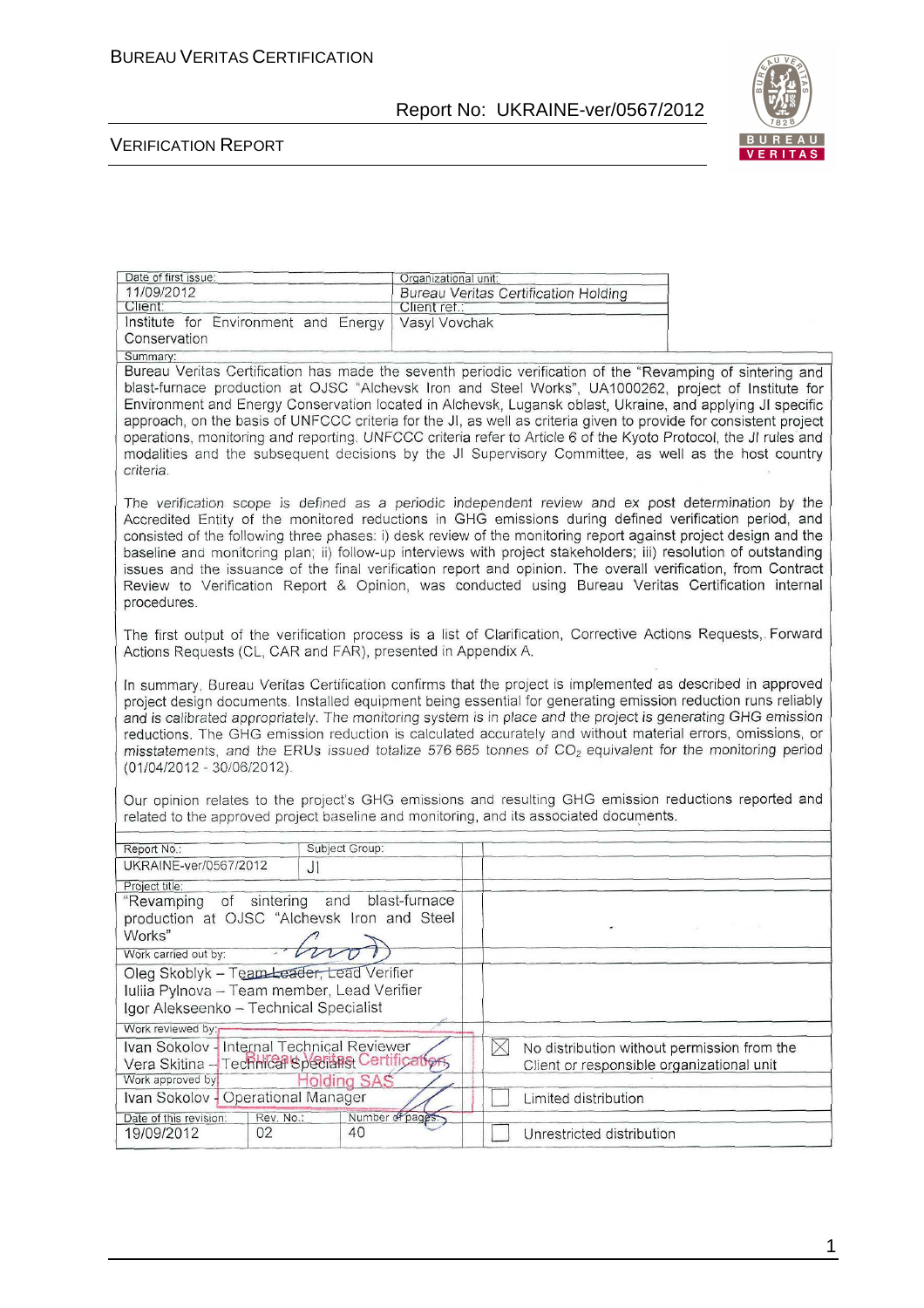

VERIFICATION REPORT

#### **Abbreviations**

| <b>Accredited Independent Entity</b> |
|--------------------------------------|
|                                      |

- BFG Blast Furnace Gas
- CAR Corrective Action Request
- CDM Clean Development Mechanism
- CHP Combined Heat and Power
- CL Clarification Request
- CO<sub>2</sub> Carbon Dioxide
- COG Coke Oven Gas
- AISW PJSC "Alchevsk Iron and Steel Works"
- DFP Designated Focal Point
- DVM Determination and Verification Manual
- EIA Environmental Impact Assessment
- ERU Emission Reduction Unit
- GHG Green House Gas(es)
- GWP Global Warming Potential
- I Interview
- IPCC Intergovernmental Panel on Climate Change
- JI Joint Implementation
- JISC Joint Implementation Supervisory Committee
- MP Monitoring Plan
- MoV Means of Verification
- NGO Non Government Organization
- PDD Project Design Document
- UNFCCC United Nations Framework Convention for Climate Change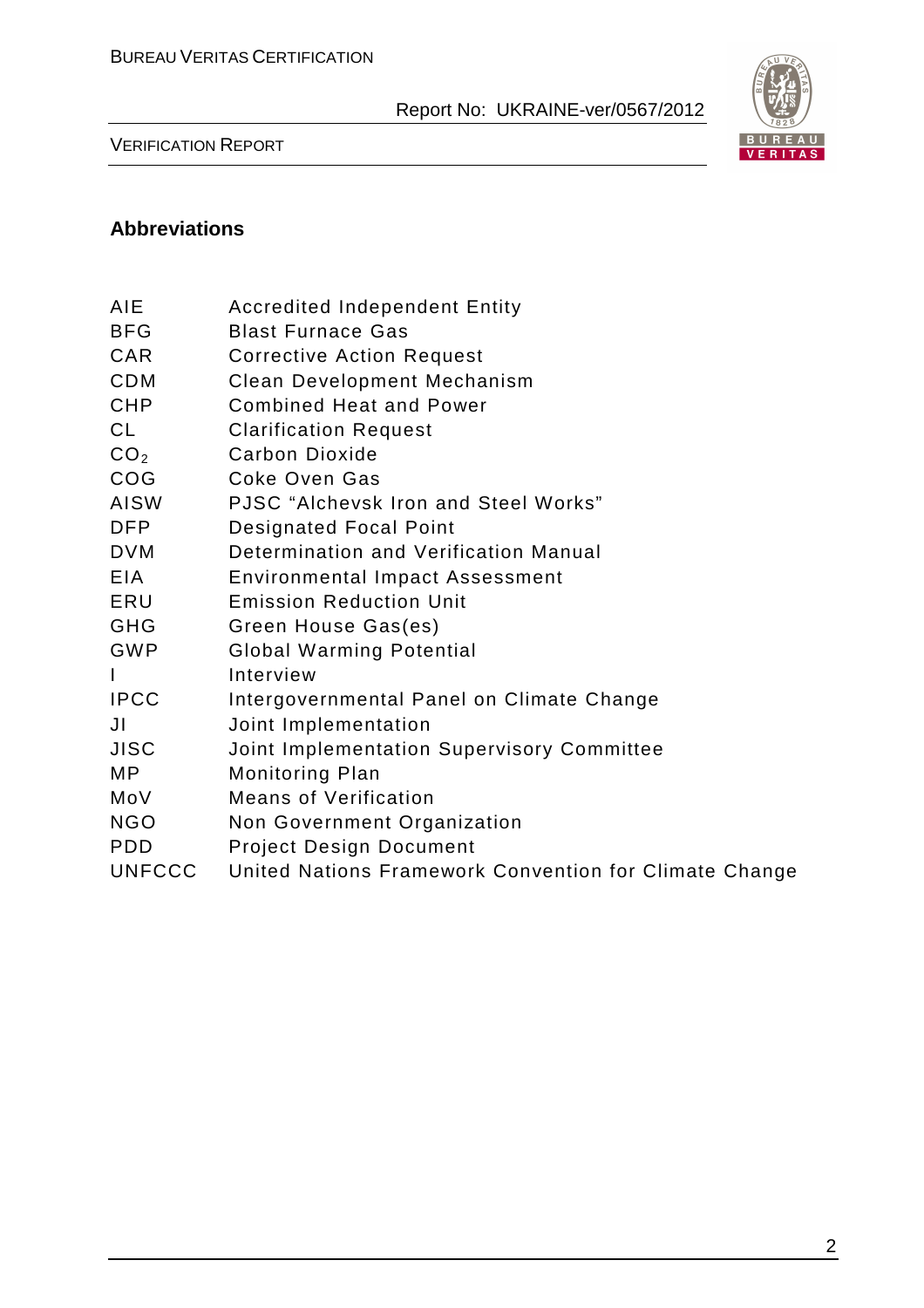

VERIFICATION REPORT

# **Table of Contents Page 2016** 1 INTRODUCTION .........................................................................................4 1.1 Objective 4 1.2 Scope 4 1.3 Verification Team 5 2 METHODOLOGY ........................................................................................5 2.1 Review of Documents 6 2.2 Follow-up Interviews 6 2.3 Resolution of Clarification, Corrective and Forward Action Requests 7 3 VERIFICATION CONCLUSIONS ............................................................8 3.1 Remaining issues and FARs from previous verifications 8 3.2 Project approval by Parties involved (90-91) 8 3.3 Project implementation (92-93) 9 3.4 Compliance of the monitoring plan with the monitoring methodology (94-98) 10 3.5 Revision of monitoring plan (99-100) (Not applicable) 13 3.6 Data management (101) 13 3.7 Verification regarding programmes of activities (102-110) (Not applicable) 17 4 VERIFICATION OPINION .......................................................................17 5 REFERENCES ..........................................................................................19 APPENDIX A: VERIFICATION PROTOCOL.............................................................23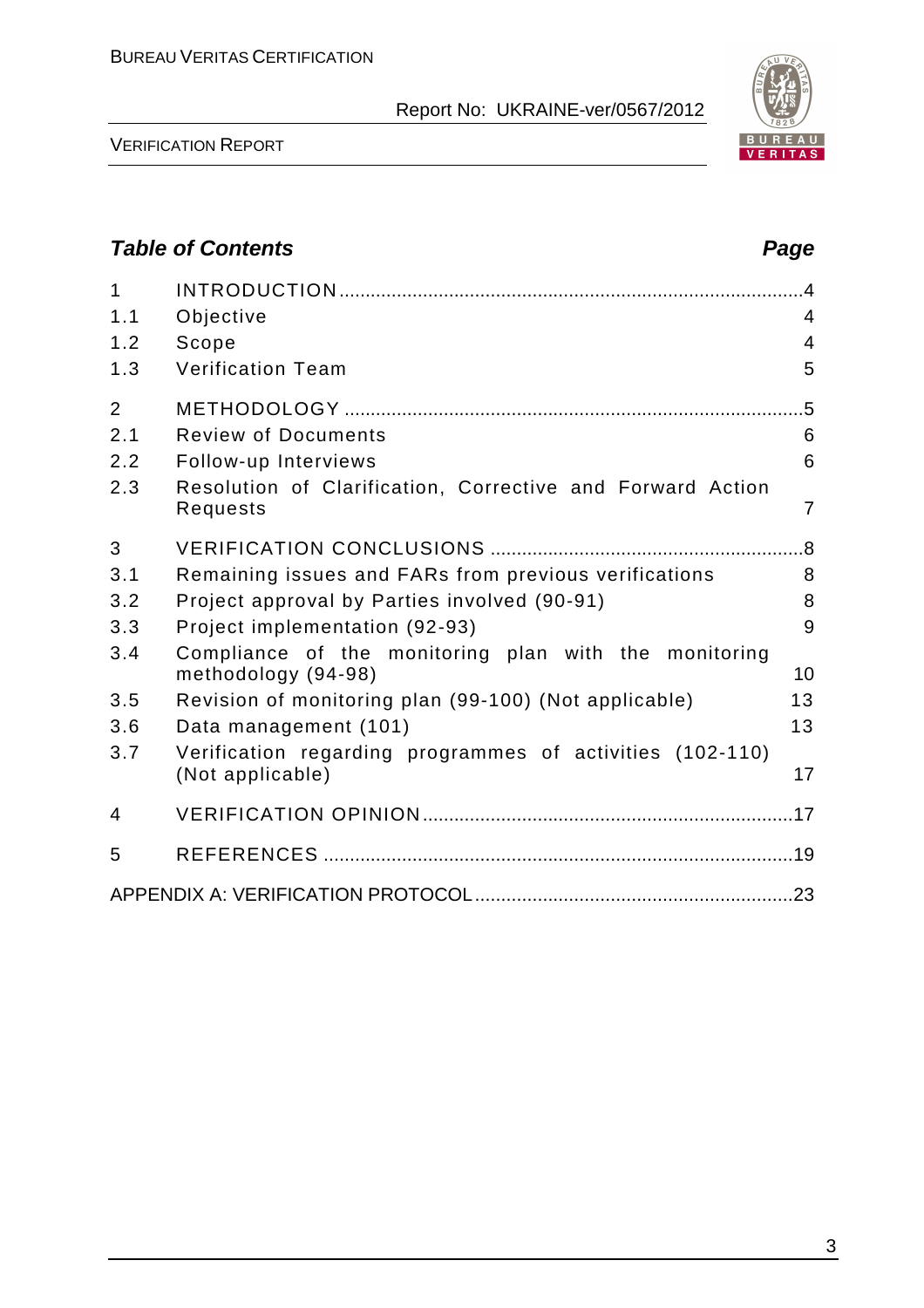

VERIFICATION REPORT

# **1 INTRODUCTION**

Institute for Environment and Energy Conservation has commissioned Bureau Veritas Certification to verify the emissions reductions of its JI project "Revamping of sintering and blast-furnace production at OJSC "Alchevsk Iron and Steel Works" (hereafter called "the project") at Alchevsk, Lugansk oblast, Ukraine.

This report summarizes the findings of the verification of the project, performed on the basis of UNFCCC criteria, as well as criteria given to provide for consistent project operations, monitoring and reporting.

# **1.1 Objective**

Verification is the periodic independent review and ex post determination by the Accredited Independent Entity of the monitored reductions in GHG emissions during defined verification period.

The objective of verification can be divided in Initial Verification and Periodic Verification.

UNFCCC criteria refer to Article 6 of the Kyoto Protocol, the JI rules and modalities and the subsequent decisions by the JI Supervisory Committee, as well as the host country criteria.

### **1.2 Scope**

Verification scope is defined as an independent and objective review of the project design document, the project's baseline study, monitoring plan and monitoring report, and other relevant documents. The information in these documents is reviewed against Kyoto Protocol requirements, UNFCCC rules and associated interpretations.

The verification is not meant to provide any consulting towards the Client. However, stated requests for clarifications, corrective and/or forward actions may provide input for improvement of the project monitoring towards reductions in the GHG emissions.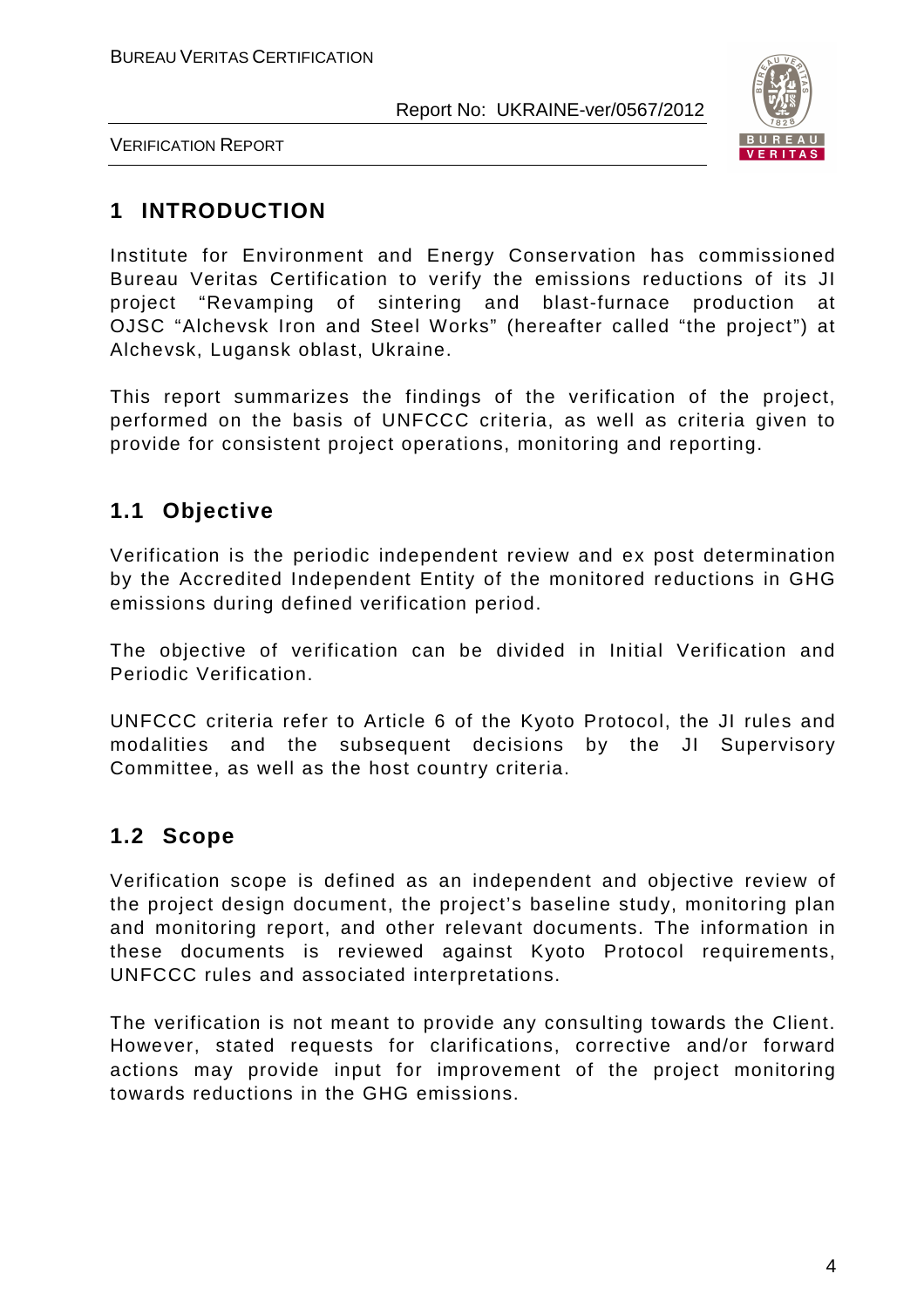

VERIFICATION REPORT

#### **1.3 Verification Team**

The verification team consists of the following personnel:

Oleg Skoblyk Bureau Veritas Certification Team Leader, Climate Change Lead Verifier

Iuliia Pylnova Bureau Veritas Certification Team Member, Climate Change Lead Verifier

Igor Alekseenko Bureau Veritas Certification, Technical specialist

This verification report was reviewed by:

Ivan Sokolov Bureau Veritas Certification, Internal Technical Reviewer

Vera Skitina Bureau Veritas Certification, Technical specialist

# **2 METHODOLOGY**

The overall verification, from Contract Review to Verification Report & Opinion, was conducted using Bureau Veritas Certification internal procedures.

In order to ensure transparency, a verification protocol was customized for the project, according to the version 01 of the Joint Implementation Determination and Verification Manual, issued by the Joint Implementation Supervisory Committee at its 19 meeting on 04/12/2009. The protocol shows, in a transparent manner, criteria (requirements), means of verification and the results from verifying the identified criteria. The verification protocol serves the following purposes:

- It organizes, details and clarifies the requirements a JI project is expected to meet;
- It ensures a transparent verification process where the verifier will document how a particular requirement has been verified and the result of the verification.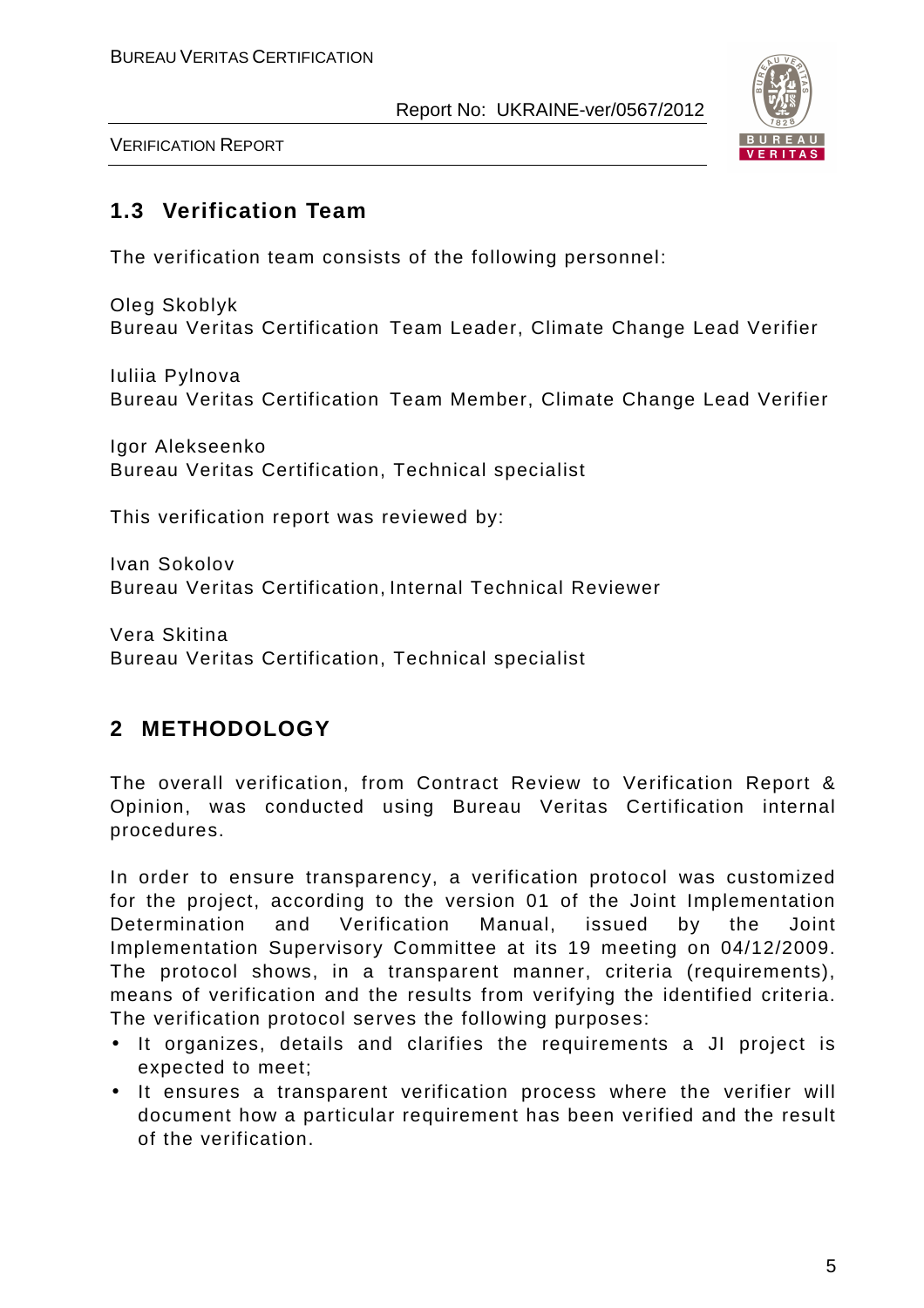

VERIFICATION REPORT

The completed verification protocol is enclosed in Appendix A to this report.

#### **2.1 Review of Documents**

The Monitoring Report (MR) submitted by Institute for Environment and Energy Conservation and additional background documents related to the project design and baseline, i.e. country Law, Project Design Document (PDD), Guidance on criteria for baseline setting and monitoring, Host party criteria, Kyoto Protocol, Clarifications on Verification Requirements to be Checked by an Accredited Independent Entity were reviewed.

The verification findings presented in this report relate to the Monitoring Report versions 1, 2, and project as described in the determined PDD of the final version.

#### **2.2 Follow-up Interviews**

On 21/08/2012 Bureau Veritas Certification performed on-site interviews with project stakeholders to confirm selected information and to resolve issues identified in the document review. Representatives of PJSC "Alchevsk Iron and Steel Works" (according to the documentation checked, 16/05/2011 PJSC "Alchevsk Iron and Steel Works" was established by changing the name of juridical person OJSC "Alchevsk Iron and Steel Works" to PJSC "Alchevsk Iron and Steel Works") and Institute for Environment and Energy Conservation were interviewed (see References). The main topics of the interviews are summarized in Table 1.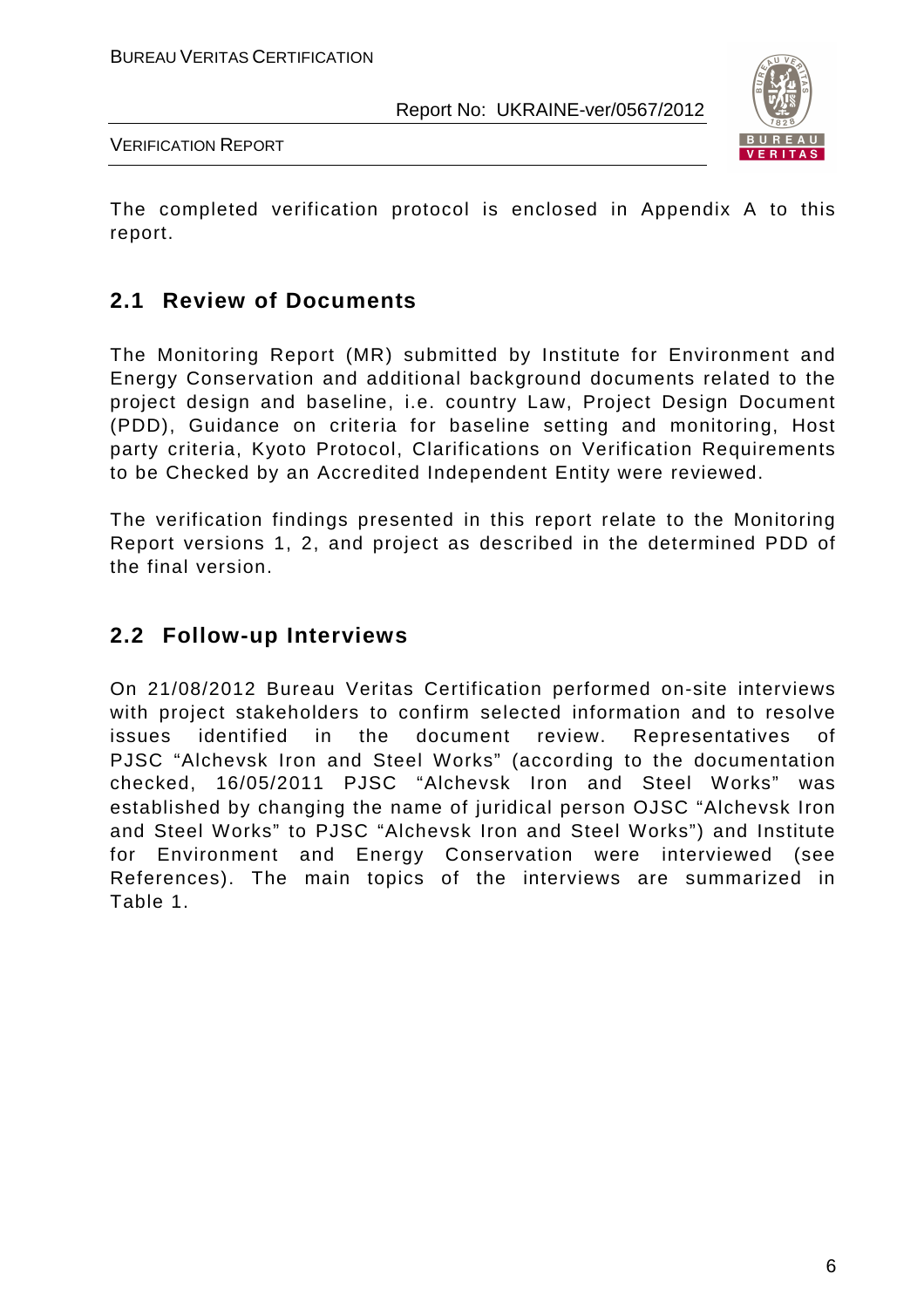

VERIFICATION REPORT

| Table 1<br>Interview topics |  |
|-----------------------------|--|
|-----------------------------|--|

| Interviewed<br>organization       | <b>Interview topics</b>                            |
|-----------------------------------|----------------------------------------------------|
| PJSC "Alchevsk                    | Organizational structure                           |
| Iron and Steel                    | Responsibilities and authorities                   |
| Works"                            | Roles and responsibilities for data collection and |
|                                   | processing                                         |
|                                   | Installation of equipment                          |
|                                   | Data logging, archiving and reporting              |
|                                   | Metering equipment control                         |
|                                   | Metering record keeping system, database           |
|                                   | IT management                                      |
|                                   | Training of personnel                              |
|                                   | Quality management procedures and technology       |
|                                   | Internal audits and check-ups                      |
| Institute                         | for Baseline methodology                           |
| Environment and   Monitoring plan |                                                    |
| Energy                            | Monitoring report                                  |
| Conservation                      |                                                    |

#### **2.3 Resolution of Clarification, Corrective and Forward Action Requests**

The objective of this phase of the verification is to raise the requests for corrective actions and clarification and any other outstanding issues that needed to be clarified for Bureau Veritas Certification positive conclusion on the GHG emission reduction calculation.

If the Verification Team, in assessing the monitoring report and supporting documents, identifies issues that need to be corrected, clarified or improved with regard to the monitoring requirements, it should raise these issues and inform the project participants of these issues in the form of:

(a) Corrective action request (CAR), requesting the project participants to correct a mistake that is not in accordance with the monitoring plan;

(b) Clarification request (CL), requesting the project participants to provide additional information for the Verification Team to assess compliance with the monitoring plan;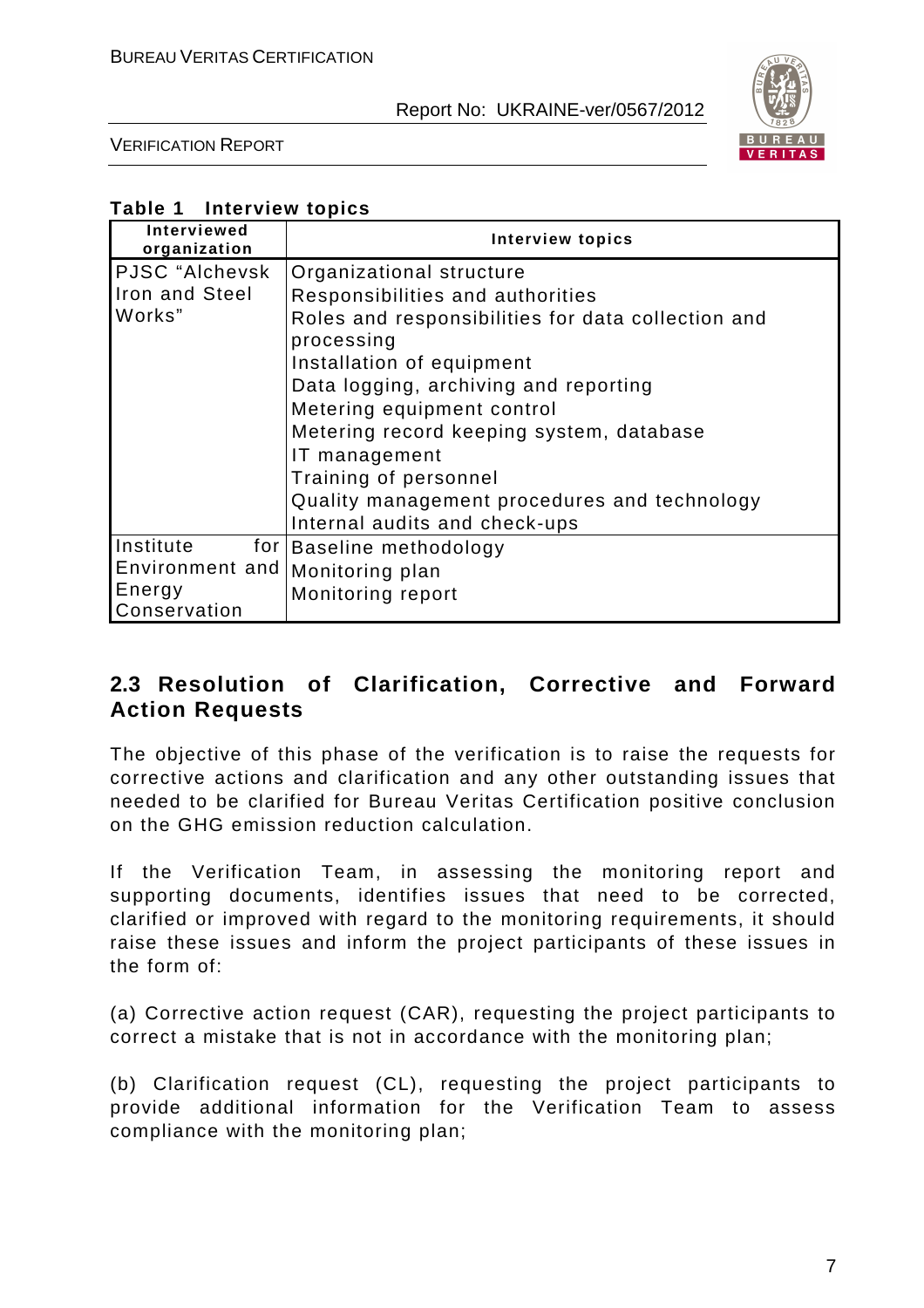

VERIFICATION REPORT

(c) Forward action request (FAR), informing the project participants of an issue, relating to the monitoring that needs to be reviewed during the next verification period.

The Verification Team will make an objective assessment as to whether the actions taken by the project participants, if any, satisfactorily resolve the issues raised, if any, and should conclude its findings of the verification.

To guarantee the transparency of the verification process, the concerns raised are documented in more detail in the verification protocol in Appendix A.

# **3 VERIFICATION CONCLUSIONS**

In the following sections, the conclusions of the verification are stated.

The findings from the desk review of the original monitoring documents and the findings from interviews during the follow up visit are described in the Verification Protocol in Appendix A.

The Clarification, Corrective and Forward Action Requests are stated, where applicable, in the following sections and are further documented in the Verification Protocol in Appendix A. The verification of the Project resulted in 04 Corrective Action Requests, 06 Clarification Requests, and 01 Forward Action Request.

The number between brackets at the end of each section corresponds to the DVM paragraph.

### **3.1 Remaining issues and FARs from previous verifications**

There were no remaining issues and FARs from the previous verification.

### **3.2 Project approval by Parties involved (90-91)**

Written project approval was received from the Netherlands DFP (Declaration of Approval 2011JI14 on the JI project "Revamping of sintering and blast-furnace production at OJSC "Alchevsk Iron and Steel Works" issued by Ministry of Economic Affairs, Agriculture and Innovation dated 10/05/2011).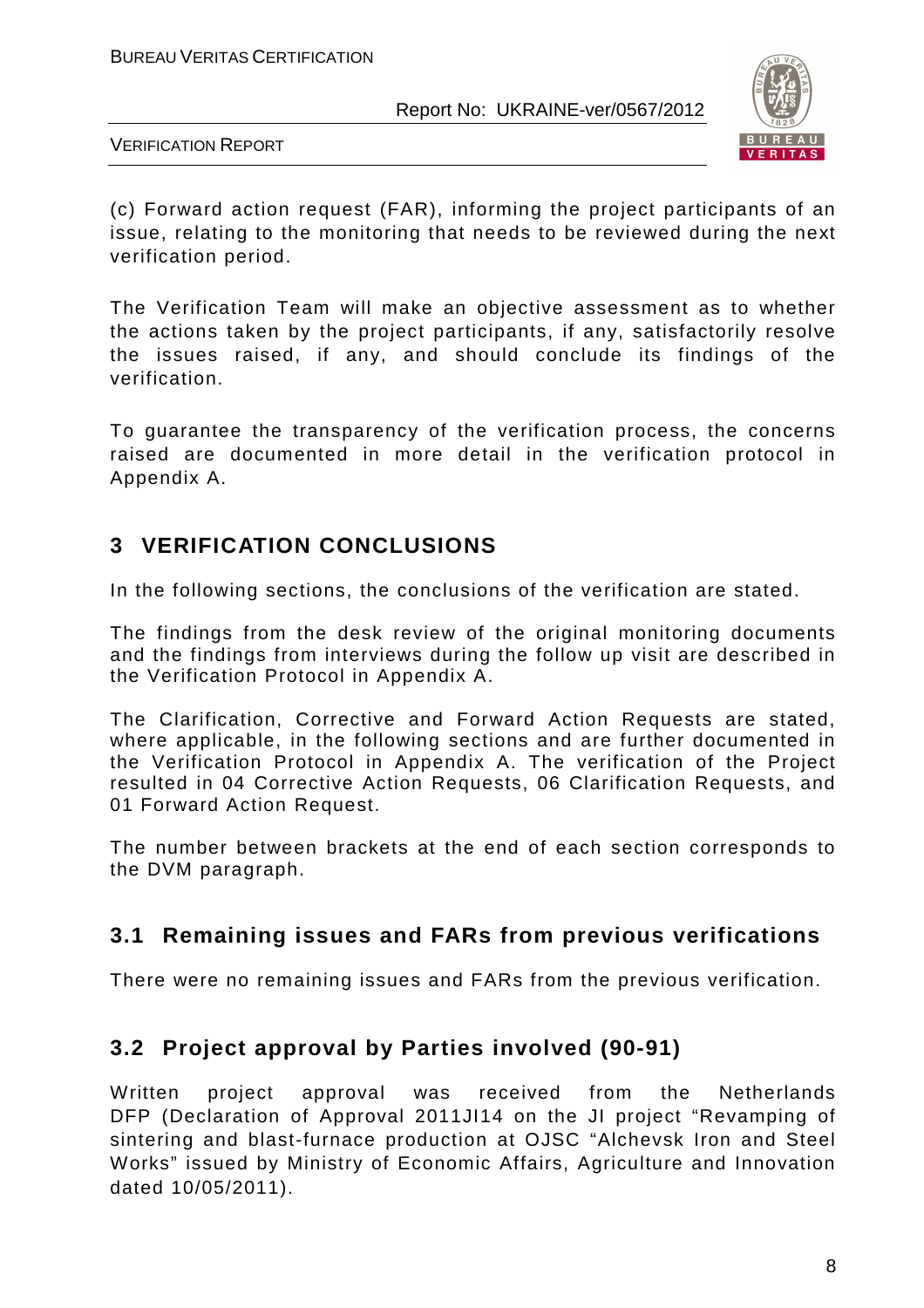

VERIFICATION REPORT

The abovementioned written approval is unconditional.

Also, Letter of Approval (LoA #1155/23/7 dated 10/05/2011) on the JI project "Revamping of sintering and blast-furnace production at OJSC "Alchevsk Iron and Steel Works" was issued by State Environmental Investment Agency of Ukraine that is National Focal Point of host Party (Ukraine).

#### **3.3 Project implementation (92-93)**

The implementation status of the project:

installation of pulverized coal injection (PCI) facility at BF  $#$  1 (implementation of this measure was started in October 2006 and was completed in May 2009);

installation of PCI facility at BF  $# 5$  (implementation of this measure was started in October 2006 and was completed in August 2009);

installation of PCI facilities at BFs  $# 3$  and  $# 4$  (implementation of this measure was started in October 2006, and will be completed in the fourth quarter of 2012 at BF # 3 and in the third quarter of 2012 at BF # 4);

- renewal and reconstruction of BF # 1 (implementation of this measure was started in the first half of 2004 and BF#1 was commissioned on  $16^{th}$  of May 2007);

renewal and reconstruction of  $BF$  #5 (implementation of this measure was started in 2006 and such measure was implemented during the second quarter of 2012. Majority of renewal and reconstruction measures at BF # 5 were connected to ensuring the PCI facility to work at full capacity and installation of system that injects nitrogen into the interbell space of BF instead of steam (such sub measure was implemented in June 2012. The document that confirms implementation of nitrogen injection system will be provided to the verification team during the verification process of third quarter 2012);

reconstruction of the oxygen unit  $# 4$  (implementation of this measure was started in 2004 and was completed in December 2005);

installation of oxygen units  $# 7$  (implementation of this measure was started in 2007 and was completed in 2008);

installation of oxygen units  $# 8$  (implementation of this measure was started in 2007 and was completed in 2009);

construction of BF  $# 2$  (implementation of this measure was started in 2007 and was not completed during the monitoring period. For the present time construction of BF # 2 is delayed because of adverse market situation and lack of financing. Construction of BF # 2 will be continued after improvement of market situation and availability of funding.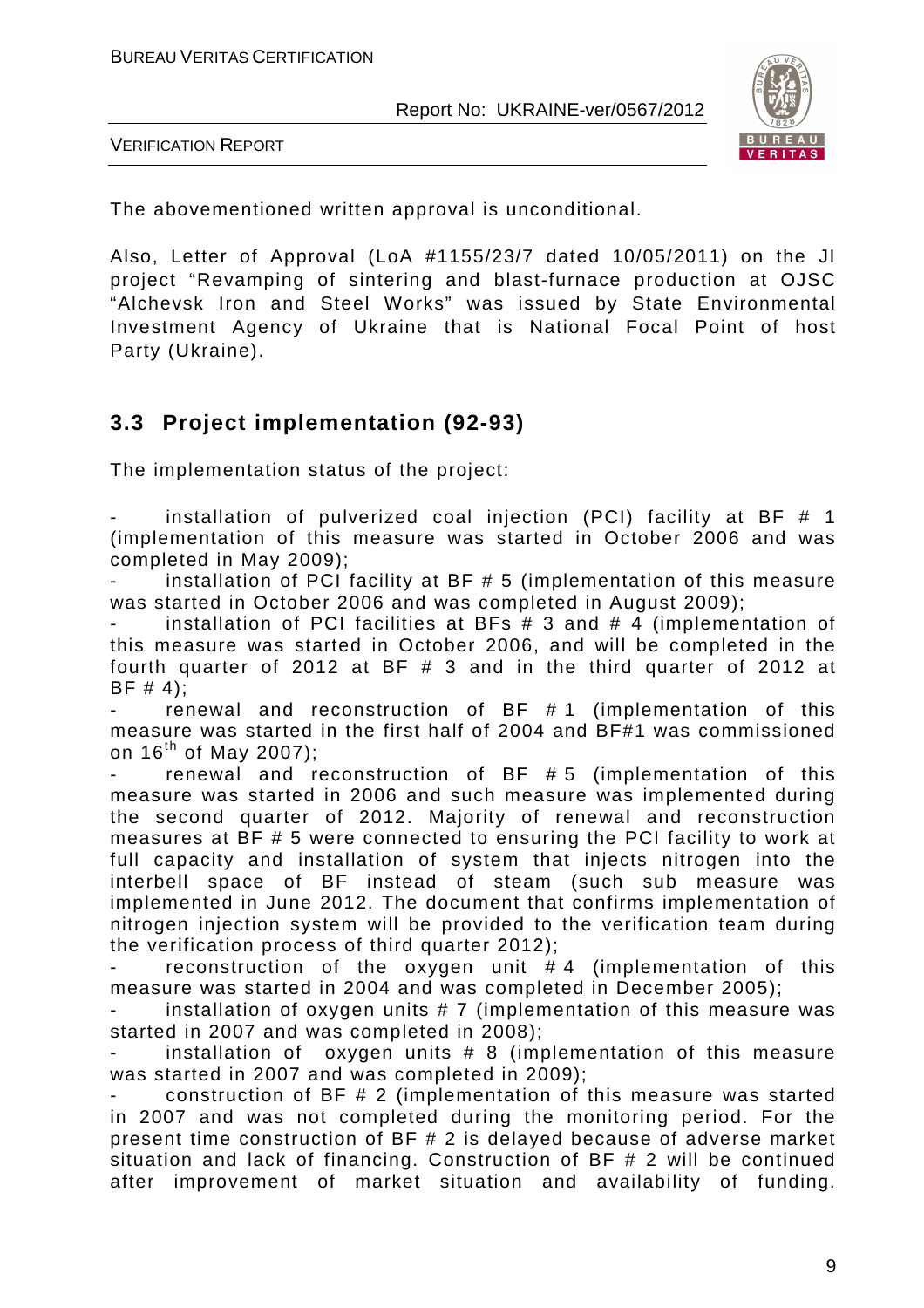![](_page_10_Picture_2.jpeg)

VERIFICATION REPORT

According to the project implementation schedule stated in the Project Design Document (PDD), commissioning of the measure is expected in the year 2015);

- construction of new sinter plant (implementation of this measure was started in 2006 and was not completed during the monitoring period. According to the project implementation schedule in the PDD, commissioning of the sinter plant is expected in the year 2016);

- construction of new lime kilns #5 and #6 (implementation of this measure was started in 2005. New lime kiln #5 was operating in startingup mode from December 2011 till February 2012 and was commissioned in February 2012 in compliance with the statement dated 29/02/2012. New lime kiln #6 is operating in starting-up mode from May 2012 and will be commissioned in the October 2012).

The identified areas of concern as to Project implementation, project participants response and BV Certification's conclusion are described in Appendix A (refer CL 01, FAR 01, CAR 01, and CAR 04).

#### **3.4 Compliance of the monitoring plan with the monitoring methodology (94-98)**

The monitoring occurred in accordance with the monitoring plan included in the PDD regarding which the determination has been deemed final and is so listed on the UNFCCC JI website and in accordance with the revisions to the monitoring plan determined during the verification of the first half-year of 2011.

For calculating the emission reductions, key indicators, constants and variables such as total pig iron output, quantity of each fuel used in making pig iron, emission factor for fuel consumption, electricity consumed in producing pig iron, emission factor for electricity consumption, quantity of fuel used in sintering process, electricity consumed in sintering process, quantity of reducing agents, emission factor of each reducing agent, quantity of each other input in pig iron production, emission factor of each other input, quantity of fuel used for balance of process needs, and electricity consumed for balance of process needs, influencing the baseline emissions and the activity level of the project and the emissions as well as risks associated with the project were taken into account, as appropriate.

Data sources used for calculating emission reductions are clearly identified, reliable and transparent.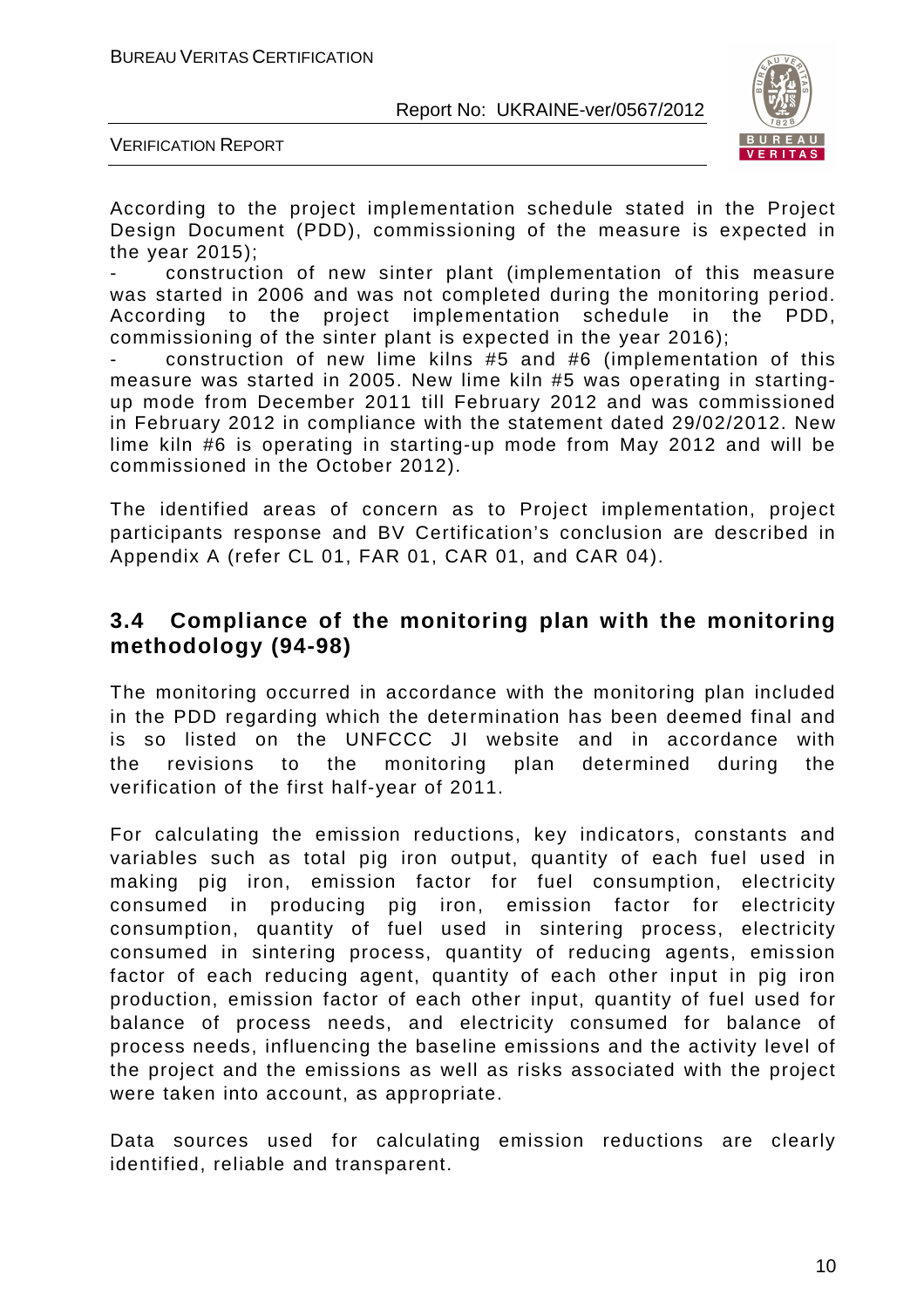![](_page_11_Picture_2.jpeg)

VERIFICATION REPORT

Emission factors, including default emission factors, are selected by carefully balancing accuracy and reasonableness, and appropriately justified of the choice.

Monitoring report for the project (2 quarter of 2012) is already using specific values of carbon dioxide emission factors for fuel based on specific carbon content or calorific value of fuel. Emission factors from consumption of coal (anthracite), limestone and dolomite and for production of coke and iron pellets are based on IPCC data due to the fact that national data are not officially approved by the national designating entity. As soon as they are approved, the corresponding changes will be incorporated into the monitoring reports.

Taking into account that the project boundary of the JI project "Installation of a new waste heat recovery system at Alchevsk Coke Plant, Ukraine" (UA1000130 - registered under Track 1) includes blast-furnaces of AISW with respect to particular volumes of consumed dry blast-furnace coke, the  $CO<sub>2</sub>e$  emission reductions that were generated during the period of  $01/04/2012 - 30/06/2012$  due to component three (3) of mentioned above JI project were attributed to the leakages of GHG's.

Projectline emissions were calculated as the result of multiplying the total volume of dry blast-furnace coke consumed in the blast-furnaces of AISW during the period of 01/04/2012 – 30/06/2012 by  $CO<sub>2</sub>e$  emission factor for coke.

Baseline emissions due to component three (3) were calculated based on such initial data as: volumes of consumed dry blast-furnace coke in the blast-furnaces of AISW and coke quality indicators  $(M_{10}, M_{25}, M_{80})$  for wetquenched and dry-quenched blast-furnace coke during the period of 01/04/2012 – 30/06/2012. JI specific approach, which is applied for calculation of baseline emissions due to component three (3), is demonstrated in the PDD of JI project "Installation of a new waste heat recovery system at Alchevsk Coke Plant, Ukraine".

Leakages of GHG emissions were calculated by subtracting total project line emissions generated by the JI project "Installation of a new waste heat recovery system at Alchevsk Coke Plant, Ukraine" from the baseline emissions that were generated by the component three (3) of the mentioned above project during this reporting period.

Together with this, in order to ensure accuracy of leakages calculation and also to ensure full correlation between leakages under this project and emission reductions generated by the JI project "Installation of a new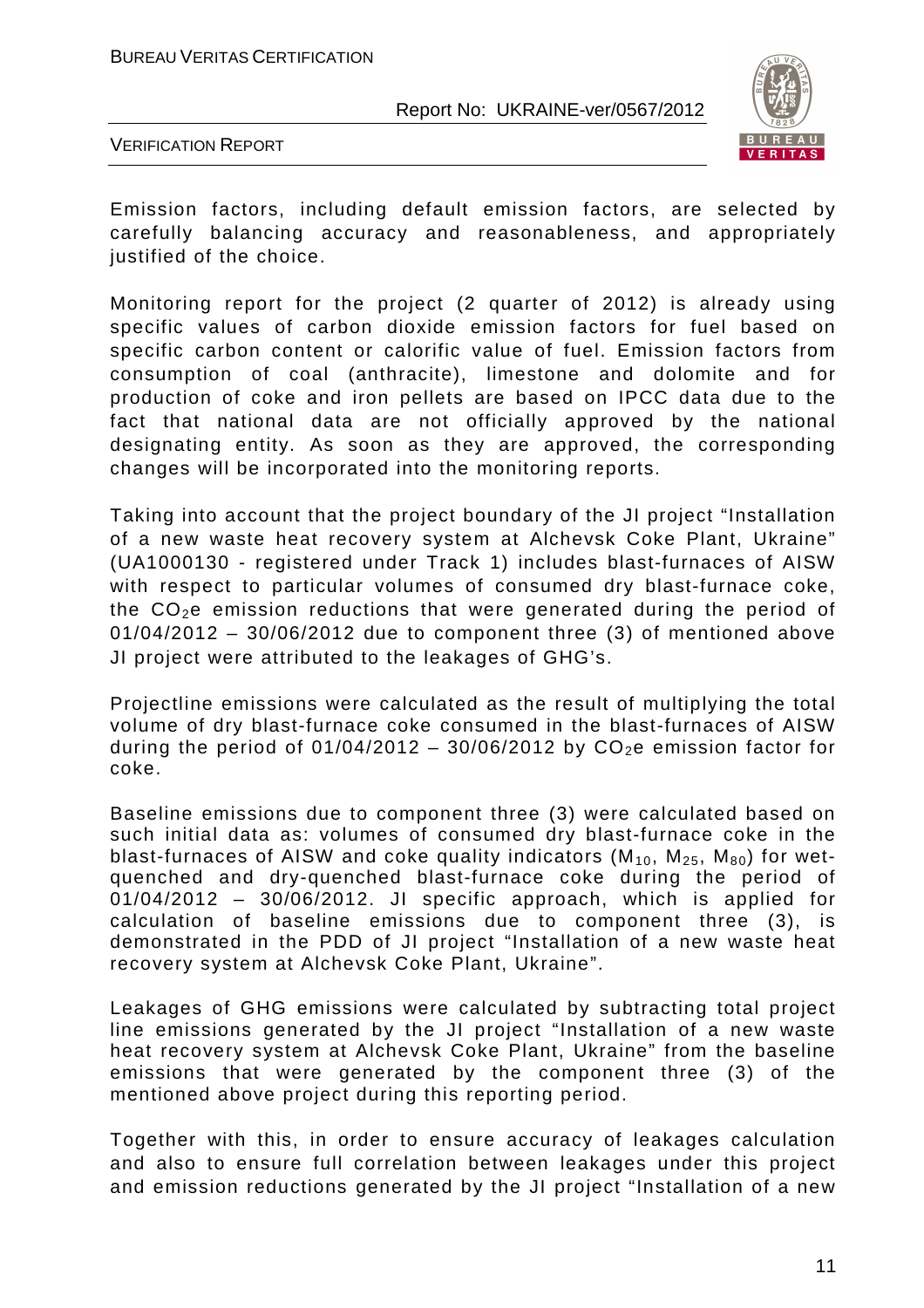![](_page_12_Picture_2.jpeg)

VERIFICATION REPORT

waste heat recovery system at Alchevsk Coke Plant, Ukraine" (because weighted average indicators are used), the project developer, at the first stage, calculated leakages for the period of 01/01/2012 – 30/06/2012 and then, at the second stage, subtracted leakages that were generated during the period of  $01/01/2012 - 31/03/2012$  from the total volume of leakages generated during the period of 01/01/2012 – 30/06/2012. As the result, leakages of GHG emissions for the period of 01/04/2012 – 30/06/2012 were accurately calculated.

After that, leakages of GHG emissions were subtracted from the total volume of emission reductions associated with this project during this monitoring period.

Leakages during the second quarter of 2012 equal 25 594 tonnes  $CO<sub>2</sub>$ equivalent.

Mentioned above volume of leakages is based on actual data which can be proved by initial data from AISW and Alchevsk Coke Plant. The Excelfile with calculation of leakages, together with initial data from AISW and Alchevsk Coke Plant, will be provided to the verifier in order verify the mentioned above amount of leakages generated under this project.

The calculation of emission reductions is based on conservative assumptions and the most plausible scenarios in a transparent manner.

 The difference between the value of emission reductions that were actually generated during the second quarter of 2012 and emission reduction estimated in the registered PDD is caused by following reasons: the better improvement of raw materials quality that are used in pig iron production process, in particular, of its fraction content, hardness, abrasion, ash content, sulphur content as well as the level of impurities, iron content etc. and better technological improvements of pig iron production (melting) process than it was previously expected in the registered PDD; market influence on the replacement of coke by coal; implementation of energy efficiency measures which are described in registered PDD and ascribed to project boundaries etc.

The identified areas of concern as to Compliance of the monitoring plan with the monitoring methodology, project participants response and BV Certification's conclusion are described in Appendix A (refer to CL 02, CL 06, CAR 02, and CAR 03).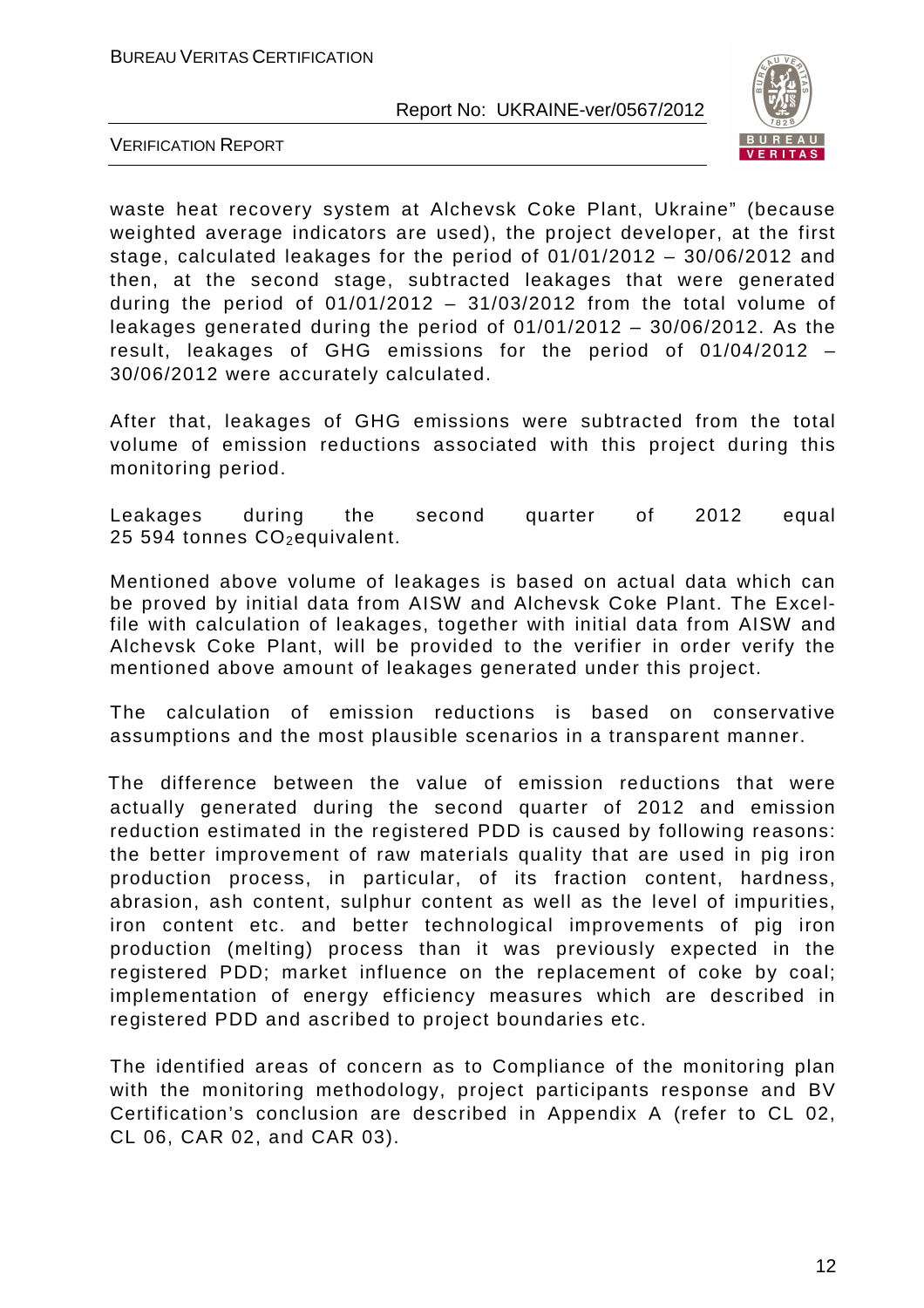![](_page_13_Picture_2.jpeg)

VERIFICATION REPORT

#### **3.5 Revision of monitoring plan (99-100)**

Revisions to the monitoring plan were finally determined during the verification of the first half-year of 2011.

No additional revisions have occurred through the current monitoring period.

#### **3.6 Data management (101)**

The data and their sources, provided in monitoring report, are clearly identified, reliable and transparent.

The implementation of data collection procedures is in accordance with the PDD and revised monitoring plan, including the quality control and quality assurance procedures. These procedures are mentioned in the section "References" of this report.

The monitoring of JI project indicators at AISW was realized on regular basis where the system of data collection on FER consumption was being used. The data needed for the monitoring of the project were collected during the process of normal equipment use. The production facilities of the plant were equipped with the measuring devices such as scales, meters and gas, water, steam, electricity consumption meters. The monitoring of the project formed an organic part of routine monitoring of manufacturing process. This allowed receiving data regarding the project continuously.

The Chief Metrological Specialist of the AISW was in charge for maintenance of the facilities and monitoring equipment as well as for their accuracy required by Regulation PP 229-Э-056-863/02-2005 of "Metrological services of the metallurgical mills" and by "Guiding Metrological Instructions". In case of defect, discovered in the monitoring equipment, the actions of the staff were determined in Guiding Metrological Instructions. The measurements were conducted constantly in automatic regime.

The data required to be monitored under the proposed JI project was routinely collected within the normal operations of the AISW. Together with this data collection was an integral part of routine monitoring. Data was compiled in (i) day-to-day records, (ii) quarterly records, and (iii) annual records. Data were collected in the electronic database of AISW and in printed documents. All records where finally stored in Planning Department.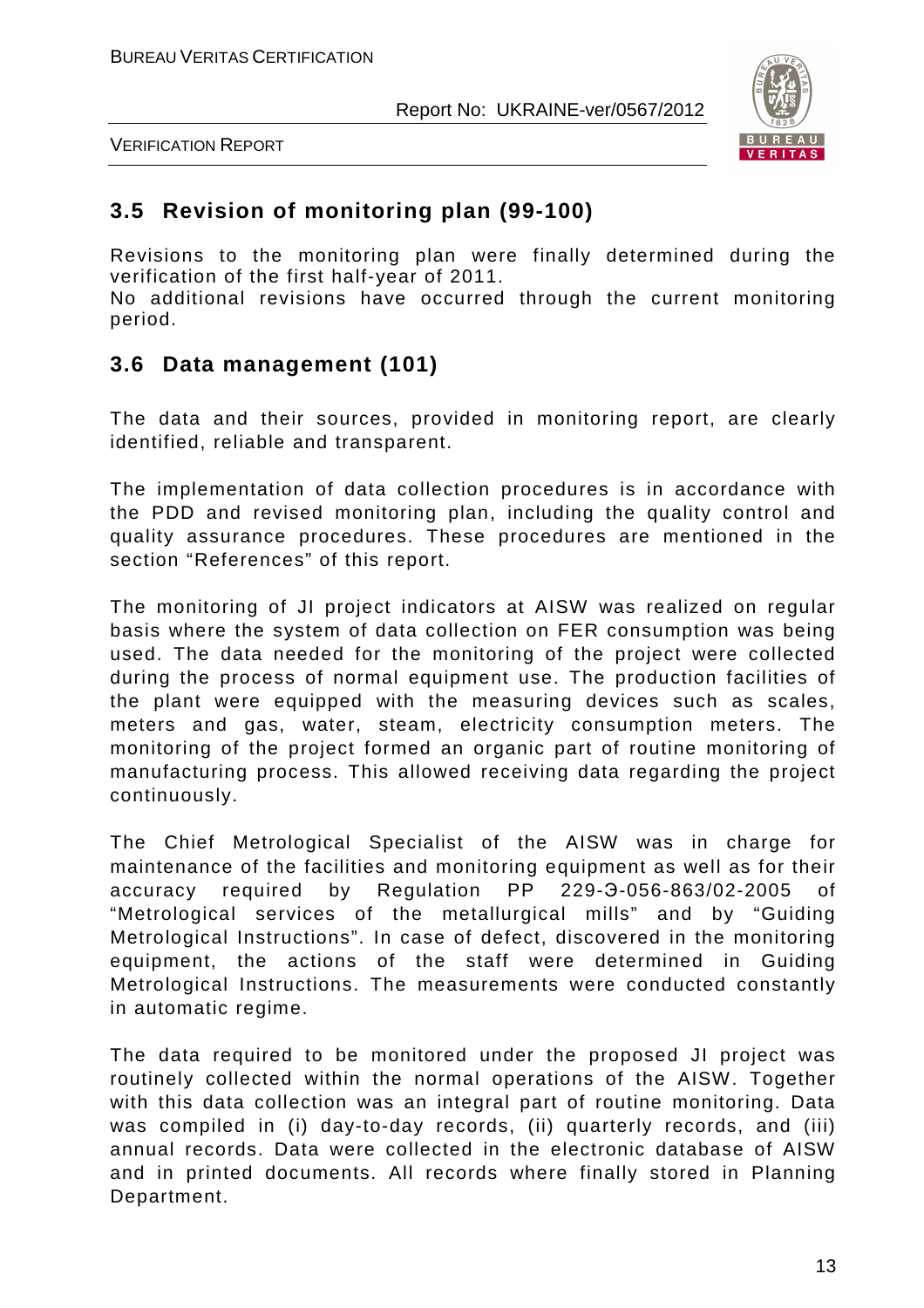![](_page_14_Picture_2.jpeg)

VERIFICATION REPORT

According to the order #95 dated 01/02/2012 on appointment of responsible persons for the monitoring of JI Projects under the Kyoto Protocol and also on the period of monitoring data storage at the plant, the data that are required to be monitored are kept during all crediting period and for two years after the last transfer of emission reductions units (ERUs) under the project.

The revised monitoring plan that was finally determined in the verification report for the first half-year of 2011 was implemented by different specialists of the AISW under supervision of Chief Energy Specialist and managed by Director General of the Plant.

The measurement results were being used by the Chief power-engineering specialist department, by the services and technical staff of the Steel Mill. They were reflected in the technological instructions of production processes regime and also in the "Guiding Metrological Instructions" revised versions. The monitoring data reports and calculations were under the competence of the Chief power-engineering specialist assistant in accordance to the interior orders of the Steel Mill.

All main production shops and specialists of the plant were involved in preparation of monitoring report under coordination of Chief Energy Specialist.

With the project equipment introduction the workers of AISW have the opportunity to update their working skills, stimulated by the theoretical and practical trainings and studies to operate the project equipment that is implemented under the project at the Steel Mill. Thus during this monitoring period the direction of AISW has organized appropriate staff seminar for leading employees and specialists of structural units on the subject: "The quality management system". The program of the seminar and the information note for chief engineer of AISW №021/309 dated 17/07/2012 on staff professional training (during the second quarter of 2012) were provided to the verifiers.

AISW used the accredited system of quality regulation according to the requirements of the ISO 9001 standard. In order to ensure the appropriate quality management system implementation the internal audits are conducted at the plant on monthly basis based on the AISW order # 864 of 27/12/2010. The department of quality management is responsible for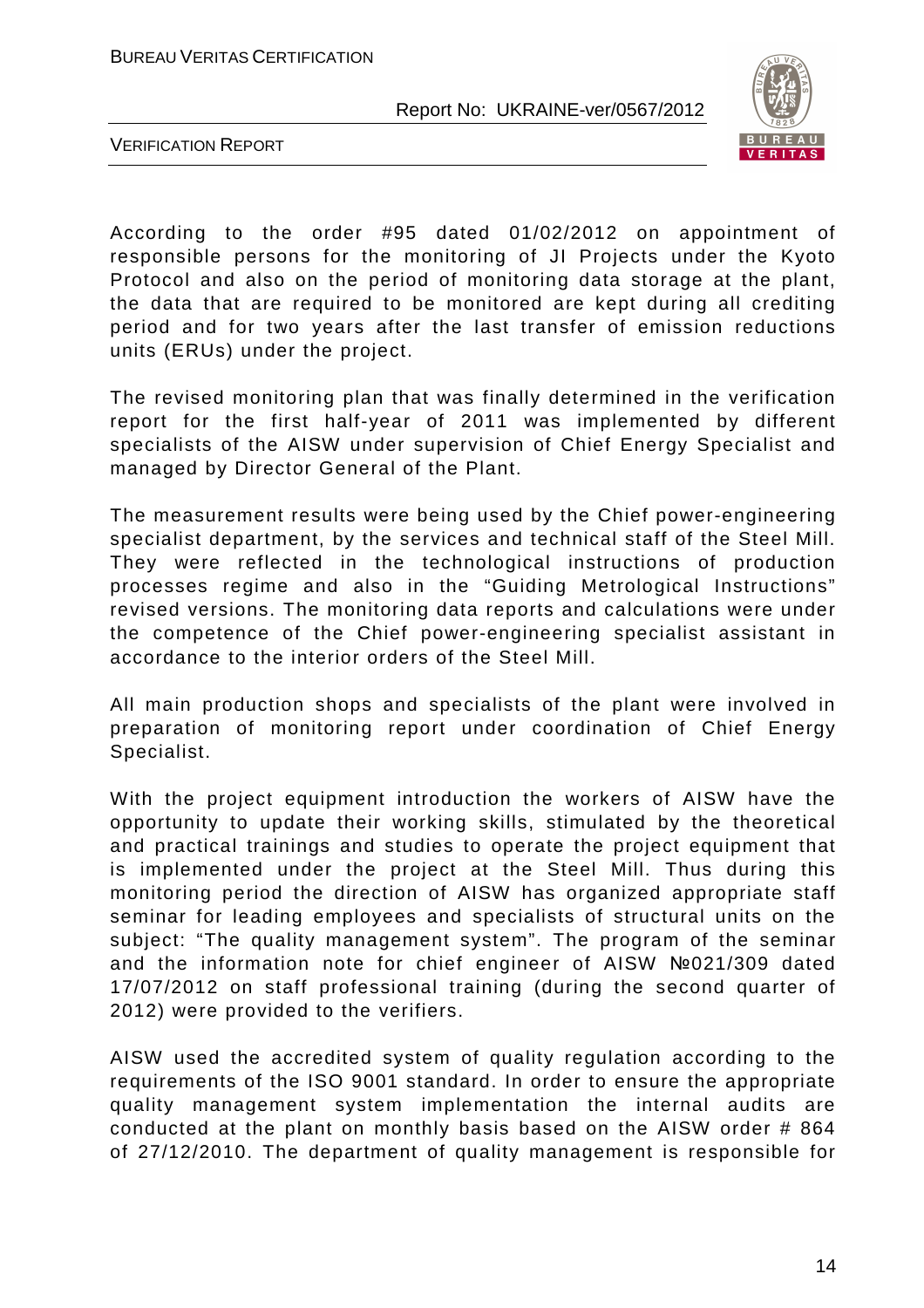![](_page_15_Picture_2.jpeg)

VERIFICATION REPORT

the internal audit implementation at the plant and for the storage of the Reports on the results of the audits.

Thus during this monitoring period (namely on 20/04/2012), planned internal audit on compliance to the standard of ISO 9001:2008 Quality Management System was conducted at sinter plant of AISW. Report on conducted internal audit №19 dated 29/05/2012 was provided to the verifiers. Together with this, report on internal audit №10 dated 25/06/2012, conducted at the blast-furnace shop on 26/03/2012, was also provided to the verifiers.

The Guiding Metrological Instructions were developed in accordance with ISO 9001. They secured required level of accuracy by using monitoring equipment and by the possibility to crosscheck the data adequacy.

Monitoring equipment met the regulatory requirements of Ukraine regarding accuracy and measurement error. All the equipment used for monitoring purposes, were in line with national legislative requirements and standards and also with ISO 9001 standard. The accuracy of devices was guaranteed by the manufacturers; the error was calculated and confirmed by device certificates. All monitoring equipment was covered by the detailed verification (calibration) plan. The verification process was under strict control. All measuring equipment was included in the verification schedule and verified with established periodicity. According to the schedule of verification, all devices were in satisfactory condition. The documented instructions to operate the facilities were stored at the working places.

The environmental management standard ISO 14001 has been implemented and certified at AISW. The standard determines the procedures related to collection and archiving of data on environmental impacts within activity of the plant and, accordingly, the proposed project activity.

Also, the Occupational Health and Safety Management Systems BS OHSAS 18001:2007 was implemented at AISW in the scope of production of cast iron, steel, cast and rolled slabs, steel plate and bar section. The standard helps the plant to manage and control its occupational health and safety risks and to improve its occupational health and safety performance.

During this monitoring period, internal audits on compliance to the standard of ISO 14001:2004 Environmental Management Systems and on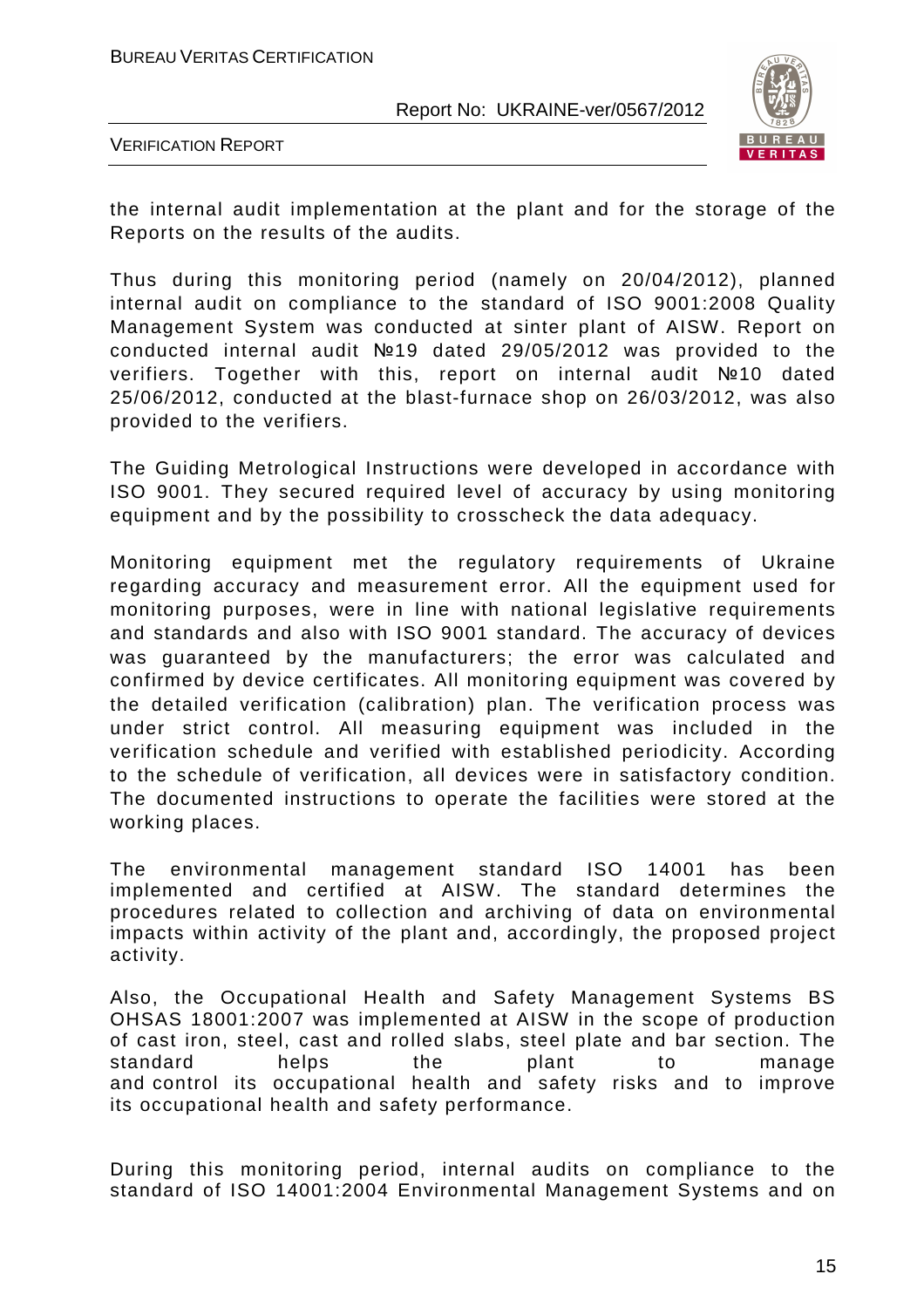![](_page_16_Picture_2.jpeg)

VERIFICATION REPORT

compliance to the standard of BS OHSAS 18001:2007 Occupational Health and Safety Management Systems were not conducted. These internal audits are conducted on the annual basis.

The monitoring procedures were quite comprehensible, because they had already been used at AISW for measuring input and output production parameters, and also for receiving data on level of FER and raw-materials consumption. The most effective accessible methods were used for the error minimization. Generally the error level was low for all parameters (varied between 0,5% and 2%) that were subjected to the monitoring. The uncertainty level for each parameter monitored is demonstrated in Section D.2. "Quality control (QC) and quality assurance (QA) procedures undertaken for data monitored" of the PDD and can be confirmed by the relevant passports for each monitoring equipment. Thus, the measurements uncertainty level corresponded with technologies, used in the production process, and was taken into the account when the data were taken from devices.

During the second quarter of 2012 (namely on 25/05/2012) electricity supply meters serial # 085327 and serial # 730277 in the electric substation for PCI system were replaced by electricity supply meters serial # 012829507 and # 012826907. Such replacements are confirmed by the records in the aggregate journal of non-attended substations, unit # 1, networks and substations department.

Also, during this monitoring period (namely on 12/06/2012) new electricity supply meters with serial # 085341 and # 837528 were installed in the electric substation 18-7. Taking into account that the new electricity supply meters started to account electricity consumed under the project boundary that was accounted before by electricity supply meter serial # 224606 at the electric substation Teplyaki, the project developer has removed electricity supply meter serial # 224606 from the list of monitoring equipment.

The evidence and records used for the monitoring are maintained in a traceable manner.

The data collection and management system for the project is in accordance with the PDD and the revision of the monitoring plan determined during the verification of first half-year of 2011.

The identified areas of concern as to Data management, project participants response and BV Certification's conclusion are described in Appendix A (refer to CL 03, CL 04, and CL 05).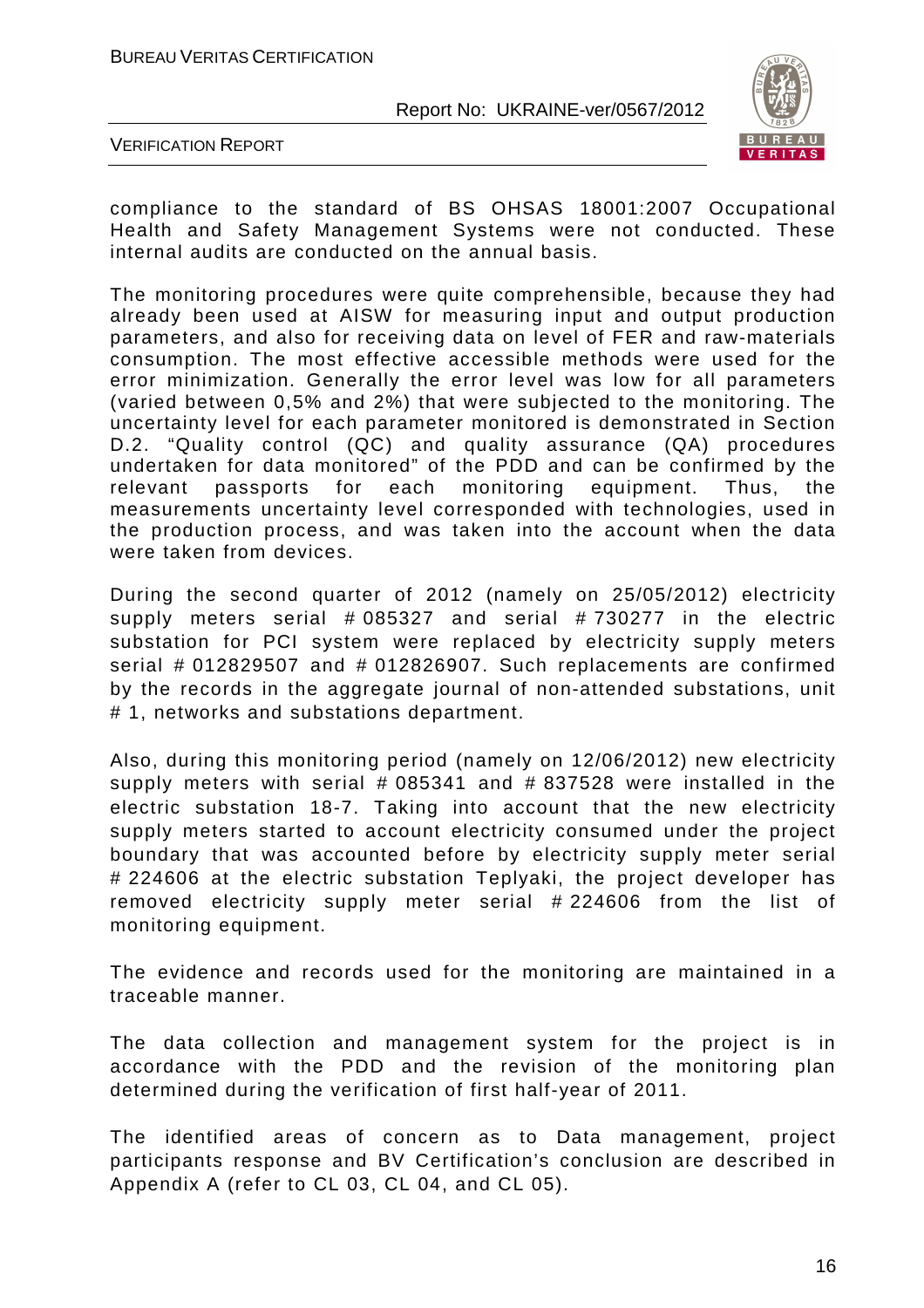![](_page_17_Picture_2.jpeg)

VERIFICATION REPORT

# **3.7 Verification regarding programmes of activities (102- 110)**

Not applicable.

# **4 VERIFICATION OPINION**

Bureau Veritas Certification has performed the seventh periodic verification of the "Revamping of sintering and blast-furnace production at OJSC "Alchevsk Iron and Steel Works" Project in Ukraine, which applies JI specific approach. The verification was performed on the basis of UNFCCC criteria and host country criteria and also on the criteria given to provide for consistent project operations, monitoring and reporting.

The verification consisted of the following three phases: i) desk review of the monitoring report against the project design and the baseline and monitoring plan; ii) follow-up interviews with project stakeholders; iii) resolution of outstanding issues and the issuance of the final verification report and opinion.

The management of PJSC "Alchevsk Iron and Steel Works" is responsible for the preparation of the GHG emissions data and the reported GHG emissions reductions of the project on the basis set out within the revised Monitoring Plan determined during the verification of first half-year of 2011. The development and maintenance of records and reporting procedures in accordance with that plan, including the calculation and determination of GHG emission reductions from the project, is the responsibility of the management of the project.

Bureau Veritas Certification verified the Project Monitoring Report version 2 for the reporting period as indicated below. Bureau Veritas Certification confirms that the project is implemented as per determined changes. Installed equipment being essential for generating emission reduction runs reliably and is calibrated appropriately. The monitoring system is in place and the project is generating GHG emission reductions.

Bureau Veritas Certification can confirm that the GHG emission reduction is accurately calculated and is free of material errors, omissions, or misstatements. Our opinion relates to the project's GHG emissions and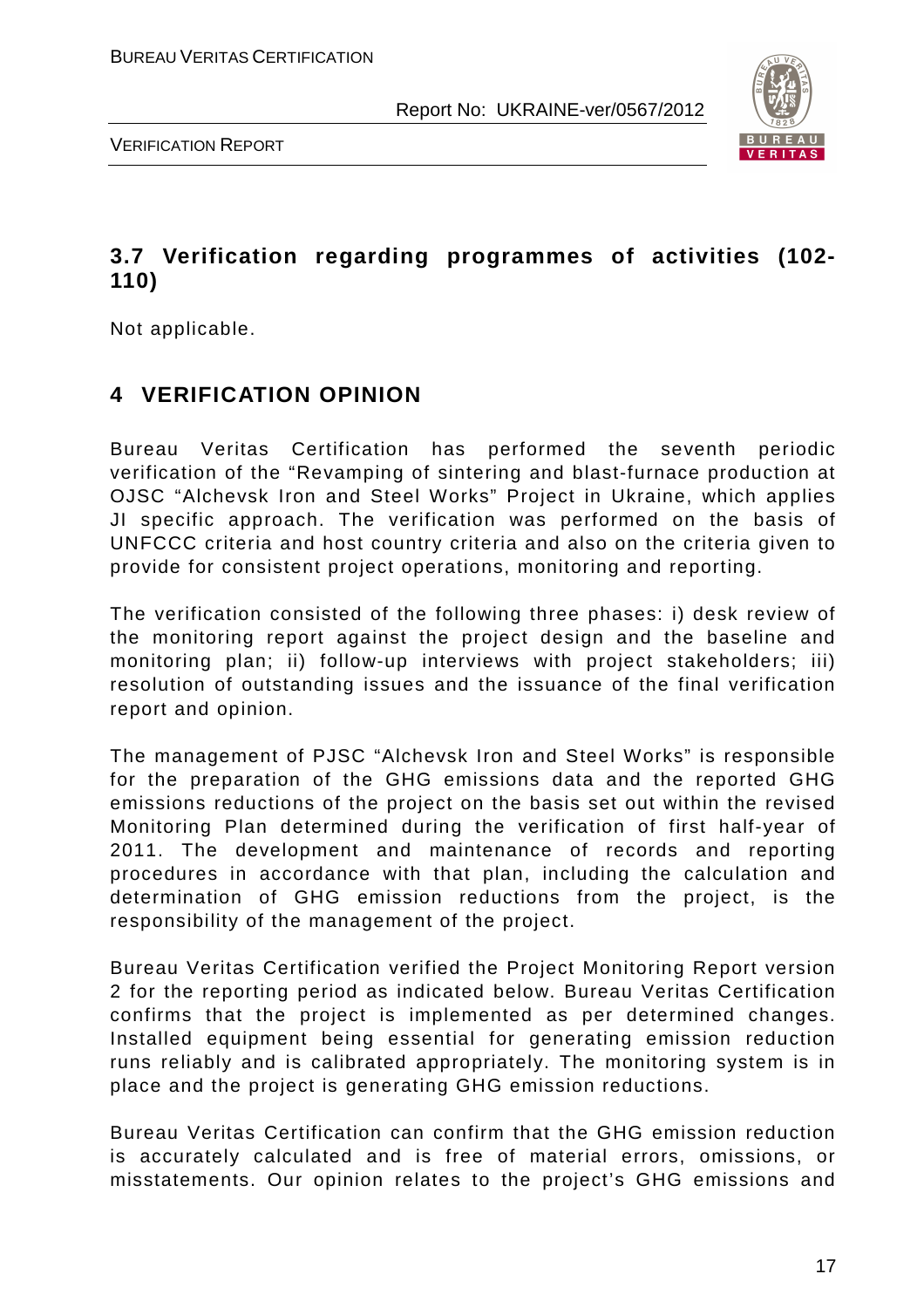![](_page_18_Picture_2.jpeg)

VERIFICATION REPORT

resulting GHG emissions reductions reported and related to the approved project baseline and monitoring, and its associated documents. Based on the information we have seen and evaluated, we confirm, with a reasonable level of assurance, the following statement:

Reporting period: From 01/04/2012 to 30/06/2012

| <b>Baseline emissions</b>  |  | : 2924241 | tonnes CO <sub>2</sub> equivalent. |
|----------------------------|--|-----------|------------------------------------|
| Project emissions          |  | : 2321982 | tonnes CO <sub>2</sub> equivalent. |
| Leakages                   |  | 25 594    | tonnes CO <sub>2</sub> equivalent. |
| <b>Emission Reductions</b> |  | : 576665  | tonnes CO <sub>2</sub> equivalent. |

For the monitoring period  $(01/04/2012 - 30/06/2012)$ , total amount of emission reductions is 576 665 tonnes CO2 equivalent.

Project emissions and baseline emissions which are stated above are rounded by monitoring report developers to the whole figure and are based on calculations which are demonstrated in excel file attached to the monitoring report.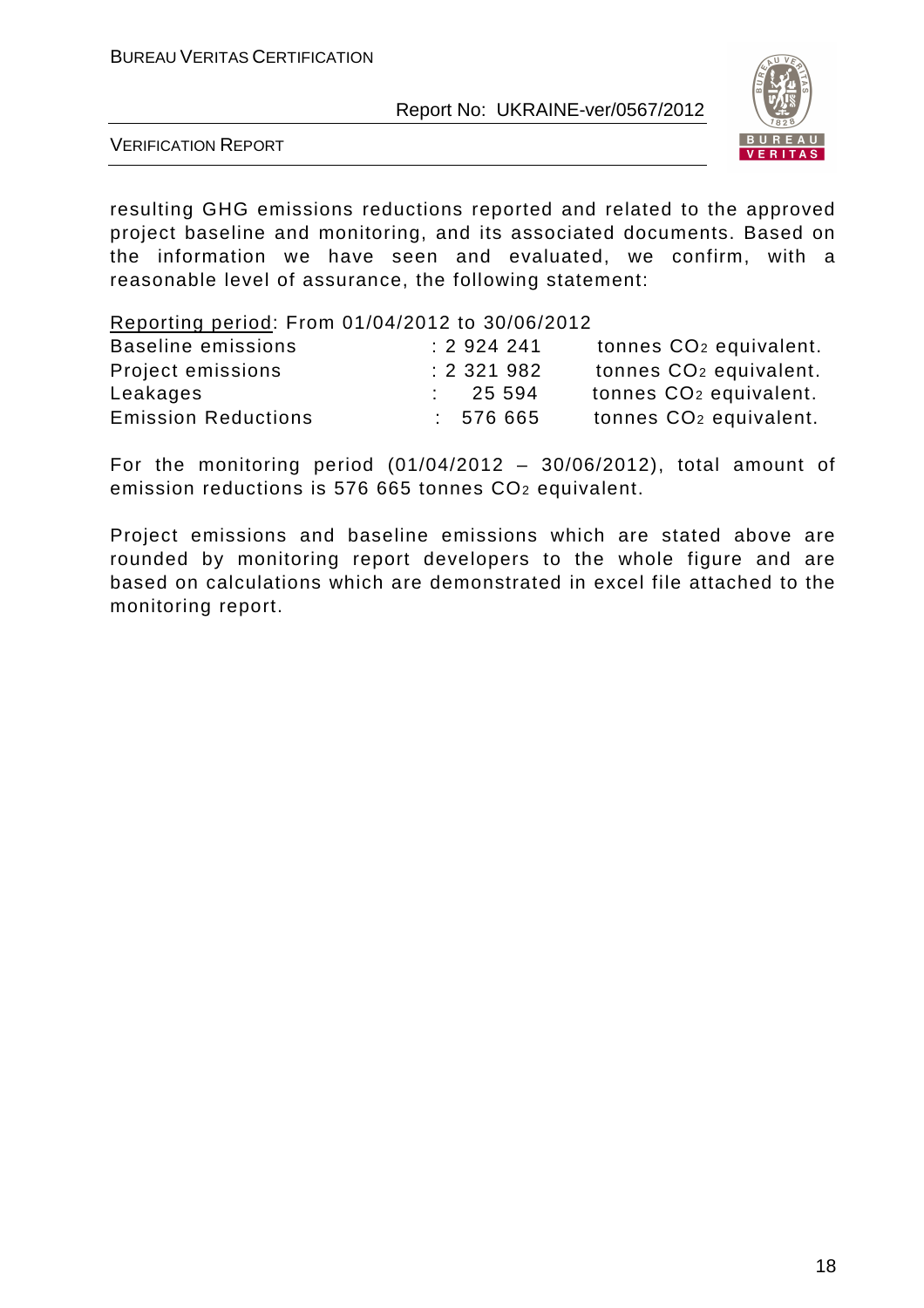![](_page_19_Picture_2.jpeg)

VERIFICATION REPORT

### **5 REFERENCES**

#### **Category 1 Documents:**

Documents provided by the Institute for Environment and Energy Conservation that relate directly to the GHG components of the project.

- /1/ PDD "Revamping of sintering and blast-furnace production at OJSC "Alchevsk Iron and Steel Works", version 4 dated 14/04/2011
- /2/ Decree of Cabinet of Ministers of Ukraine # 206, dated 22/02/2006
- /3/ Monitoring Report "Revamping of sintering and blast-furnace production at OJSC "Alchevsk Iron and Steel Works" (2nd quarter 2012), version 1 dated 20/07/2012
- /4/ Monitoring Report "Revamping of sintering and blast-furnace production at OJSC "Alchevsk Iron and Steel Works" (2<sup>nd</sup> quarter 2012), version 2 dated 22/08/2012
- /5/ Excel-file "ER-Revamping of sintering and blast-furnace production at OJSC "Alchevsk Iron and Steel Works"
- /6/ Verification Report "Revamping of sintering and blast-furnace production of OJSC "Alchevsk Iron and Steel Works" (01/01/2011 – 30/06/2011), version 03 of 25/09/2011
- /7/ Monitoring Report "Revamping of sintering and blast-furnace production at OJSC "Alchevsk Iron and Steel Works" (01/01/2011- 30/06/2011), version 2 of 14/09/2011 (with the revised monitoring plan included in the monitoring plan)
- /8/ Letter of Endorsement № 1806/23/7 on the JI project "Revamping of sintering and blast-furnace production at OJSC "Alchevsk Iron and Steel Works" dated November, 09, 2010 issued by National Environmental Investment Agency of Ukraine
- /9/ Declaration of Approval 2011JI14 on the JI project "Revamping of sintering and blast-furnace production at OJSC "Alchevsk Iron and Steel Works" issued by Ministry of Economic Affairs, Agriculture and Innovation dated 10/05/2011
- /10/ Letter of Approval # 1155/23/7 on the JI project "Revamping of sintering and blast-furnace production at OJSC "Alchevsk Iron and Steel Works" issued by National Environmental Investment Agency of Ukraine dated 11/05/2011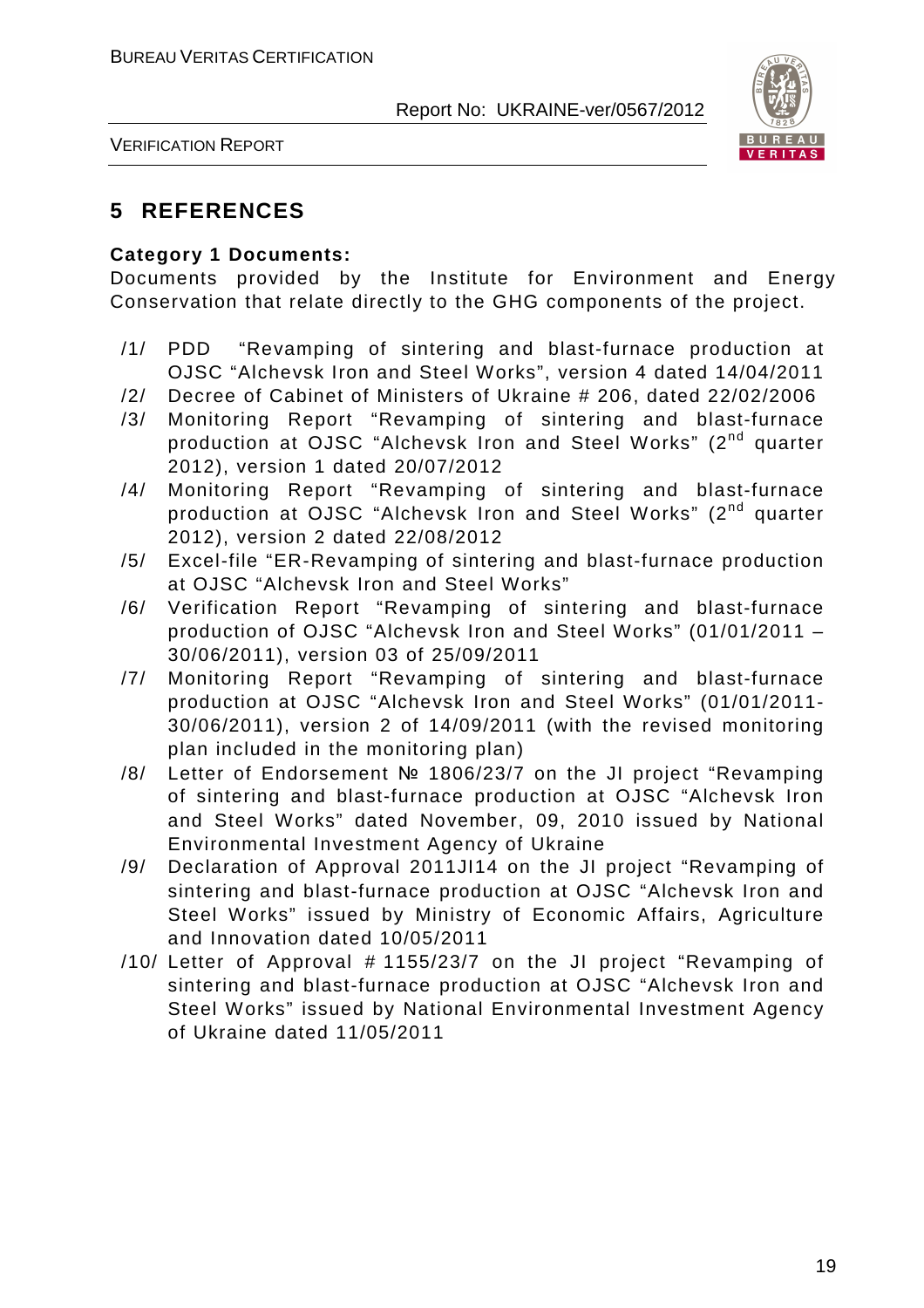![](_page_20_Picture_2.jpeg)

VERIFICATION REPORT

#### **Category 2 Documents:**

Background documents related to the design and methodologies employed in the design or other reference documents.

- /1/ Glossary of JI terms, version 03, JISC.
- /2/ Guidance on Criteria for Baseline Setting and Monitoring, version 03, JISC.
- /3/ JISC "Clarification regarding the public availability of documents under the verification procedure under the Joint Implementation Supervisory Committee", version 03
- /4/ Aggregate logbook on recording the data on installation of measuring devices at substation 18-7 (installation of the device, serial # 085341; installation of the device, serial # 837528). The installation process took place on 12/06/2012
- /5/ Report on environmental protection for the second quarter of 2012. Form 2-ТП (air)
- /6/ Blast furnace gas balance sheet of OJSC "Alchevsk Iron and Steel Mill" for April, May, and June 2012
- /7/ Coke gas balance sheet of PJSC "Alchevsk Iron and Steel Mill" for April, May, and June 2012
- /8/ Natural gas balance sheet of PJSC "Alchevsk Iron and Steel Mill" for April, May, and June 2012
- /9/ Electricity balance sheet of networks and substations department for April, May, and June 2012
- /10/ Pie charts of natural gas consumption for 2nd quarter 2012
- /11/ Actual calculation for April, May, and June 2012 (sinter plant)
- /12/ Actual calculation for April, May, and June 2012 (Oxygen-converter plant)
- /13/ Aggregate logbook of registration of measurement device replacement at sub-station for PCI system (device of section 6 unit № 1 ser. # 085327 was replaced with device ser. # 012829507; device of section 14 unit # 2 ser. # 730277 was replaced with device ser. # 012826907). Replacement date 25/05/2012
- /14/ Passport of active power meter, ser. # 012826907 (sub-station for PCI system section 14 unit # 2). Calibration date is 25/05/2012
- /15/ Passport of active power meter, ser. # 012829507 (sub-station for PCI system section 6 unit # 1). Calibration date is 25/05/2012
- /16/ Programme of seminar for plant managers and structural divisions specialists on Environmental Management System dated 22/05/2012
- /17/ Technical report for April 2012 (blast furnace shop)
- /18/ Technical report for June 2012 (blast furnace shop)
- /19/ Technical report for May 2012 (blast furnace shop)
- $/20/$  Inquiry # 021/309 dated 17/07/2012 on conducting the seminar in the second quarter of 2012 at PJSC "Alchevsk Iron and Steel Mill"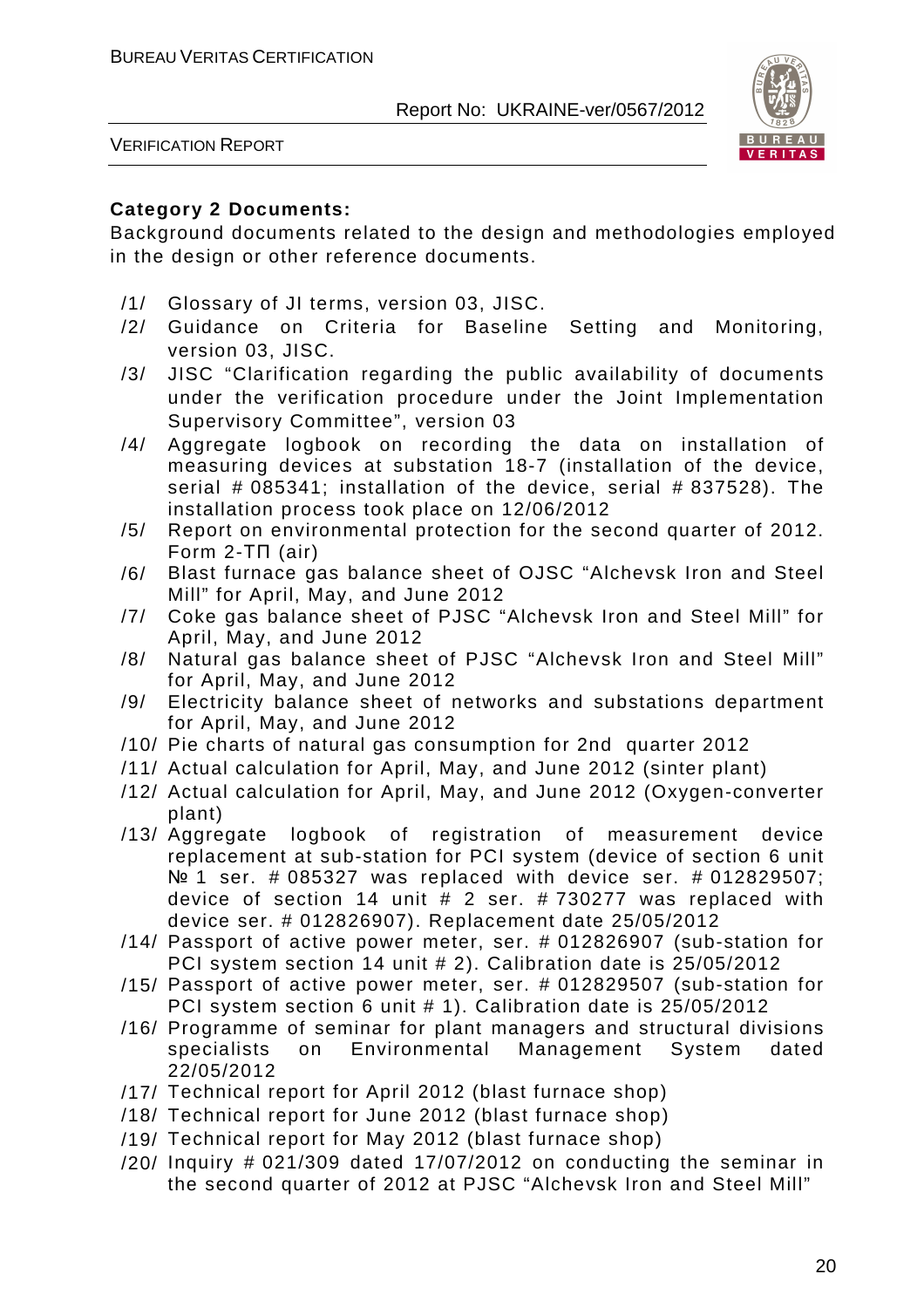![](_page_21_Picture_2.jpeg)

VERIFICATION REPORT

- /21/ Report on coke plug-in controller of CS # 3 technical control department
- /22/ Report # 19 of internal audit at sinter plant dated 29/05/2012
- /23/ Report # 10 of internal audit at blast-furnace plant dated 25/06/2012
- /24/ Passport on natural gas consumption measuring equipment (HPP), serial # 93041. Last calibration date–11/06/2012
- /25/ Passport on natural gas consumption measuring equipment (HPP), serial # 295315. Last calibration date-11/06/2012
- /26/ Passport on power meter, fabrication # 862947. Last calibration date–10/04/2012
- /27/ Passport on power meter, fabrication # 043426. Last calibration date–10/04/2012
- /28/ Passport on power meter, fabrication # 686790. Last calibration date–30/03/2012
- /29/ Passport on power meter, fabrication # 890182. Last calibration date–03/04/2012
- /30/ Act of leak testing and testing of pipelines for tightness (2010).
- /31/ Passport on measuring channel, fabrication # 02320193 (BF1, natural gas consumption). Last calibration date–14/03/2012
- /32/ Passport on active power meter, serial # 085341 (substation 18-7, unit 8). Last calibration date–12/06/2012
- /33/ Passport on active power meter, serial # 837528 (substation 18-7, unit 15). Last calibration date–12/06/2012
- /34/ Statement dated 29/02/2012 of inspection board session on finished by construction object commissioning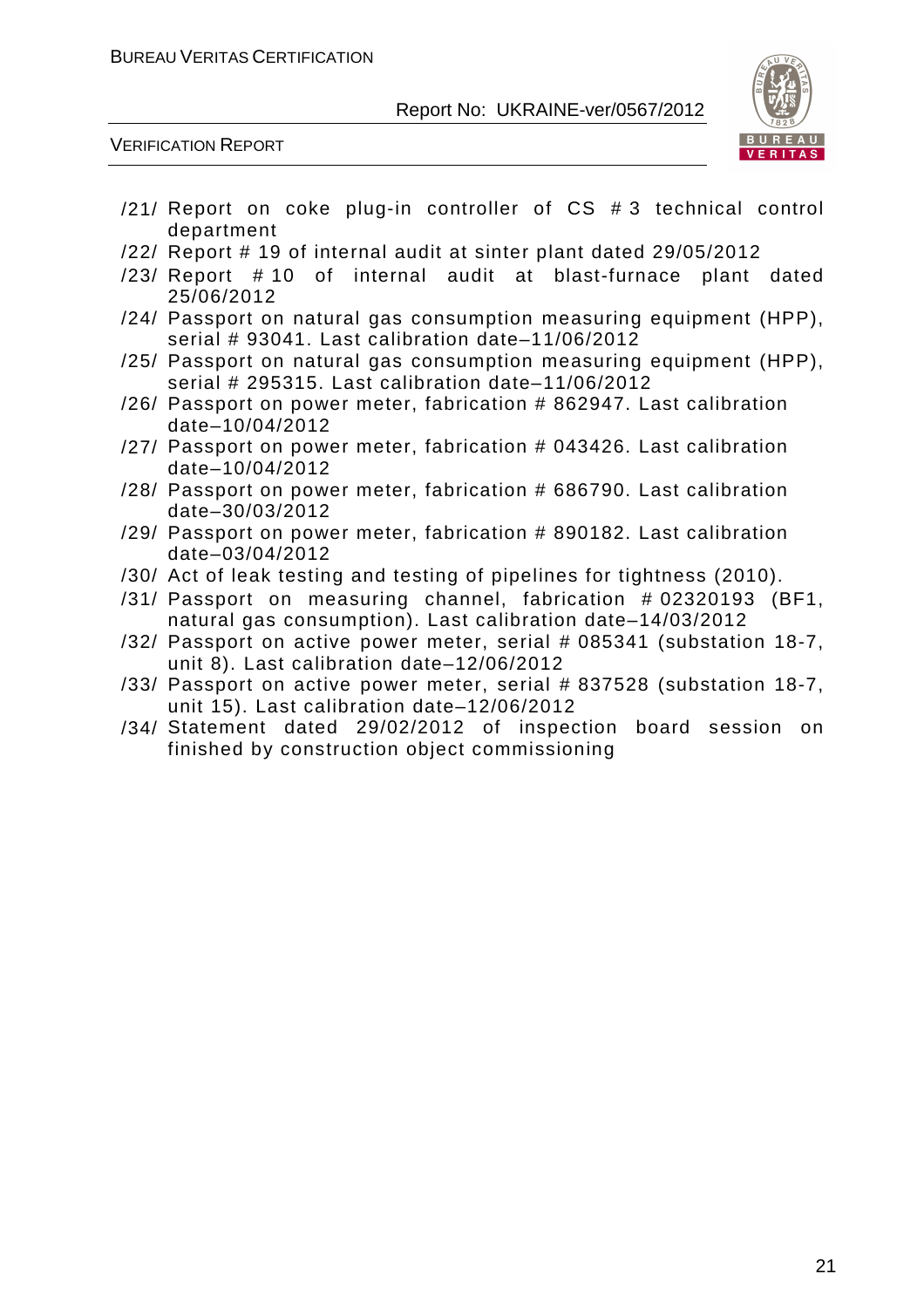![](_page_22_Picture_2.jpeg)

VERIFICATION REPORT

#### **Persons interviewed:**

List persons interviewed during the verification or persons that contributed with other information that are not included in the documents listed above.

- /1/ A. Bondarenko deputy chief of Sinter plant at PJSC "AISW";
- /2/ T. Zaporozhets metrology engineer of control measurement equipments and apparatus shop at PJSC "AISW";
- /3/ S. Sbitniev deputy chief of the technical department at PJSC "AISW";
- /4/ V. Pavlonikov chief of the technical department at PJSC "AISW";
- /5/ O. Stepanenko chief of staff training department at PJSC "AISW";
- /6/ L. Iaroshenko engineer on metrology of central weighting economy at PJSC "AISW";
- /7/ A. Tymoshenko deputy chief of the central weighting economy at PJSC "AISW";
- /8/ O. Kaiuda chief of team of electricity and technical laboratory at PJSC "AISW";
- /9/ G. Bremze deputy chief power engineer at PJSC "AISW";
- /10/ Yu. Babich specialist of the Institute for Environment and Energy Conservation Ltd.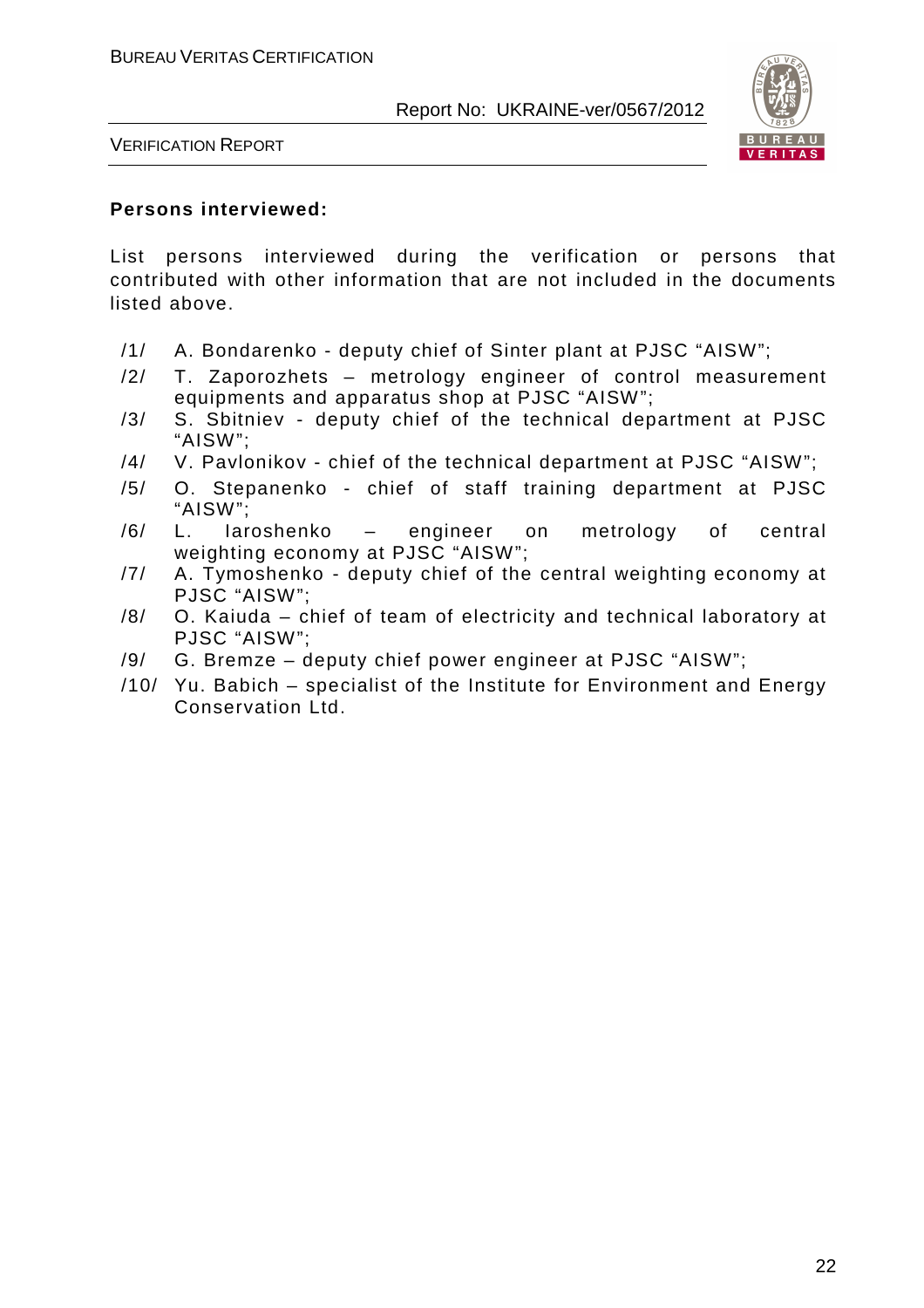![](_page_23_Picture_2.jpeg)

#### VERIFICATION REPORT

#### APPENDIX A: VERIFICATION PROTOCOL

#### **BUREAU VERITAS CERTIFICATION HOLDING SAS**

**Check list for verification, according to the JOINT IMPLEMENTATION DETERMINATION AND VERIFICATION MANUAL (Version 01)** 

| <b>DVM</b> | <b>Check Item</b>                                                                                                                                                                                                   | Initial finding                                                                                                                                                                                                       | <b>Draft</b>    | <b>Final</b>    |
|------------|---------------------------------------------------------------------------------------------------------------------------------------------------------------------------------------------------------------------|-----------------------------------------------------------------------------------------------------------------------------------------------------------------------------------------------------------------------|-----------------|-----------------|
| Paragr     |                                                                                                                                                                                                                     |                                                                                                                                                                                                                       | <b>Conclusi</b> | <b>Conclusi</b> |
| aph        |                                                                                                                                                                                                                     |                                                                                                                                                                                                                       | on              | on              |
|            | <b>Project approvals by Parties involved</b>                                                                                                                                                                        |                                                                                                                                                                                                                       |                 |                 |
| 90         | project approval when submitting $\vert$ 2011J114 of 10/05/2011).<br>the first verification report to the<br>secretariat for publication in<br>accordance with paragraph 38 of<br>the JI guidelines, at the latest? | Has the DFPs of at least one The DFP of Netherlands has issued a<br>Party involved, other than the written project approval for the project<br>host Party, issued a written (Ministry of Economic Affairs, reference: | OK.             | <b>OK</b>       |
| 91         | all<br>project<br>Are<br>written<br>the<br>approvals by Parties involved involved are unconditional.<br>unconditional?                                                                                              | All the written project approvals by Parties                                                                                                                                                                          | OK.             | <b>OK</b>       |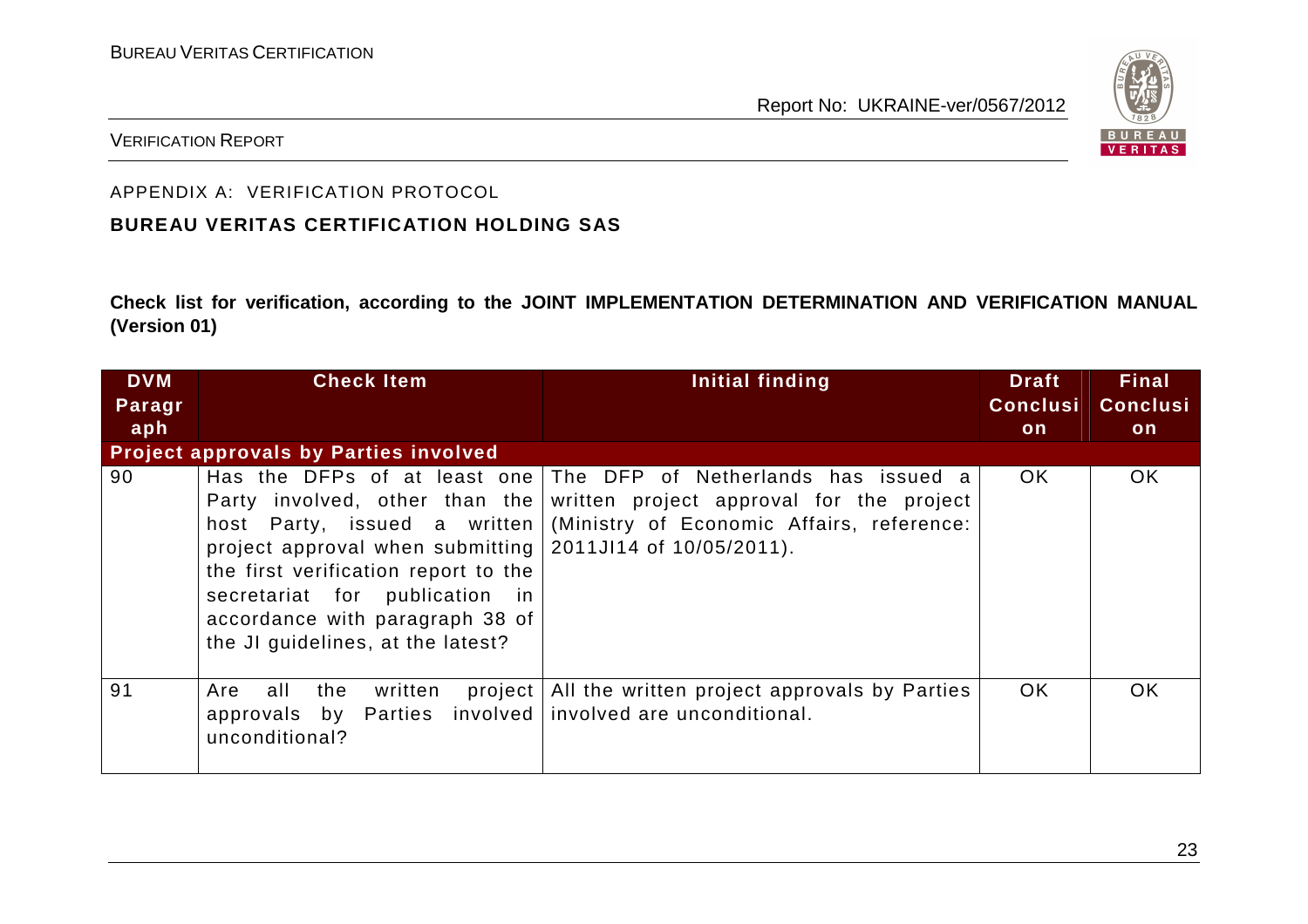![](_page_24_Picture_2.jpeg)

| <b>VERIFICATION REPORT</b>  |                                                                                                                                                            |                                                                                                                                                                                                                                                                         |                                       | BUREAU<br><b>VERITAS</b>              |
|-----------------------------|------------------------------------------------------------------------------------------------------------------------------------------------------------|-------------------------------------------------------------------------------------------------------------------------------------------------------------------------------------------------------------------------------------------------------------------------|---------------------------------------|---------------------------------------|
| <b>DVM</b><br>Paragr<br>aph | <b>Check Item</b>                                                                                                                                          | <b>Initial finding</b>                                                                                                                                                                                                                                                  | <b>Draft</b><br><b>Conclusi</b><br>on | <b>Final</b><br><b>Conclusi</b><br>on |
|                             | <b>Project implementation</b>                                                                                                                              |                                                                                                                                                                                                                                                                         |                                       |                                       |
| 92                          | Has<br>the<br>project<br>implemented in accordance with $ $<br>determination has been deemed<br>final and is so listed on the<br><b>UNFCCC JI website?</b> | been The project has been implemented in<br>accordance with the PDD of the final<br>the PDD regarding which the version listed on the UNFCCC JI website<br>and according to the revised monitoring<br>plan determined within the verification for<br>half-year of 2011. | OK.                                   | OK.                                   |
| 93                          | What is the status of operation of $ $<br>the project during the monitoring<br>period?                                                                     | The Monitoring Report provides the list of<br>project<br>activities<br>including<br>their<br>implementation status.                                                                                                                                                     |                                       |                                       |
|                             |                                                                                                                                                            | <b>FAR</b><br>01.<br>Please, provide available<br>documentation confirming the status of the<br>measures implementation at BF $# 5$ (pay<br>attention to the paragraph # 5 of the MR<br>section 3) for the verification team.                                           | <b>FAR 01</b>                         | Pending                               |
|                             |                                                                                                                                                            | CAR 01. Please, update information on<br>construction of new lime kilns $# 5$ and $# 6$ ,<br>and provide documentation confirming the<br>status of the measures implementation.<br>Also, please, specify the period<br>of .<br>operating in starting-up mode for each   | <b>CAR 01</b>                         | OK.                                   |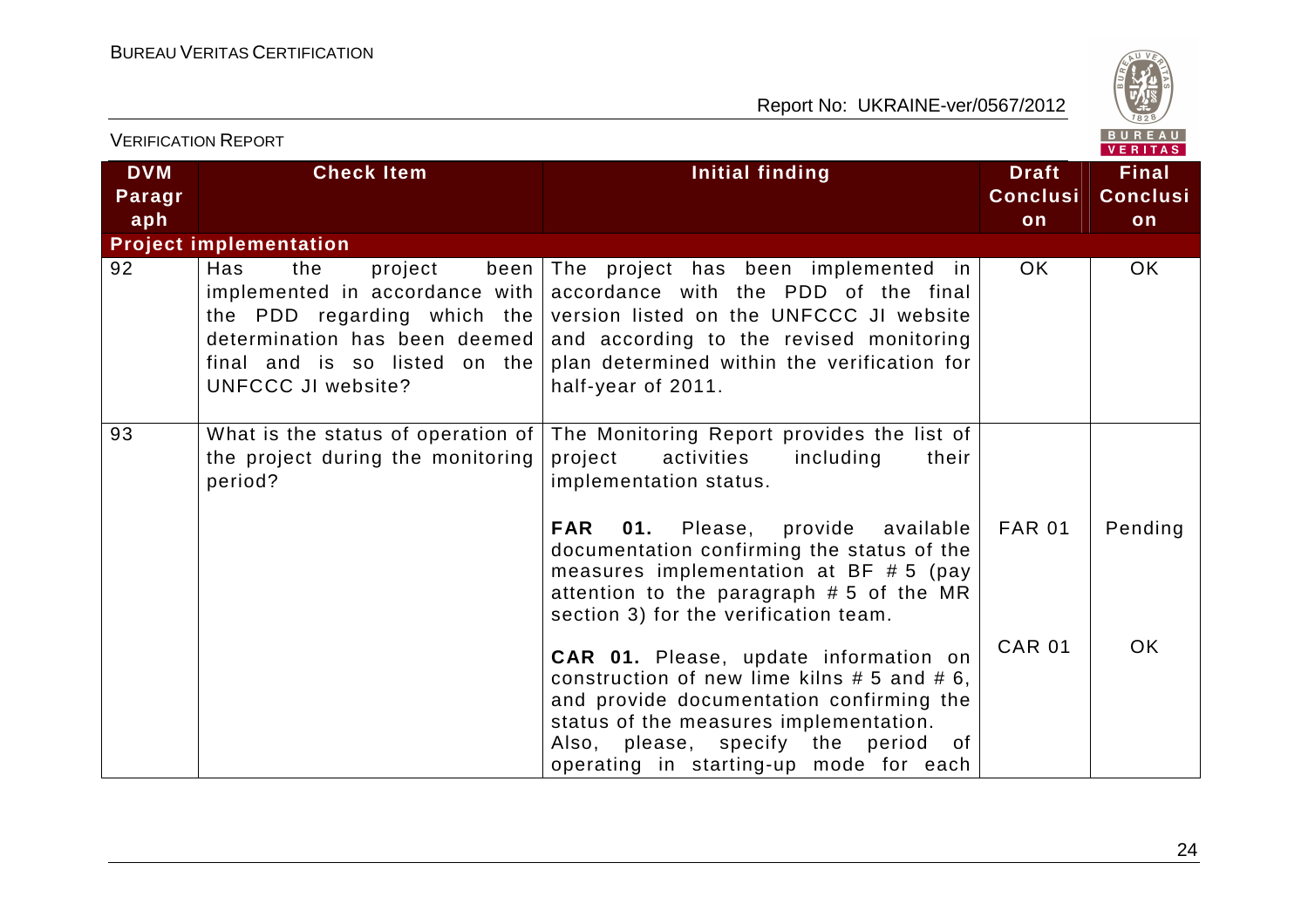![](_page_25_Picture_2.jpeg)

| <b>VERIFICATION REPORT</b>  |                                                                                                                                                                                                                                                                             | BUREAU<br>VERITAS                                                                                                                                                                                                                                                                          |                                       |                                       |
|-----------------------------|-----------------------------------------------------------------------------------------------------------------------------------------------------------------------------------------------------------------------------------------------------------------------------|--------------------------------------------------------------------------------------------------------------------------------------------------------------------------------------------------------------------------------------------------------------------------------------------|---------------------------------------|---------------------------------------|
| <b>DVM</b><br>Paragr<br>aph | <b>Check Item</b>                                                                                                                                                                                                                                                           | <b>Initial finding</b>                                                                                                                                                                                                                                                                     | <b>Draft</b><br><b>Conclusi</b><br>on | <b>Final</b><br><b>Conclusi</b><br>on |
|                             |                                                                                                                                                                                                                                                                             | lime kiln.<br>CL 01. Please, make the word order<br>correct in the paragraph 1 of the MR<br>section 1.                                                                                                                                                                                     | <b>CL 01</b>                          | OK.                                   |
| 94                          | <b>Compliance with monitoring plan</b><br>monitoring occur in<br>Did<br>the<br>accordance with the monitoring  <br>PDD  <br>included<br>in the<br>plan<br>which<br>regarding<br>the<br>determination has been deemed<br>final and is so listed on the<br>UNFCCC JI website? | The monitoring occurs in accordance with<br>the revised monitoring plan determined<br>within the verification for the first half-year<br>of 2011.                                                                                                                                          | OK.                                   | OK.                                   |
| 95(a)                       | For calculating the emission<br>reductions or enhancements of<br>net removals, were key factors,<br>above, influencing the baseline<br>emissions or net removals and<br>the activity level of the project<br>and the emissions or removals as                               | For calculating the emission reductions,<br>key factors were taken into account.<br>e.g. those listed in 23 (b) (i)-(vii) $ $ CAR 03. Please, entitle the tables with<br>projectline and baseline parameters in the<br>1 <sup>st</sup> and 2 <sup>nd</sup> spreadsheets of the Excel-file. | <b>CAR 03</b>                         | OK.                                   |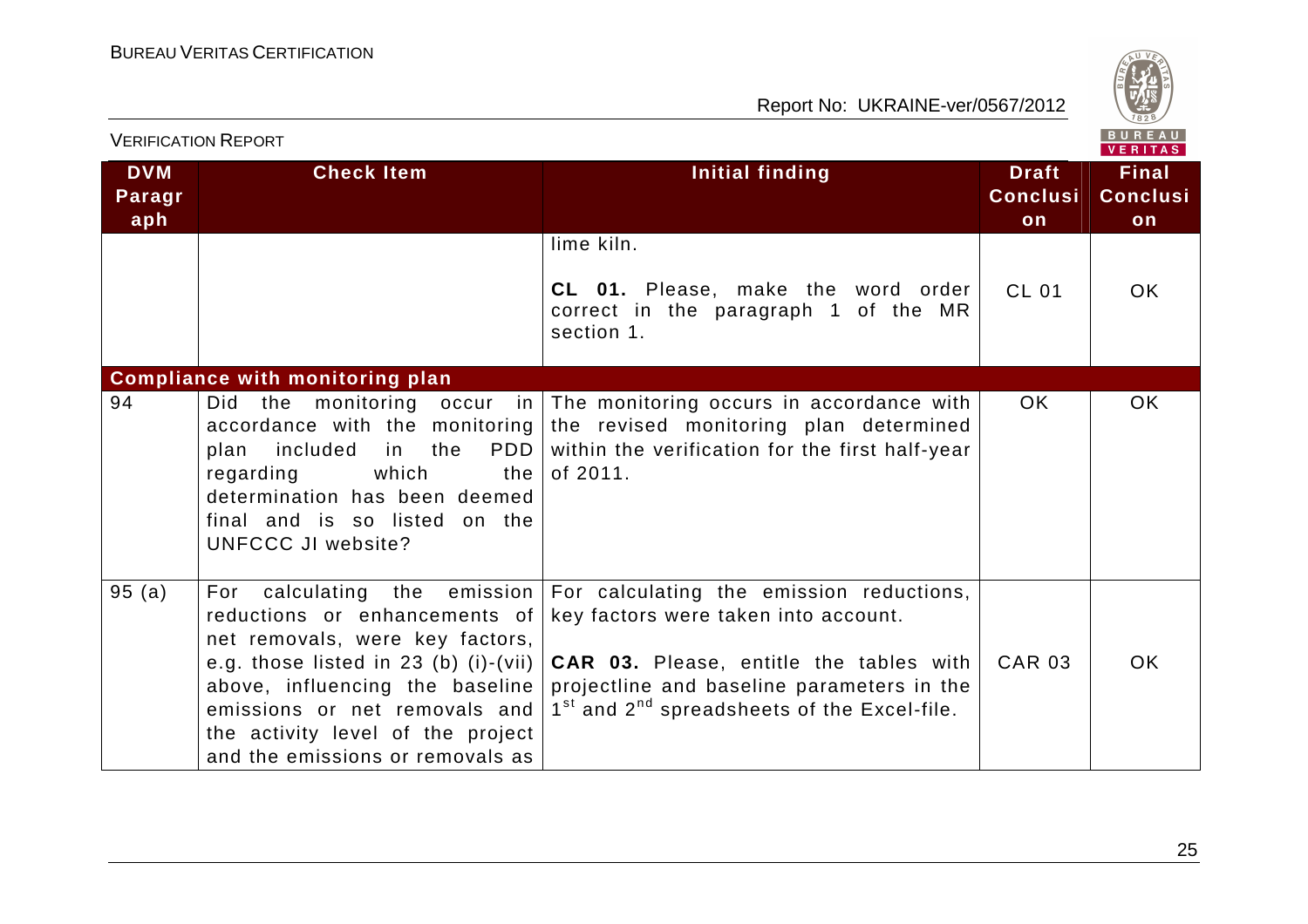![](_page_26_Picture_2.jpeg)

| <b>VERIFICATION REPORT</b>  |                                                                                                                                                                 |                                                                                                                                                                                                                                                                                                                                                                                                                                                                                          |                                       | BUREAU<br>VERITAS                     |
|-----------------------------|-----------------------------------------------------------------------------------------------------------------------------------------------------------------|------------------------------------------------------------------------------------------------------------------------------------------------------------------------------------------------------------------------------------------------------------------------------------------------------------------------------------------------------------------------------------------------------------------------------------------------------------------------------------------|---------------------------------------|---------------------------------------|
| <b>DVM</b><br>Paragr<br>aph | <b>Check Item</b>                                                                                                                                               | <b>Initial finding</b>                                                                                                                                                                                                                                                                                                                                                                                                                                                                   | <b>Draft</b><br><b>Conclusi</b><br>on | <b>Final</b><br><b>Conclusi</b><br>on |
|                             | well as risks associated with the<br>project taken into account, as<br>appropriate?                                                                             |                                                                                                                                                                                                                                                                                                                                                                                                                                                                                          |                                       |                                       |
| 95(b)                       | Are<br>data<br>used<br>for<br>sources<br>calculating emission reductions<br>or enhancements of net removals<br>clearly identified, reliable and<br>transparent? | Data sources used for calculating emission<br>reductions are identified in the Monitoring<br>Report.<br>CL 06. Please, state (in the MR section 9)<br>cases of meters replacement (in case such<br>took place) within the monitoring period<br>(indicating<br>meters<br>replaced,<br>newly<br>installed meters, and date of meters<br>replacement).<br><b>CAR 02.</b> In case if there are facts of<br>meters replacement during the monitoring<br>period, both meters (the meter before | <b>CL 06</b><br><b>CAR 02</b>         | <b>OK</b><br><b>OK</b>                |
|                             |                                                                                                                                                                 | replacement<br>after<br>and<br>one<br>next<br>replacement) should be indicated in the<br>list of monitoring equipment of the MR.<br><b>CAR 04.</b> Please, update information on<br>meters of Electric substation Teplyaki in                                                                                                                                                                                                                                                            | <b>CAR 04</b>                         | <b>OK</b>                             |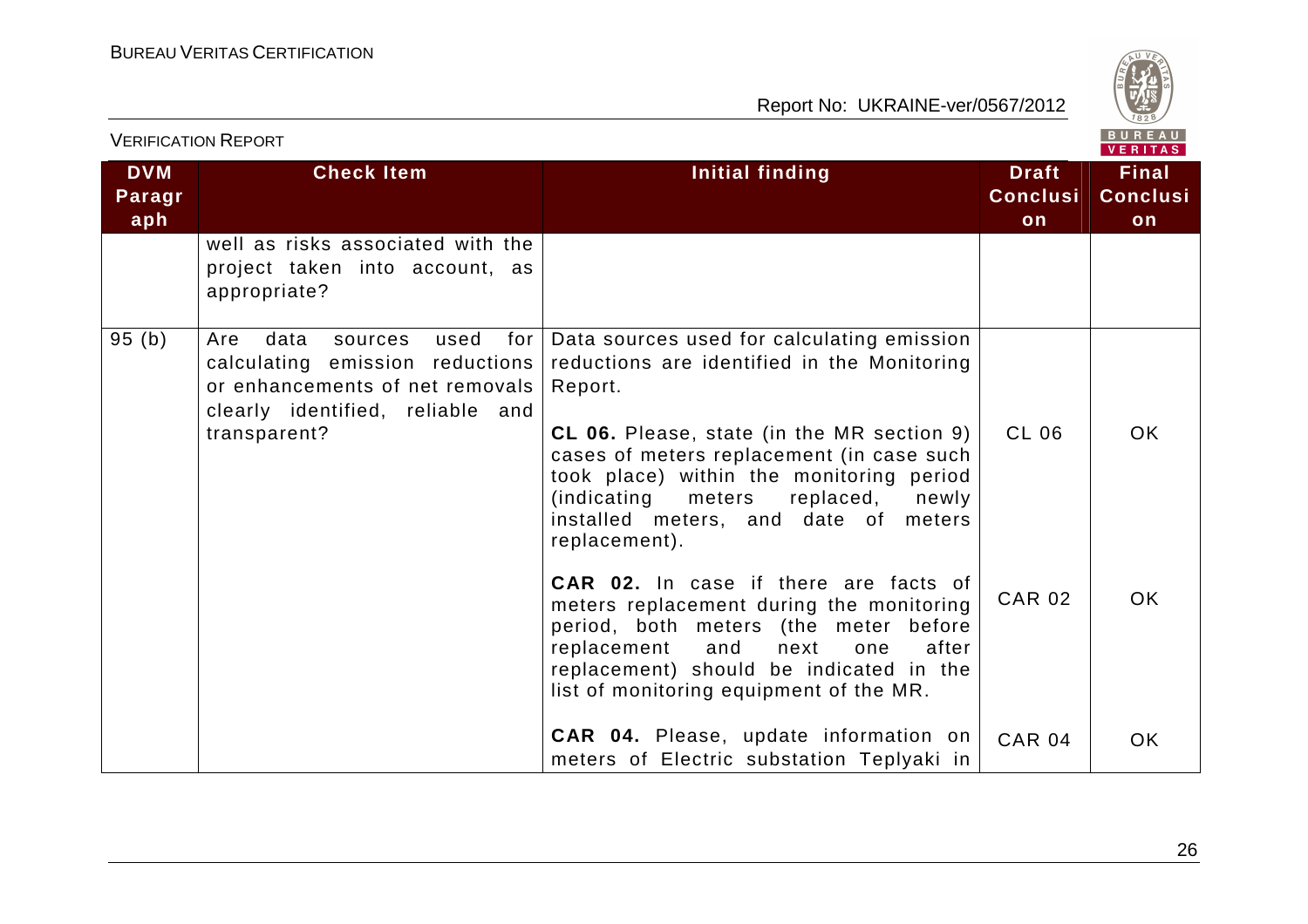![](_page_27_Picture_2.jpeg)

| <b>DVM</b><br>Paragr<br>aph | <b>Check Item</b>                                                                                                                                                                                                                                                 | Initial finding                                                                                                                                                                                                                                                                                                                                                                                                                                                                                                                                                                                               | <b>Draft</b><br><b>Conclusi</b><br>on | <b>Final</b><br><b>Conclusi</b><br>on |
|-----------------------------|-------------------------------------------------------------------------------------------------------------------------------------------------------------------------------------------------------------------------------------------------------------------|---------------------------------------------------------------------------------------------------------------------------------------------------------------------------------------------------------------------------------------------------------------------------------------------------------------------------------------------------------------------------------------------------------------------------------------------------------------------------------------------------------------------------------------------------------------------------------------------------------------|---------------------------------------|---------------------------------------|
|                             |                                                                                                                                                                                                                                                                   | Annex 1 of the MR.                                                                                                                                                                                                                                                                                                                                                                                                                                                                                                                                                                                            |                                       |                                       |
| 95(c)                       | Are emission factors, including<br>default emission factors, if used<br>for calculating the emission<br>removals, selected<br>net<br>by <sub>l</sub><br>carefully balancing accuracy and  <br>reasonableness,<br>and<br>appropriately justified of the<br>choice? | Emission factors are selected by carefully<br>balancing accuracy and reasonableness.<br>reductions or enhancements of $ CL 02.$ Please, clarify the use of emission<br>factors from IPCC while the latest values<br>of national emission factors (in accordance<br>with National Inventory of Greenhouse<br>Gases) are available.<br>Specifically, pay attention to the carbon<br>emission factor for coal as just the value<br>of this factor is stated in the National<br>Inventory while the project developer has<br>used emission factor based on calorific<br>value of anthracite taken from IPCC 2006. | CL 02                                 | OK.                                   |
| 95(d)                       |                                                                                                                                                                                                                                                                   | Is the calculation of emission The calculation of emission reductions is                                                                                                                                                                                                                                                                                                                                                                                                                                                                                                                                      | OK.                                   | <b>OK</b>                             |
|                             | reductions or enhancements of<br>based<br>removals<br>net<br>on<br>conservative assumptions<br>and<br>the most plausible scenarios in a<br>transparent manner?                                                                                                    | based on conservative assumptions.                                                                                                                                                                                                                                                                                                                                                                                                                                                                                                                                                                            |                                       |                                       |

VERIFICATION REPORT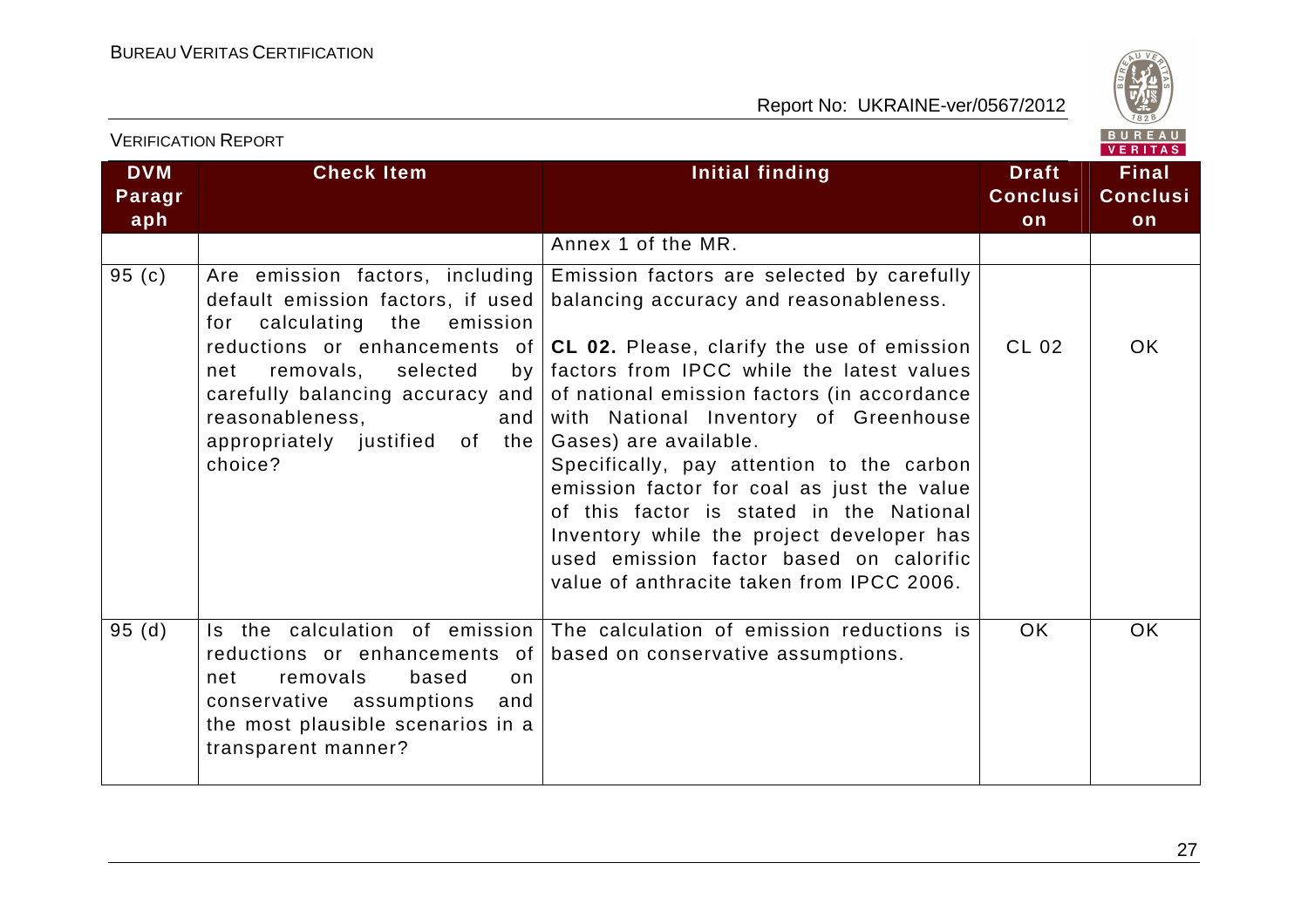![](_page_28_Picture_2.jpeg)

| <b>VERIFICATION REPORT</b>  |                                                                                                                                                                                                                                                                                                                                                 |                        |                                       | B U R E A U<br><b>VERITAS</b>         |
|-----------------------------|-------------------------------------------------------------------------------------------------------------------------------------------------------------------------------------------------------------------------------------------------------------------------------------------------------------------------------------------------|------------------------|---------------------------------------|---------------------------------------|
| <b>DVM</b><br>Paragr<br>aph | <b>Check Item</b>                                                                                                                                                                                                                                                                                                                               | <b>Initial finding</b> | <b>Draft</b><br><b>Conclusi</b><br>on | <b>Final</b><br><b>Conclusi</b><br>on |
|                             | Applicable to JI SSC projects only                                                                                                                                                                                                                                                                                                              |                        |                                       |                                       |
| 96                          | Is the relevant threshold to be<br>classified as JI SSC project not<br>exceeded during the monitoring<br>period on an annual average<br>basis?<br>If the threshold is exceeded, is<br>the maximum emission reduction<br>level estimated in the PDD for<br>the JI SSC project or the bundle<br>the<br>monitoring<br>period<br>for<br>determined? | N/A                    | N/A                                   | N/A                                   |
|                             | Applicable to bundled JI SSC projects only                                                                                                                                                                                                                                                                                                      |                        |                                       |                                       |
| 97(a)                       | Has the composition of the<br>bundle not changed from that is<br>stated in F-JI-SSCBUNDLE?                                                                                                                                                                                                                                                      | N/A                    | N/A                                   | N/A                                   |
| 97(b)                       | determination<br>If<br>the<br>was<br>conducted on the basis of an<br>overall monitoring plan, have the<br>project participants submitted a<br>common monitoring report?                                                                                                                                                                         | N/A                    | N/A                                   | N/A                                   |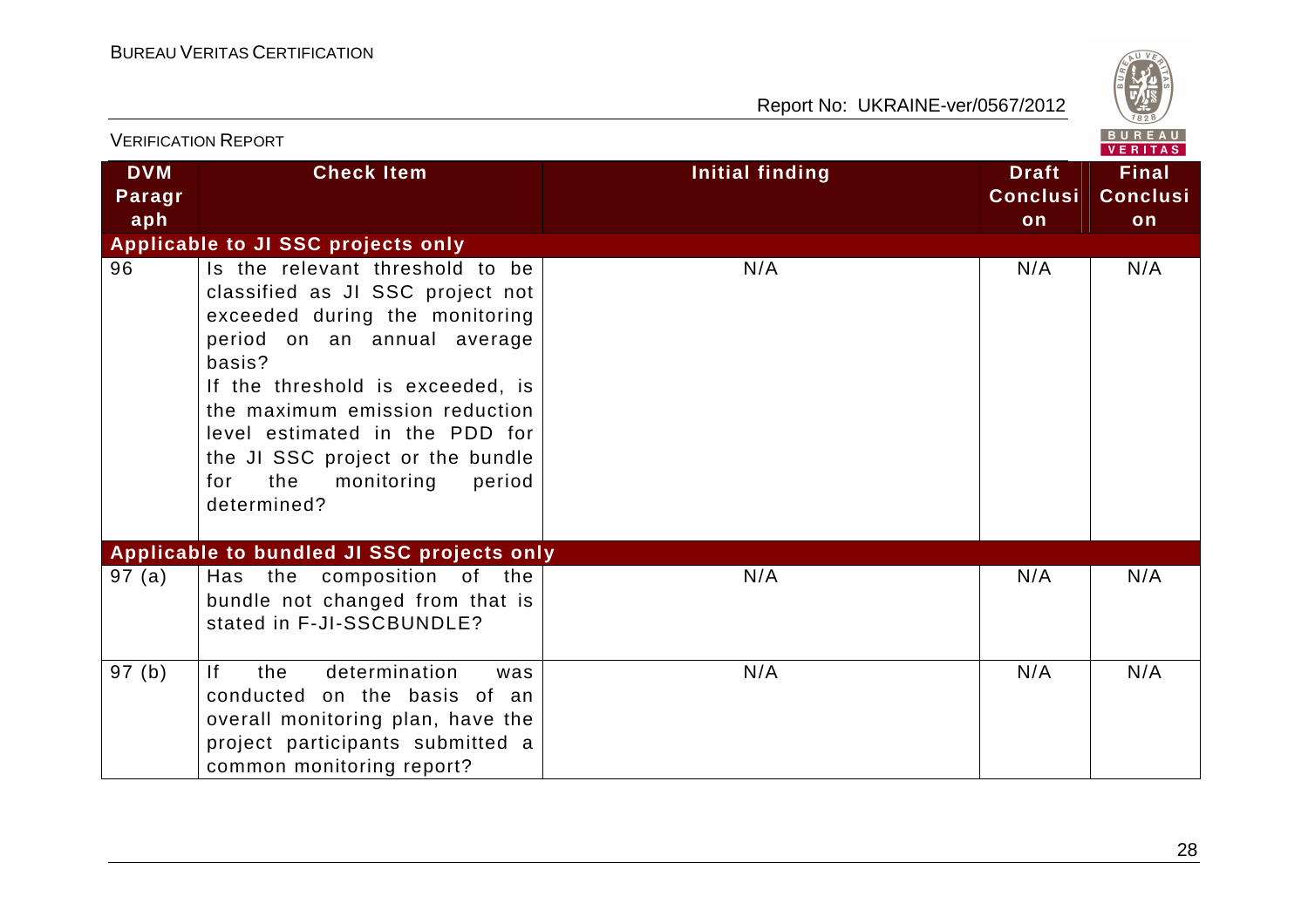![](_page_29_Picture_2.jpeg)

|                             | <b>VERIFICATION REPORT</b>                                                                                                                                                                                                                                                                                                                                   |                 |                                       | BUREAU<br><b>VERITAS</b>              |
|-----------------------------|--------------------------------------------------------------------------------------------------------------------------------------------------------------------------------------------------------------------------------------------------------------------------------------------------------------------------------------------------------------|-----------------|---------------------------------------|---------------------------------------|
| <b>DVM</b><br>Paragr<br>aph | <b>Check Item</b>                                                                                                                                                                                                                                                                                                                                            | Initial finding | <b>Draft</b><br><b>Conclusi</b><br>on | <b>Final</b><br><b>Conclusi</b><br>on |
| 98                          | If the monitoring is based on a<br>monitoring plan that provides for<br>overlapping monitoring periods,<br>are the monitoring periods per<br>component of the project clearly<br>specified<br>in the monitoring<br>report?<br>Do the monitoring periods not<br>overlap with those for which<br>verifications<br>were<br>already<br>deemed final in the past? | N/A             | N/A                                   | N/A                                   |
|                             | Revision of monitoring plan                                                                                                                                                                                                                                                                                                                                  |                 |                                       |                                       |
| 99(a)                       | Applicable only if monitoring plan is revised by project participant<br>Did<br>the<br>project<br>participants<br>provide<br>appropriate<br>an<br>justification for the proposed<br>revision?                                                                                                                                                                 | N/A             | N/A                                   | N/A                                   |
| 99(b)                       | revision<br>the<br>proposed<br>Does<br>the<br>accuracy<br>and/or<br>improve<br>applicability<br>of<br>information<br>collected<br>compared<br>the<br>to                                                                                                                                                                                                      | N/A             | N/A                                   | N/A                                   |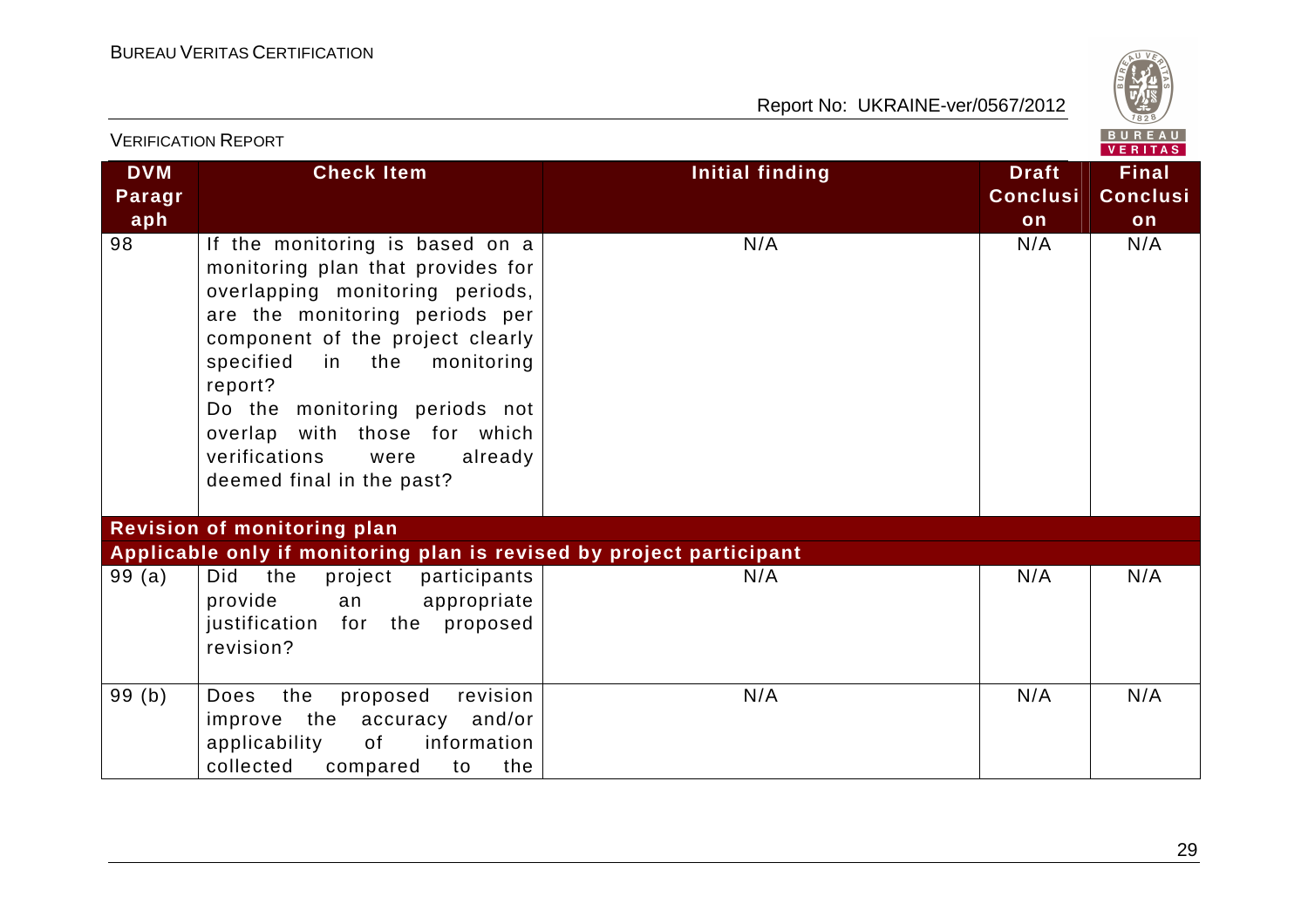![](_page_30_Picture_2.jpeg)

| <b>VERIFICATION REPORT</b>  |                                                                                                                                                     |                                                                                                                                                                        |                                       | B U R E A U<br><b>VERITAS</b>         |
|-----------------------------|-----------------------------------------------------------------------------------------------------------------------------------------------------|------------------------------------------------------------------------------------------------------------------------------------------------------------------------|---------------------------------------|---------------------------------------|
| <b>DVM</b><br>Paragr<br>aph | <b>Check Item</b>                                                                                                                                   | <b>Initial finding</b>                                                                                                                                                 | <b>Draft</b><br><b>Conclusi</b><br>on | <b>Final</b><br><b>Conclusi</b><br>on |
|                             | original monitoring plan without<br>changing conformity with the<br>relevant rules and regulations for<br>the establishment of monitoring<br>plans? |                                                                                                                                                                        |                                       |                                       |
|                             | Data management                                                                                                                                     |                                                                                                                                                                        |                                       |                                       |
| 101 $(a)$                   | collection<br>procedures<br>in<br>accordance with the monitoring<br>plan, including the quality control<br>and<br>quality<br>assurance              | Is the implementation of data $ CL$ 03. Please, make reference to the<br>certificate for the Quality Management<br>System ISO<br>9001:2008 in the<br>MR.<br>section 9. | CL 03                                 | OK.                                   |
|                             | procedures?                                                                                                                                         | CL 04. Please, specify conduction date for<br>the audit #19 mentioned in the MR<br>section 9.                                                                          | <b>CL 04</b>                          | OK.                                   |
|                             |                                                                                                                                                     | CL 05. Please, specify (in the paragraph<br>#3 of the MR section 9) in which<br>department of AISW internal audit 10 and<br>19 were conducted.                         | <b>CL 05</b>                          | <b>OK</b>                             |
| 101(b)                      | Is the function of the monitoring $ $<br>equipment,<br>including<br>its l<br>calibration status, is in order?                                       | The function of the monitoring equipment<br>is in order.                                                                                                               | <b>OK</b>                             | OK                                    |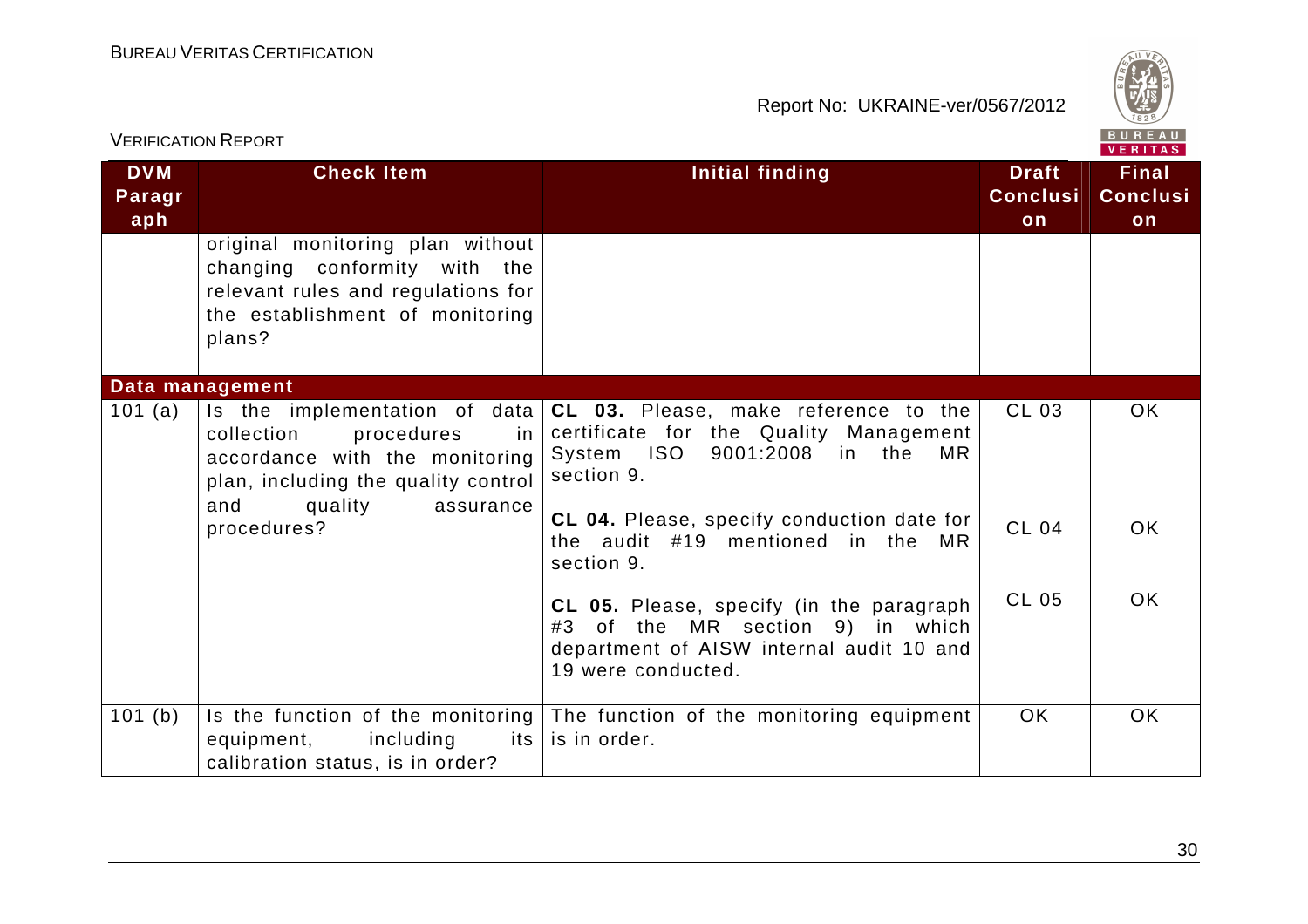![](_page_31_Picture_2.jpeg)

| VENIFIUATIUN INEFUNT<br>VERITAS |                                                                                                                                                                            |                                                                                                                    |                                       |                                       |  |
|---------------------------------|----------------------------------------------------------------------------------------------------------------------------------------------------------------------------|--------------------------------------------------------------------------------------------------------------------|---------------------------------------|---------------------------------------|--|
| <b>DVM</b><br>Paragr<br>aph     | <b>Check Item</b>                                                                                                                                                          | Initial finding                                                                                                    | <b>Draft</b><br><b>Conclusi</b><br>on | <b>Final</b><br><b>Conclusi</b><br>on |  |
| 101(c)                          | Are the evidence and records<br>the<br>monitoring<br>for<br>used<br>traceable<br>maintained<br>in a<br>manner?                                                             | The evidence and records used for the<br>monitoring are maintained in a traceable<br>manner.                       | OK.                                   | OK.                                   |  |
| $101$ (d)                       | collection<br>and<br>the<br>data<br>Is.<br>management system for<br>the<br>project in accordance with the<br>monitoring plan?                                              | The data collection and<br>management<br>system for the project in accordance with<br>the revised monitoring plan. | OK.                                   | OK                                    |  |
|                                 |                                                                                                                                                                            | Verification regarding programs of activities (additional elements for assessment)                                 |                                       |                                       |  |
| 102                             | Is any JPA that has not been<br>added to the JI PoA not verified?                                                                                                          | N/A                                                                                                                | N/A                                   | N/A                                   |  |
| 103                             | Is the verification based on the<br>monitoring reports of all JPAs to<br>be verified?                                                                                      | N/A                                                                                                                | N/A                                   | N/A                                   |  |
| 103                             | Does the verification ensure the<br>accuracy and conservativeness<br>of the emission reductions or<br>of the control<br>enhancements<br>removals<br>generated by each JPA? | N/A                                                                                                                | N/A                                   | N/A                                   |  |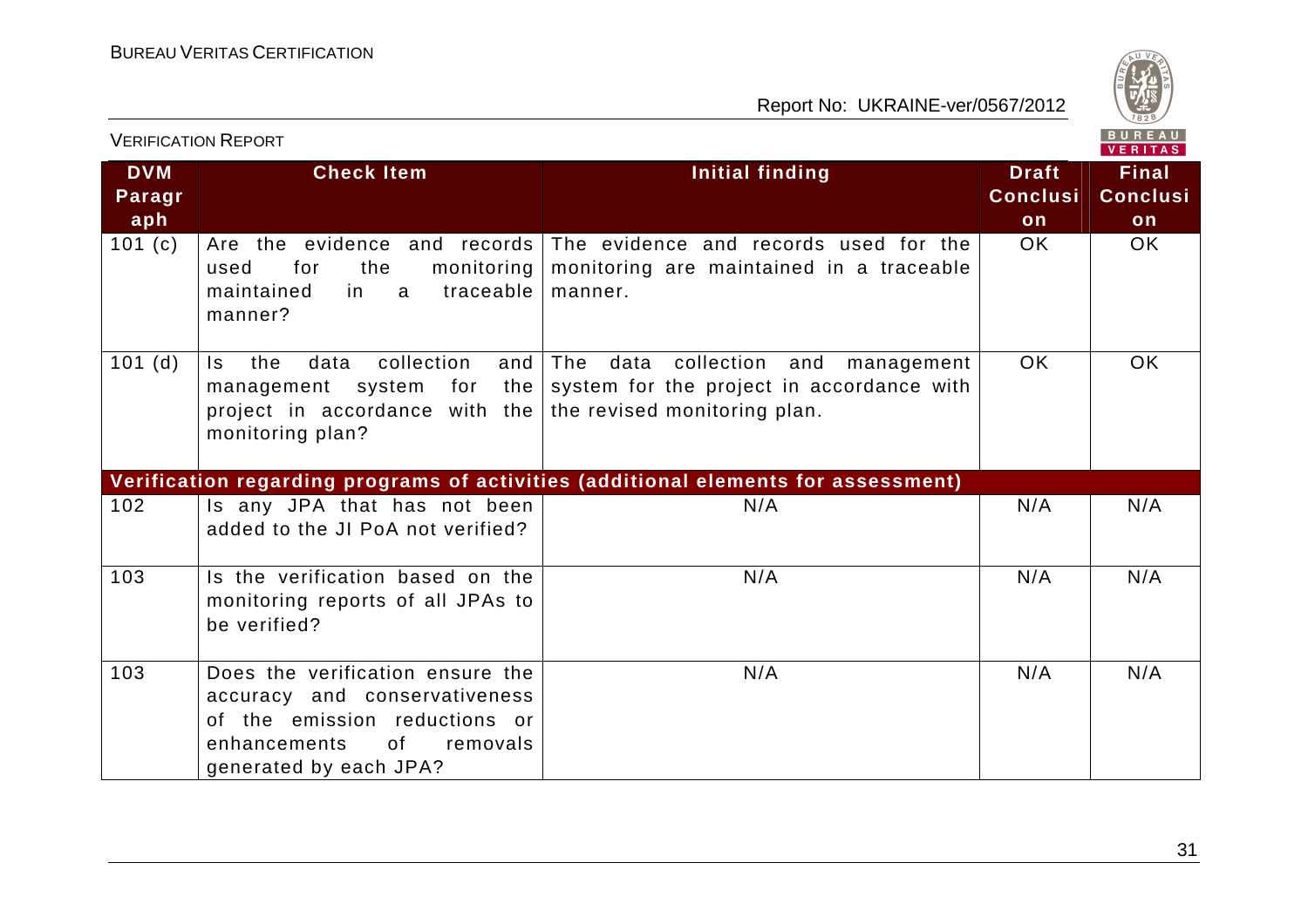![](_page_32_Picture_2.jpeg)

|                             | <b>VERIFICATION REPORT</b>                                                                                                                                                                                                                                                                                                                                                                                                   |                        |                                       | <b>BUREAU</b><br><b>VERITAS</b>       |
|-----------------------------|------------------------------------------------------------------------------------------------------------------------------------------------------------------------------------------------------------------------------------------------------------------------------------------------------------------------------------------------------------------------------------------------------------------------------|------------------------|---------------------------------------|---------------------------------------|
| <b>DVM</b><br>Paragr<br>aph | <b>Check Item</b>                                                                                                                                                                                                                                                                                                                                                                                                            | <b>Initial finding</b> | <b>Draft</b><br><b>Conclusi</b><br>on | <b>Final</b><br><b>Conclusi</b><br>on |
| 104                         | Does the monitoring period not<br>overlap with previous monitoring<br>periods?                                                                                                                                                                                                                                                                                                                                               | N/A                    | N/A                                   | N/A                                   |
| 105                         | AIE<br>Ιf<br>0f<br>the<br>learns<br>an<br>erroneously included JPA, has<br>the AIE informed the JISC of its<br>findings in writing?                                                                                                                                                                                                                                                                                          | N/A                    | N/A                                   | N/A                                   |
|                             | Applicable to sample-based approach only                                                                                                                                                                                                                                                                                                                                                                                     |                        |                                       |                                       |
| 106                         | Does the sampling plan prepared<br>by the AIE:<br>(a) Describe its sample selection,<br>taking into<br>account that:<br>(i) For each verification that<br>uses a sample-based approach,<br>the sample selection shall be<br>sufficiently representative of the<br>JPAs in the<br>$J\vert$<br>PoA such<br>extrapolation<br><b>JPAs</b><br>all<br>to<br>identified for that verification is<br>reasonable, taking into account | N/A                    | N/A                                   | N/A                                   |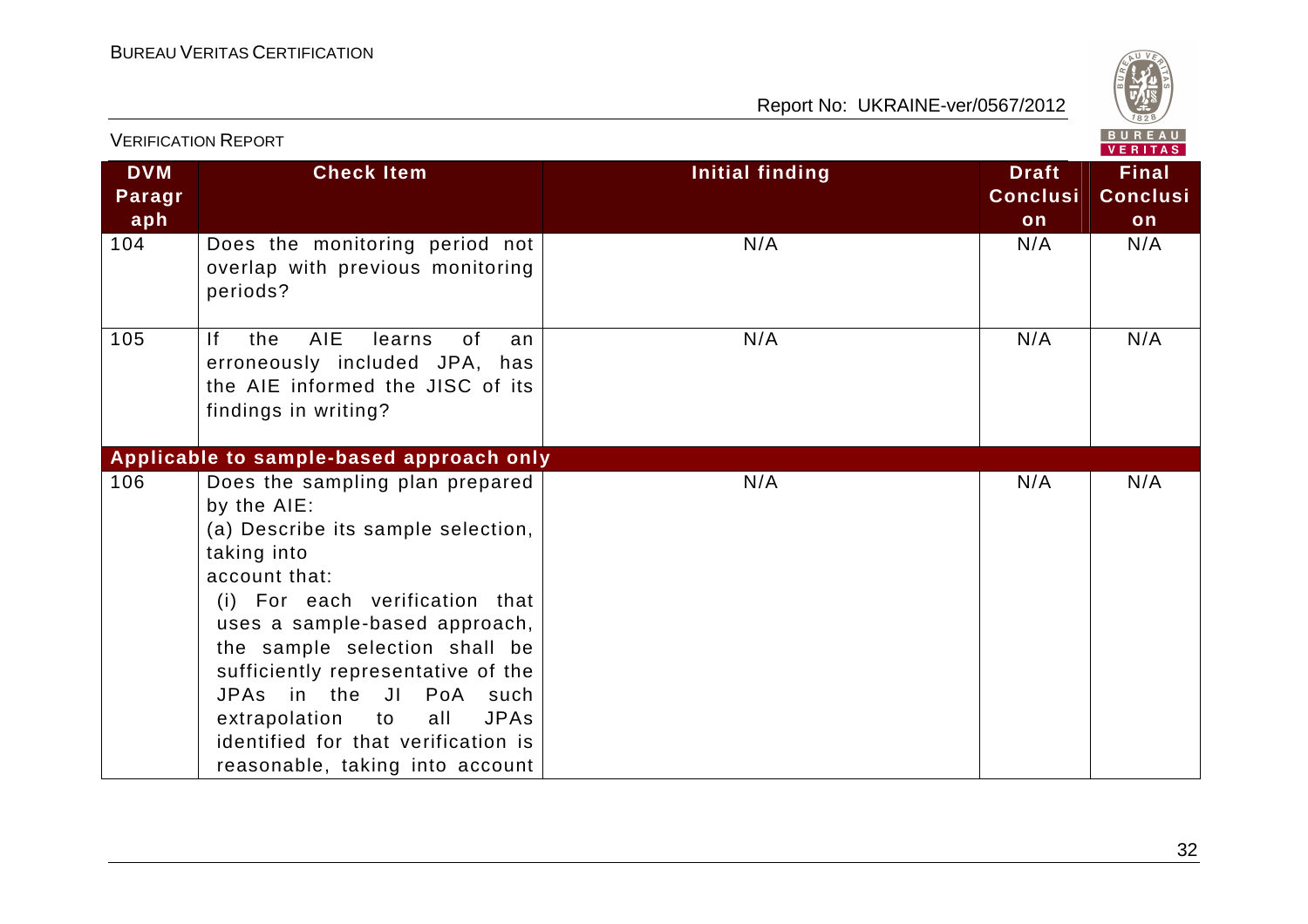![](_page_33_Picture_2.jpeg)

| <b>VERIFICATION REPORT</b>  |                                                                                                                                                                                                                                                                                                                                                                                                                                                                                                                                      |                        |                                       | BUREAU<br><b>VERITAS</b>              |
|-----------------------------|--------------------------------------------------------------------------------------------------------------------------------------------------------------------------------------------------------------------------------------------------------------------------------------------------------------------------------------------------------------------------------------------------------------------------------------------------------------------------------------------------------------------------------------|------------------------|---------------------------------------|---------------------------------------|
| <b>DVM</b><br>Paragr<br>aph | <b>Check Item</b>                                                                                                                                                                                                                                                                                                                                                                                                                                                                                                                    | <b>Initial finding</b> | <b>Draft</b><br><b>Conclusi</b><br>on | <b>Final</b><br><b>Conclusi</b><br>on |
|                             | differences<br>the<br>among<br>characteristics of JPAs, such<br>as:<br>- The types of JPAs;<br>The complexity of the<br>applicable technologies and/or<br>measures used;<br>- The geographical location of<br>each JPA;<br>- The amounts of expected<br>emission reductions of the<br>JPAs being verified;<br>- The number of JPAs for<br>which emission reductions are<br>being verified;<br>- The length of monitoring<br>periods of the JPAs being<br>verified; and<br>- The samples selected for<br>prior verifications, if any? |                        |                                       |                                       |
| 107                         | Is the sampling plan ready for<br>publication<br>through<br>the                                                                                                                                                                                                                                                                                                                                                                                                                                                                      | N/A                    | N/A                                   | N/A                                   |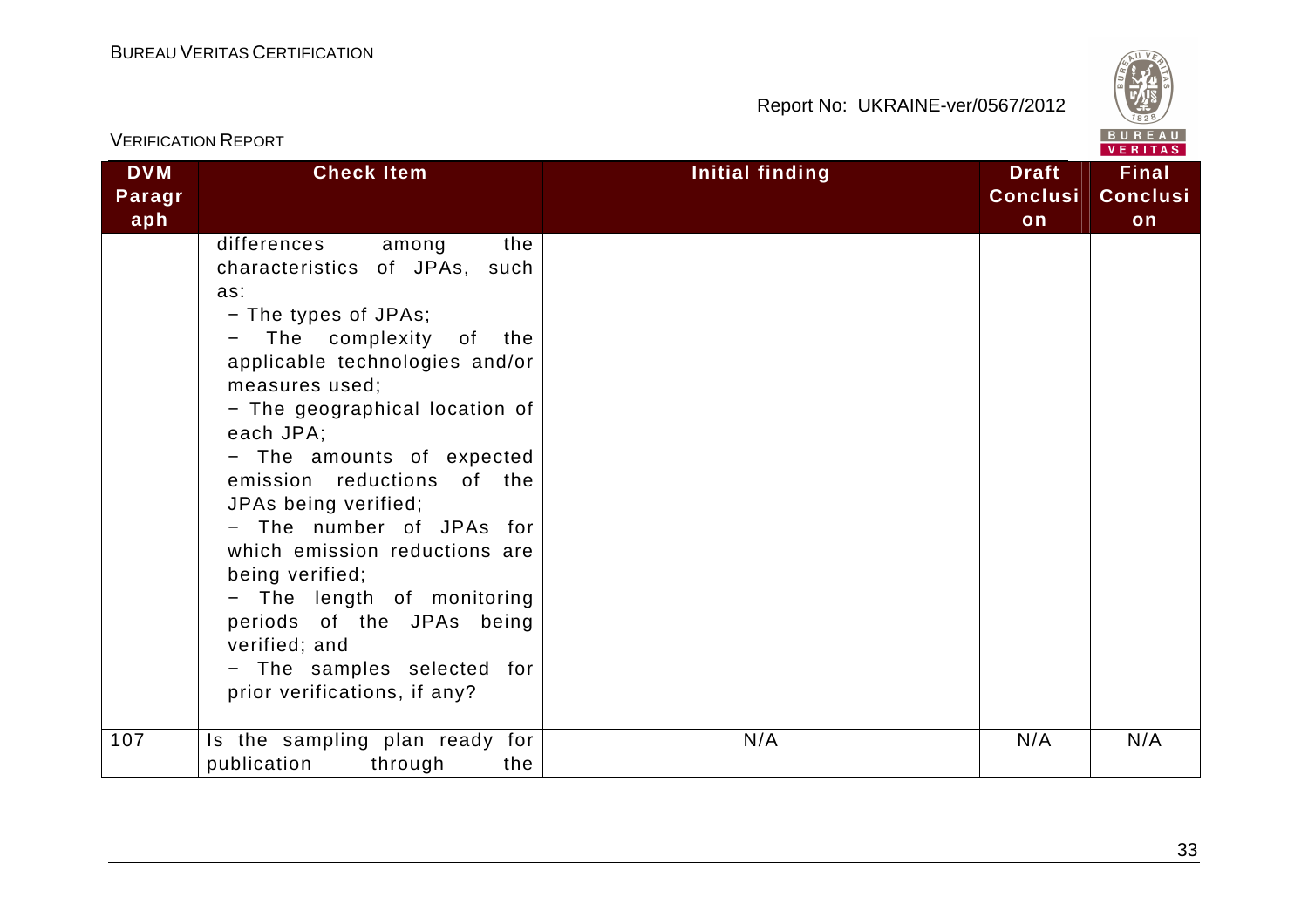![](_page_34_Picture_2.jpeg)

| <b>VERIFICATION REPORT</b>  |                                                                                                                                                                                                                                                                                                                                                                                                                      |                        |                                       | BUREAU<br><b>VERITAS</b>              |
|-----------------------------|----------------------------------------------------------------------------------------------------------------------------------------------------------------------------------------------------------------------------------------------------------------------------------------------------------------------------------------------------------------------------------------------------------------------|------------------------|---------------------------------------|---------------------------------------|
| <b>DVM</b><br>Paragr<br>aph | <b>Check Item</b>                                                                                                                                                                                                                                                                                                                                                                                                    | <b>Initial finding</b> | <b>Draft</b><br><b>Conclusi</b><br>on | <b>Final</b><br><b>Conclusi</b><br>on |
|                             | secretariat<br>along<br>with<br>the<br>verification report and supporting<br>documentation?                                                                                                                                                                                                                                                                                                                          |                        |                                       |                                       |
| 108                         | AIE<br>the<br>site<br><b>Has</b><br>made<br>inspections of at least the square<br>root of the number of total JPAs,<br>rounded to the upper whole<br>number? If the AIE makes no site<br>inspections<br>or<br>fewer<br>site<br>inspections than the square root<br>of the number of total JPAs,<br>rounded to the upper whole<br>number, then does the AIE<br>provide a reasonable explanation<br>and justification? | N/A                    | N/A                                   | N/A                                   |
| 109                         | Is the sampling plan available for<br>submission to the secretariat for<br>the JISC.s ex ante assessment?<br>(Optional)                                                                                                                                                                                                                                                                                              | N/A                    | N/A                                   | N/A                                   |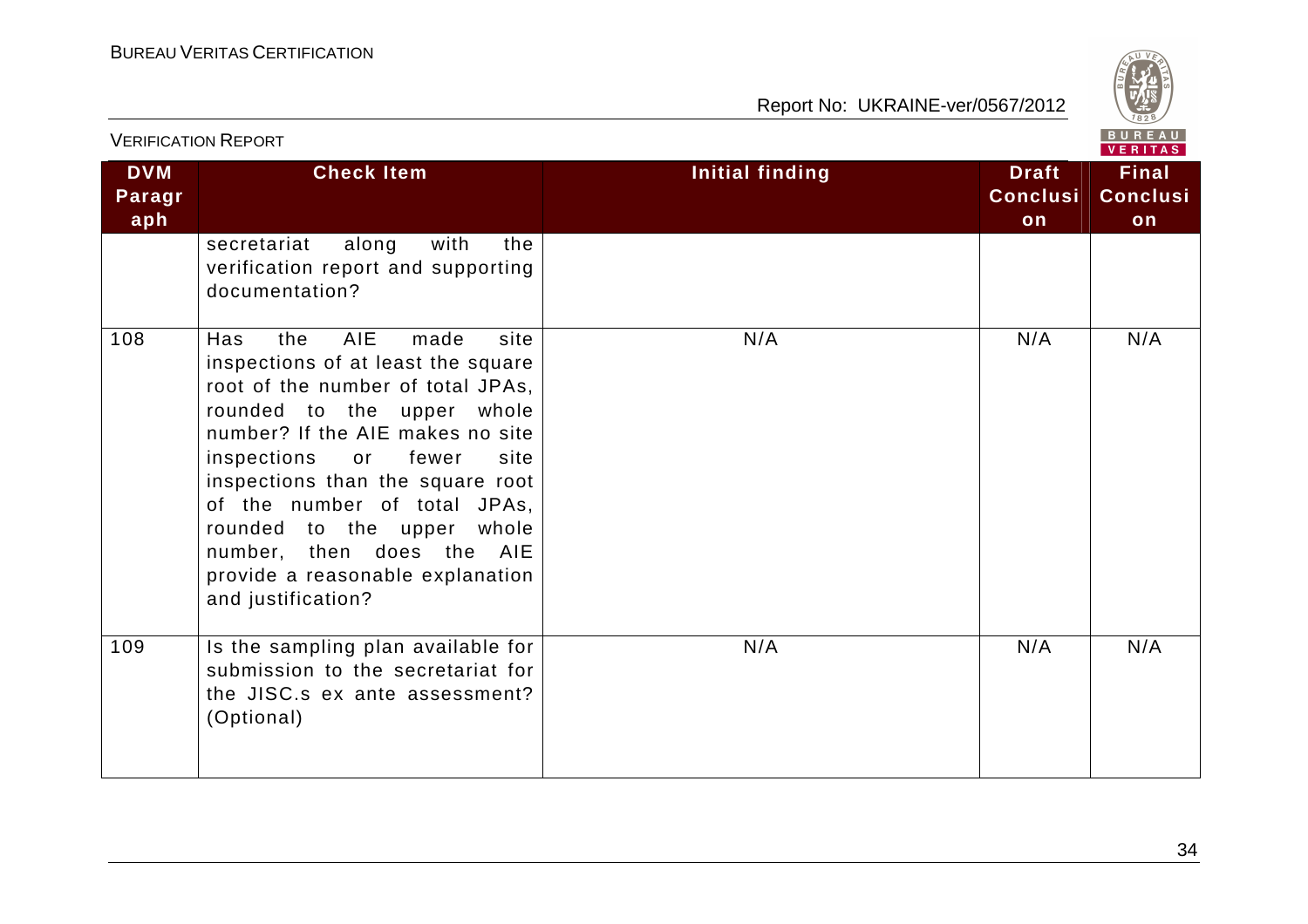![](_page_35_Picture_2.jpeg)

| <b>VERIFICATION REPORT</b>  |                                                                                                                                                                                                                           |                 |                                       |                                        |
|-----------------------------|---------------------------------------------------------------------------------------------------------------------------------------------------------------------------------------------------------------------------|-----------------|---------------------------------------|----------------------------------------|
| <b>DVM</b><br>Paragr<br>aph | <b>Check Item</b>                                                                                                                                                                                                         | Initial finding | <b>Draft</b><br><b>Conclusi</b><br>on | <b>Final</b><br><b>Conclusi</b><br>on. |
| 110                         | If the AIE learns of a fraudulently<br>included JPA, a fraudulently<br>monitored JPA or an inflated<br>number of emission reductions<br>claimed in a JI PoA, has the AIE<br>informed the JISC of the fraud in<br>writing? | N/A             | N/A                                   | N/A                                    |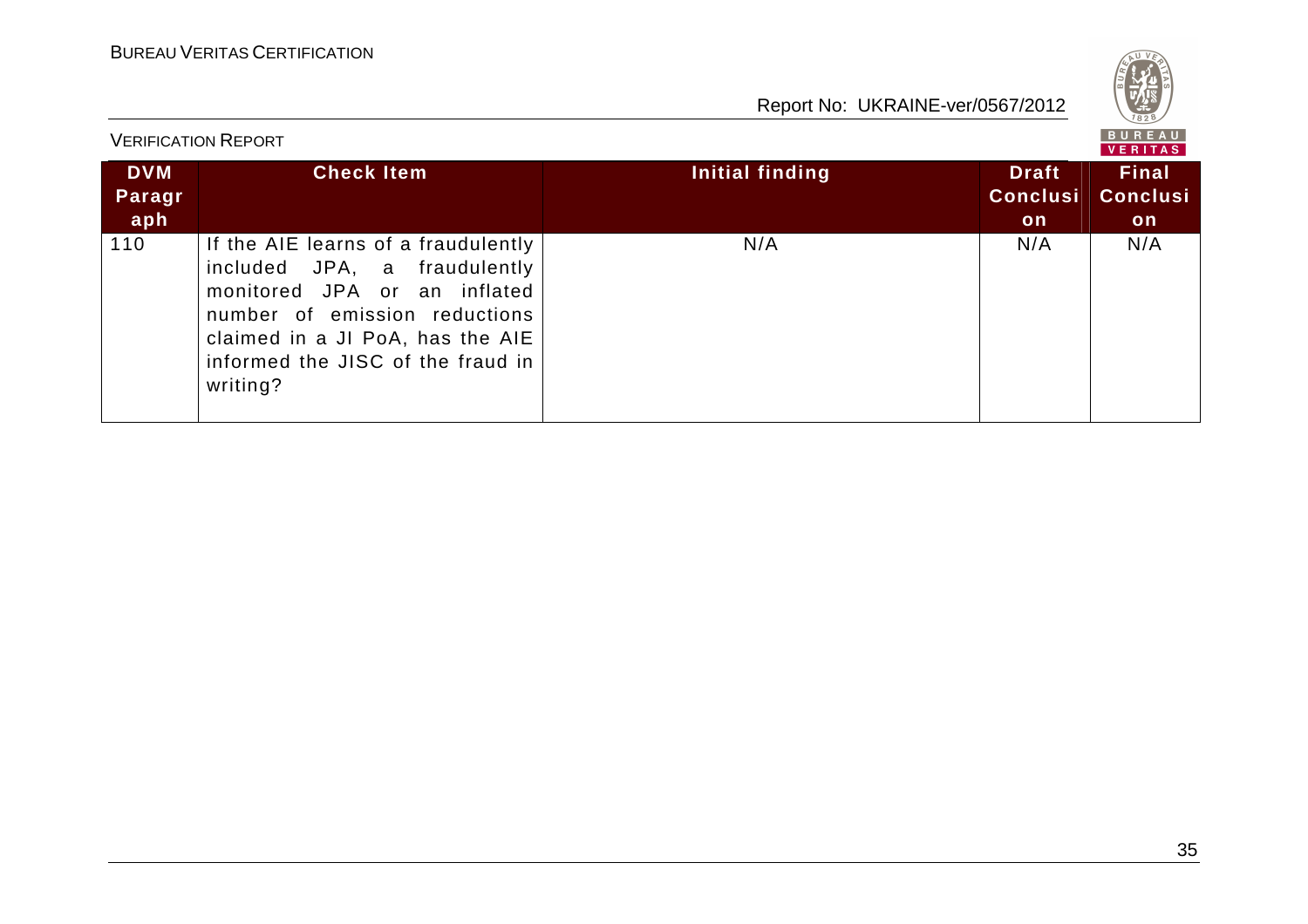![](_page_36_Picture_2.jpeg)

### VERIFICATION REPORT

| Table 2 Resolution of Corrective Action and Clarification Requests |  |
|--------------------------------------------------------------------|--|
|--------------------------------------------------------------------|--|

| Draft report clarifications and<br>corrective action requests by<br>verification team                                                                                                                                                                    | Ref. to<br>checklist<br>question<br>in table 1 | Summary of project<br>participant response                                                                                                                                                                                                                                                                                                                                                                                                                                                                                                                                                                                                                                            | <b>Verification team</b><br>conclusion                                   |
|----------------------------------------------------------------------------------------------------------------------------------------------------------------------------------------------------------------------------------------------------------|------------------------------------------------|---------------------------------------------------------------------------------------------------------------------------------------------------------------------------------------------------------------------------------------------------------------------------------------------------------------------------------------------------------------------------------------------------------------------------------------------------------------------------------------------------------------------------------------------------------------------------------------------------------------------------------------------------------------------------------------|--------------------------------------------------------------------------|
| <b>CL 01.</b> Please, make the word order<br>correct in the paragraph 1 of the<br>MR section 1.                                                                                                                                                          | 93                                             | Necessary corrections are now<br>made in modified MR.                                                                                                                                                                                                                                                                                                                                                                                                                                                                                                                                                                                                                                 | The<br>closed<br>issue<br>is.<br>the<br>based<br>on.<br>amendments made. |
| <b>FAR</b><br><b>01.</b> Please, provide/make<br>available documentation confirming<br>of the<br>status<br>the.<br>measures<br>implementation at BF<br>#5<br>(pay<br>attention to the paragraph #5 of the<br>MR section 3) for the verification<br>team. | 93                                             | Renewal and reconstruction of The<br>BF # 5 (implementation of this checked during the next<br>measure was started in 2006<br>such<br>and<br>measure<br>was<br>implemented during the second<br>quarter of 2012. Majority of<br>renewal<br>and<br>reconstruction<br>measures at BF #5 were<br>connected to ensuring the PCI<br>facility to work at full capacity<br>or installation of system that<br>nitrogen<br>into<br>injects<br>the<br>interbell space of BF instead of<br>steam. Such sub measure was<br>implemented in June 2012. The<br>document<br>that<br>confirms<br>implementation of<br>nitrogen<br>injection<br>will<br>be<br>system<br>provided to the verifier during | be<br>will<br>issue<br>verification.                                     |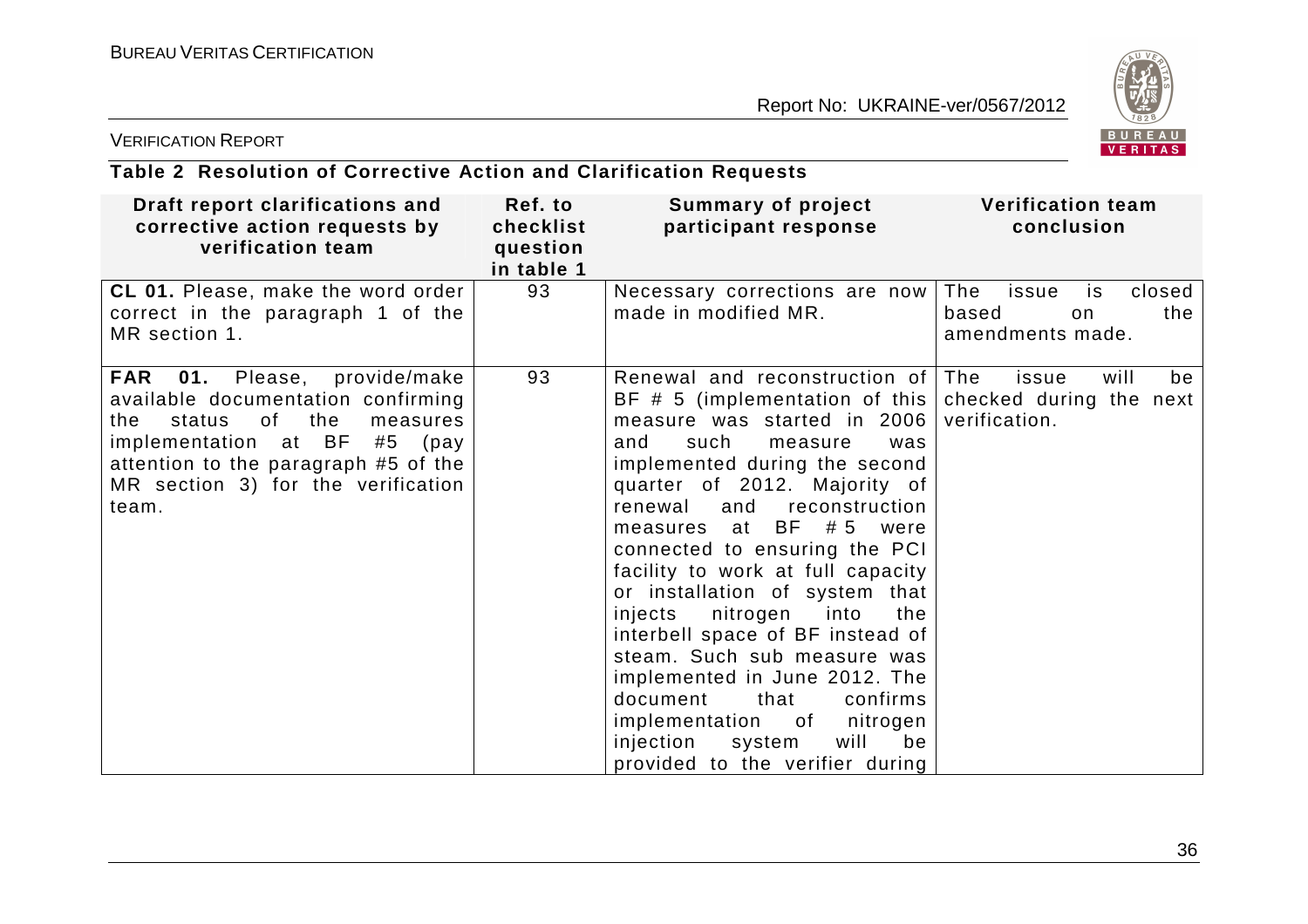![](_page_37_Picture_2.jpeg)

| <b>VERIFICATION REPORT</b>                                                                                                                                                                                                                                                                                                                                                                                                             |        |                                                                                                                                                                                                                                                                                                                                                                                                                | BUREAU<br>VERITAS                                               |
|----------------------------------------------------------------------------------------------------------------------------------------------------------------------------------------------------------------------------------------------------------------------------------------------------------------------------------------------------------------------------------------------------------------------------------------|--------|----------------------------------------------------------------------------------------------------------------------------------------------------------------------------------------------------------------------------------------------------------------------------------------------------------------------------------------------------------------------------------------------------------------|-----------------------------------------------------------------|
|                                                                                                                                                                                                                                                                                                                                                                                                                                        |        | the 3 <sup>rd</sup> quarter 2012 verification<br>(Intermediate)<br>process<br>documents<br>confirming<br>the<br>process of<br>installation<br>0f<br>system that injects nitrogen into<br>the interbell space of BF<br>instead of steam were provided<br>to the verification team).                                                                                                                             |                                                                 |
| <b>CAR 01.</b> Please, update information<br>on construction of new lime kilns<br># 6,<br># 5<br>and<br>and<br>provide<br>documentation confirming the status<br>of the measures implementation.<br>Also, please, specify the period of<br>operating in starting-up mode for<br>each lime kiln.                                                                                                                                        | 93     | Necessary information is now<br>included in the modified MR.                                                                                                                                                                                                                                                                                                                                                   | CAR 01 is closed due to<br>the modifications made<br>in the MR. |
| CL 02. Please, clarify the use of<br>emission factors from IPCC while<br>values<br>national<br>latest<br>of<br>the<br>emission factors (in accordance<br>National<br>with<br>Inventory<br>0f.<br>Greenhouse Gases) are available.<br>Specifically, pay attention to the<br>carbon emission factor for coal as<br>just the value of this factor is stated<br>in the National Inventory while the<br>developer<br>has<br>project<br>used | 95 (c) | Monitoring report is already<br>using specific values of carbon   based on the explanation<br>dioxide emission factors for fuel<br>based<br>specific carbon<br>on<br>content or calorific value of<br>fuel.<br>Emission factors<br>from<br>consumption<br>of<br>coal<br>(anthracite),<br>limestone<br>and<br>dolomite and for production of<br>coke and iron pellets are based<br>on IPCC data due to the fact | The<br>issue<br>closed<br>is.<br>provided.                      |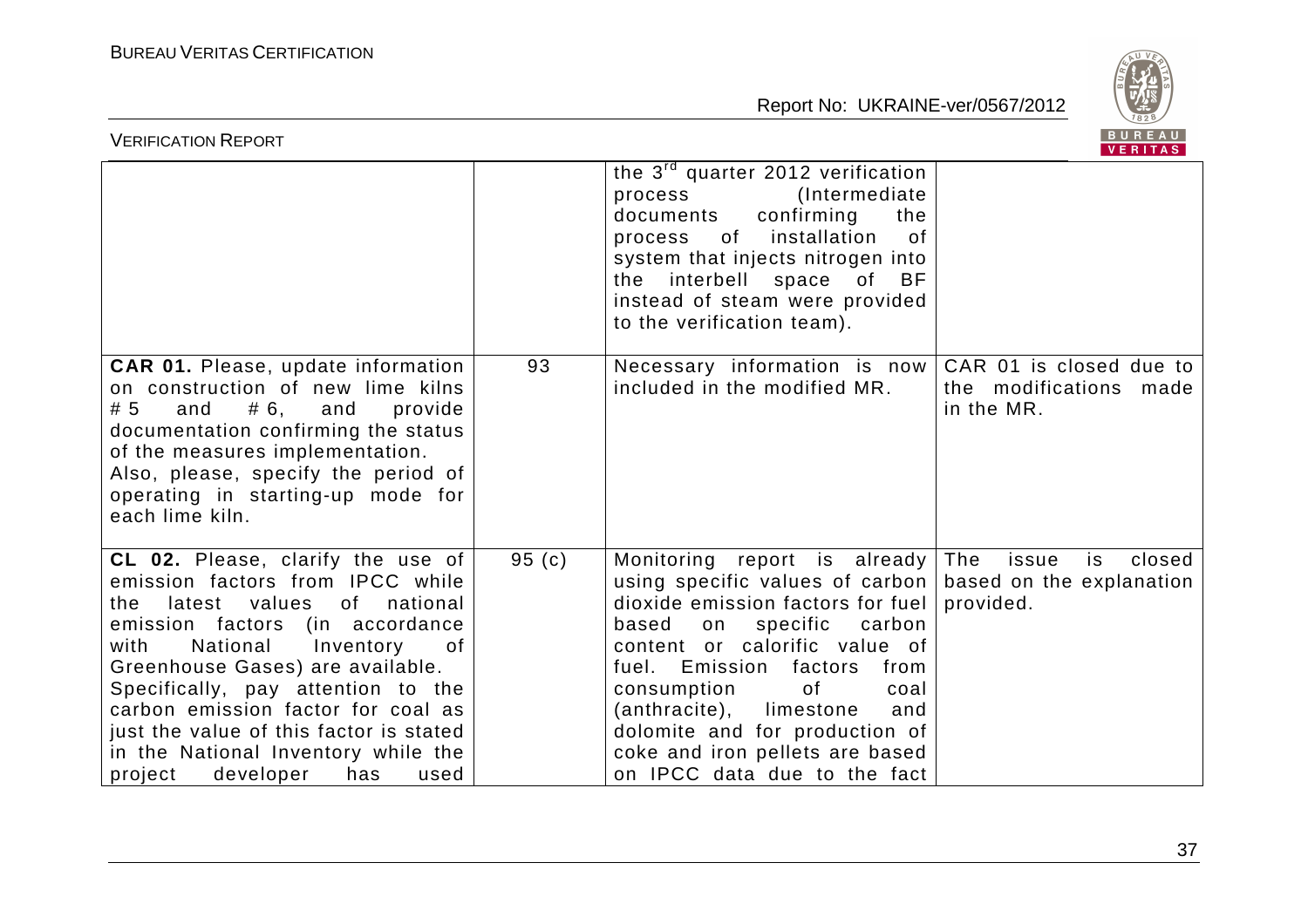![](_page_38_Picture_2.jpeg)

| <b>VERIFICATION REPORT</b>                                                                                          |         |                                                                                                                                                                                                                                                                                                                                                                                                                                                                                                                                                                                                                                                                                                                                                                                                                                | B U K E A U  <br><b>VERITAS</b>                                      |
|---------------------------------------------------------------------------------------------------------------------|---------|--------------------------------------------------------------------------------------------------------------------------------------------------------------------------------------------------------------------------------------------------------------------------------------------------------------------------------------------------------------------------------------------------------------------------------------------------------------------------------------------------------------------------------------------------------------------------------------------------------------------------------------------------------------------------------------------------------------------------------------------------------------------------------------------------------------------------------|----------------------------------------------------------------------|
| emission factor based on calorific<br>value of anthracite taken from IPCC<br>2006.                                  |         | that national data<br>not<br>are<br>officially approved<br>the<br>by<br>national designated entity. As<br>soon as they are approved, the<br>corresponding changes will be<br>incorporated into the monitoring<br>reports.<br>Together with this, taking into<br>account that most of coal, that<br>was consumed, had common<br>characteristics<br>quality<br>and<br>calorific value to anthracite and<br>also because National GHG<br>Inventory doesn't<br>provide<br>information regarding the net<br>calorific value of anthracite, the<br>project developer calculated<br>carbon emission factor for coal<br>based on carbon content of<br>anthracite,<br>which<br>is<br><sub>in</sub><br>accordance with IPCC 1996<br>data and on the net calorific<br>value of anthracite, which in<br>accordance with IPCC 2006<br>data. |                                                                      |
| <b>CL 03.</b> Please, make reference to<br>certificate<br>for the Quality<br>the<br>Management System ISO 9001:2008 | 101 (a) | Necessary reference is now<br>made in the modified MR.                                                                                                                                                                                                                                                                                                                                                                                                                                                                                                                                                                                                                                                                                                                                                                         | Based on the information<br>added to the MR, the<br>issue is closed. |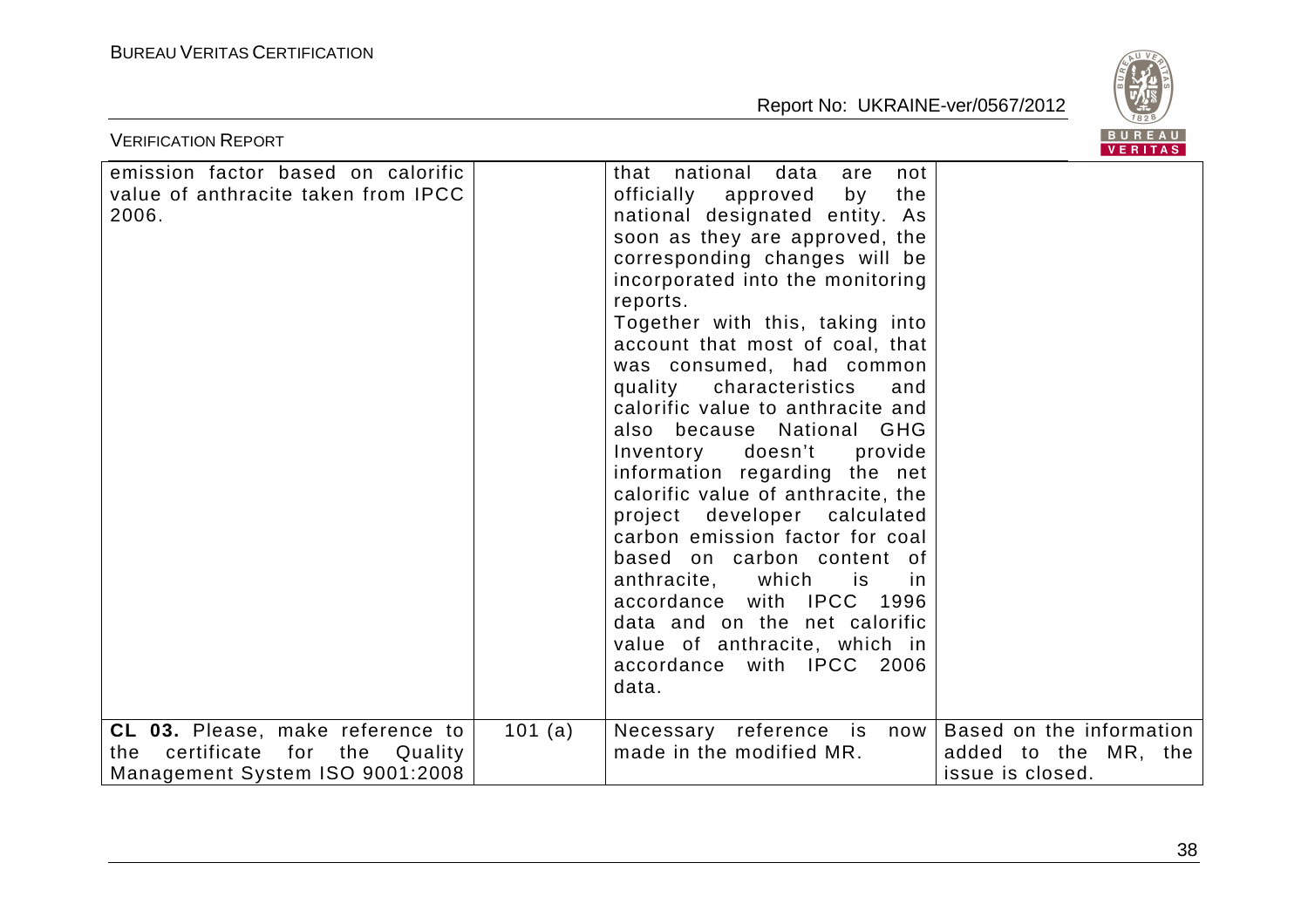![](_page_39_Picture_2.jpeg)

| <b>VERIFICATION REPORT</b>                                                                                                                                                                                                                                     |         |                                                                                                                                  | BUREAU<br>VERITAS                                                                                                                                                          |
|----------------------------------------------------------------------------------------------------------------------------------------------------------------------------------------------------------------------------------------------------------------|---------|----------------------------------------------------------------------------------------------------------------------------------|----------------------------------------------------------------------------------------------------------------------------------------------------------------------------|
| in the MR section 9.                                                                                                                                                                                                                                           |         |                                                                                                                                  |                                                                                                                                                                            |
| CL 04. Please, specify conduction<br>date for the audit #19 mentioned in<br>the MR section 9.                                                                                                                                                                  | 101 (a) | information<br>Necessary<br>was<br>included in the MR.                                                                           | CL 04 is closed based on<br>the information added to<br>the MR.                                                                                                            |
| <b>CL 05.</b> Please, specify (in the<br>paragraph 3 of the MR section 9) in<br>which department of AISW internal<br>audit 10 and 19 were conducted.                                                                                                           | 101(a)  | Necessary information is now<br>added to the modified MR.                                                                        | The issue is closed due<br>clarification<br>the<br>to<br>provided<br>to<br>the<br>verification team.                                                                       |
| CL 06. Please, state (in the MR<br>9)<br>of<br>section<br>cases<br>meters<br>replacement (in case such took<br>place) within the monitoring period<br>(indicating meters replaced, newly<br>installed meters, and date of meters<br>replacement).              | 95(b)   | Cases of meters replacement<br>within the monitoring period are<br>stated in the modified MR.                                    | The<br>closed<br>issue<br>is<br>based<br>the<br>on.<br>modification made in the<br>MR.                                                                                     |
| CAR 02. In case if there are facts of<br>replacement<br>meters<br>during<br>the<br>monitoring period, both meters (the<br>meter before replacement and next<br>one after replacement) should be<br>indicated in the list of monitoring<br>equipment of the MR. | 95(b)   | Response # 1.<br>Such<br>information<br>is<br>now<br>indicated<br>list<br>the<br>in.<br>of<br>monitoring equipment of the<br>MR. | Conclusion on response<br>#1.<br>Please,<br>indicate<br>last<br>calibration dates not only<br>for the newly installed<br>but<br>also<br>for<br>meters,<br>meters replaced. |